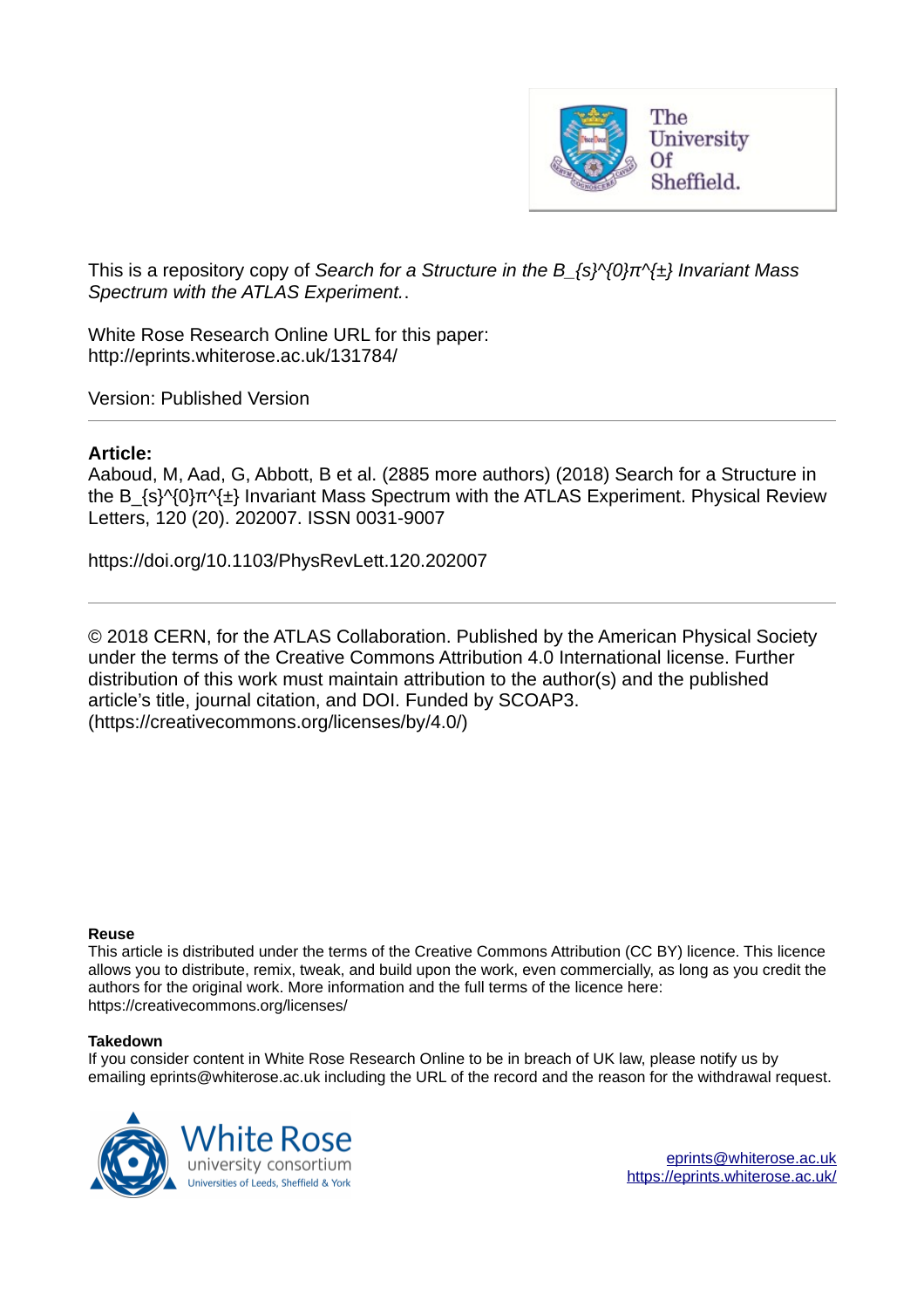# Search for a Structure in the  $B_s^0\pi^{\pm}$  Invariant Mass Spectrum with the ATLAS Experiment

M. Aaboud et al.<sup>\*</sup>

(ATLAS Collaboration)

(Received 8 February 2018; revised manuscript received 29 March 2018; published 18 May 2018)

A search for the narrow structure,  $X(5568)$ , reported by the D0 Collaboration in the decay sequence  $X \to B_s^0 \pi^{\pm}$ ,  $B_s^0 \to J/\psi \phi$ , is presented. The analysis is based on a data sample recorded with the ATLAS detector at the LHC corresponding to 4.9 fb<sup>-1</sup> of pp collisions at 7 TeV and 19.5 fb<sup>-1</sup> at 8 TeV. No significant signal was found. Upper limits on the number of signal events, with properties corresponding to those reported by D0, and on the X production rate relative to  $B_s^0$  mesons,  $\rho_X$ , were determined at 95% confidence level. The results are  $N(X) < 382$  and  $\rho_X < 0.015$  for  $B_s^0$  mesons with transverse momenta above 10 GeV, and  $N(X) < 356$  and  $\rho_X < 0.016$  for transverse momenta above 15 GeV. Limits are also set for potential  $B_s^0 \pi^{\pm}$  resonances in the mass range 5550 to 5700 MeV.

DOI: 10.1103/PhysRevLett.120.202007

The D0 Collaboration reported evidence of a narrow structure,  $X(5568)$ , in the decay  $X \to B_s^0 \pi^{\pm}$  with  $B_s^0 \to$  $J/\psi\phi$  in proton-antiproton collisions at a center-of-mass energy of  $\sqrt{s} = 1.96$  TeV at the Tevatron collider [1]. The structure was interpreted as a tetraquark with four different quark flavors:  $b, s, u$ , and  $d$ . The mass and natural width of this state were fitted to be  $m = 5567.8 \pm 2.9$ (stat)<sup>+0.9</sup>/syst) and  $\Gamma = 21.9 \pm 6.4$  (stat) $^{+5.0}_{-2.5}$  (syst) MeV, respectively, and the signal significance is 5.1 $\sigma$ . The ratio  $\rho_X$  of the yield of  $X(5568)$  to the yield of the  $B_s^0$  meson for a transverse momentum range  $10 < p_T(B_s^0) < 30$  GeV was measured to be  $0.086 \pm 0.019$ (stat)  $\pm 0.014$ (syst). The result initiated a discussion of the nature of the new state and prospects for observation of other tetraquark hadrons [2–6]. Recently, the D0 Collaboration reported further evidence for the resonance  $X(5568)$  [7] in the decay sequence  $X \to B_s^0 \pi^{\pm}$ ,  $B_s^0 \to \mu^{\mp} \nu D_s^{\pm}$ ,  $D_s^{\pm} \to \phi \pi^{\pm}$ , which is consistent with their previous measurement [1]. However, searches for  $X(5568)$  in decays to  $B_s^0 \pi^{\pm}$ ,  $B_s^0 \rightarrow$  $J/\psi\phi$  performed by the LHCb [8] and CMS [9] Collaborations in proton-proton  $(pp)$  collisions at the LHC and by the CDF Collaboration [10] at the Tevatron, revealed no signal. The upper limits  $\rho_X$  < 0.024 [LHCb,  $p_T(B_s^0) > 10$  GeV],  $\rho_X < 0.011$  [CMS,  $p_T(B_s^0) > 10 \text{ GeV}$  and  $\rho_X < 0.010$  [CMS,  $p_T(B_s^0) >$ 15 GeV] at 95% confidence level (C.L.) were determined within the acceptances of the LHCb and CMS experiments. CDF set an upper limit  $\rho_X < 0.067$  at 95% C.L. within a kinematic range similar to that of D0 [1].

In this Letter, a search for the  $X(5568)$  state by the ATLAS experiment at the LHC is presented  $(B_s^0)$  refers to both the  $B_s^0$  and  $\bar{B}_s^0$  mesons). The  $B_s^0$  mesons are reconstructed in their decays to  $J/\psi(\mu^+\mu^-)\phi(K^+K^-)$ . The analysis is based on a combined sample of  $pp$  collision data at  $\sqrt{s} = 7$  and 8 TeV corresponding to integrated luminosities of 4.9 and 19.5 fb<sup>-1</sup>, respectively. The ATLAS detector [11] covers nearly the entire solid angle around the collision point with layers of tracking detectors, calorimeters, and muon chambers. The muon and tracking systems are of particular importance in the reconstruction of B mesons. The inner tracking detector (ID) consists of a silicon pixel detector, a silicon microstrip detector and a transition radiation tracker. The muon spectrometer (MS) surrounds the calorimeters and consists of three large superconducting toroids with eight coils each, a system of tracking chambers, and detectors for triggering. To study the detector response, to estimate backgrounds, and to model systematic effects,  $12 \times 10^6$  Monte Carlo (MC) simulated  $B_s^0 \rightarrow J/\psi \phi$  and  $1 \times 10^6$   $B_s^0 \pi^{\pm}$  events were generated using Pythia 8.183 [12,13] tuned with ATLAS data [14]. Multiple overlaid proton-proton collisions (pileup) were simulated with Pythia soft QCD processes. The detector response was simulated using the ATLAS simulation framework [15] based on GEANT4 [16]. The MC events were weighted to reproduce the same pileup and trigger conditions as in the data. As in the D0 analysis [1], the  $B_s^0 \pi^{\pm}$  resonance was generated using the Breit-Wigner (BW) parametrization appropriate for an S-wave two-body decay near threshold:

<sup>\*</sup> Full author list given at the end of the Letter.

Published by the American Physical Society under the terms of the Creative Commons Attribution 4.0 International license. Further distribution of this work must maintain attribution to the author(s) and the published article's title, journal citation, and DOI. Funded by SCOAP<sup>3</sup>.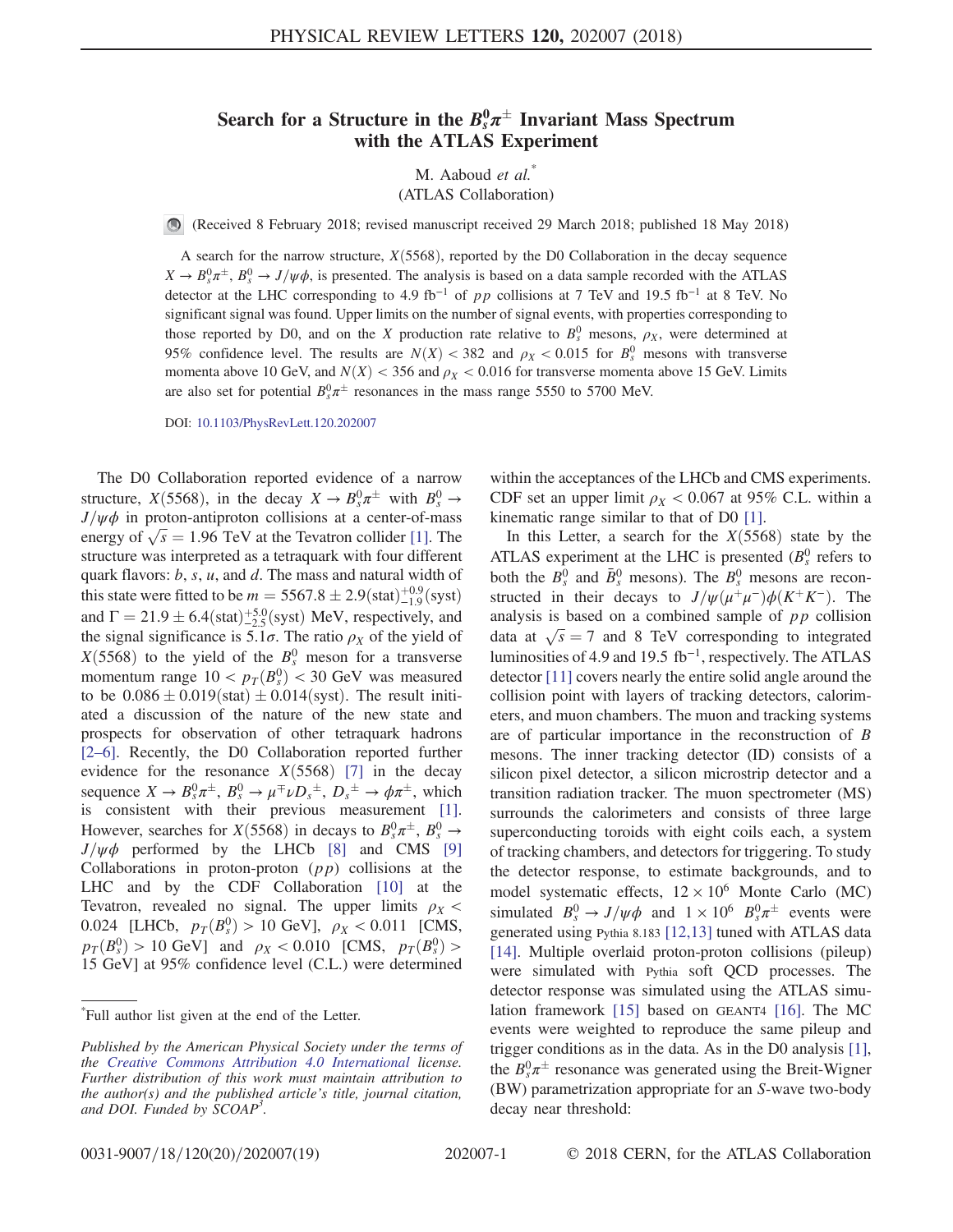$$
F_{BW}(m(B_s^0 \pi^{\pm}), m_X, \Gamma_X)
$$
  
= 
$$
\frac{m(B_s^0 \pi^{\pm}) m_X \Gamma(m(B_s^0 \pi^{\pm}), \Gamma_X)}{(m_X^2 - m^2(B_s^0 \pi^{\pm}))^2 + m_X^2 \Gamma^2(m(B_s^0 \pi^{\pm}), \Gamma_X)},
$$
 (1)

where  $m(B_s^0 \pi^{\pm})$  is the invariant mass of the  $B_s^0 \pi^{\pm}$ candidate and  $m_X$  and  $\Gamma_X$  are the mass and the natural width of the resonance. The mass-dependent width is  $\Gamma(m(B_s^0 \pi^{\pm}), \Gamma_X) = \Gamma_X \times (q_1/q_0)$ , where  $q_1$  and  $q_0$  are the magnitudes of the three-vector momenta of the  $B_s^0$ meson in the rest frame of the  $B_s^0 \pi^{\pm}$  system at the invariant masses equal to  $m(B_s^0 \pi^{\pm})$  and  $m_X$ , respectively. The mass and the width were set to  $m<sub>X</sub> = 5567.8$  MeV and  $\Gamma_X = 21.9$  MeV, as reported in Ref. [1]. The events were selected by the dimuon triggers [17] based on identification of a  $J/\psi \rightarrow \mu^+\mu^-$  decay, with  $p_T$  thresholds of either 4 or 6 GeV, with both symmetric, (4, 4) or (6, 6) GeV, and asymmetric, (4,6) GeV, combinations. In addition, each event must contain at least one reconstructed primary vertex (PV), formed from at least six ID tracks. The selection of  $J/\psi$  and  $\phi \rightarrow K^+K^-$  candidates is identical to the one described in detail in Ref. [18]. Candidates for  $B_s^0 \rightarrow J/\psi \phi$  decays are selected by fitting the tracks for each combination of  $J/\psi \rightarrow \mu^+\mu^-$  and  $\ddot{\phi} \rightarrow K^+K^-$  to a common vertex. The fit is further constrained by fixing the invariant mass of the two muon tracks to the  $J/\psi$  mass [19]. A quadruplet of tracks is accepted for further analysis if the vertex fit has a  $\chi^2$ /d.o.f. < 3. For each  $B_s^0$  meson candidate the proper decay time  $t$  is extracted using the method described in Ref. [18]. Events with  $t > 0.2$  ps are selected to reduce the background from the events with a  $J/\psi$ produced directly in the  $pp$  collision. If there is more than one accepted  $B_s^0$  candidate in the event, the candidate with the lowest  $\chi^2/\text{d.o.f.}$  of the vertex fit is selected. For the selected events the average number of proton-proton interactions per bunch crossing is 21, necessitating a choice of the best candidate for the PV at which the  $B_s^0$  meson is produced. The variable used is the three-dimensional impact parameter  $d_0$ , which is calculated as the distance between the line extrapolated from the reconstructed  $B_s^0$ meson vertex in the direction of the  $B_s^0$  momentum, and each PV candidate. The chosen PV is the one with the smallest  $d_0$ . Using MC simulation it was shown that the fraction of  $B_s^0$  candidates that are assigned the wrong PV is less than 1% [18] and that the corresponding effect on the results is negligible. Finally, a requirement that the  $B_s^0$ transverse momentum is greater than 10 GeV is applied. Figure 1 shows the reconstructed  $J/\psi K^+K^-$  mass distribution and the result of an extended unbinned maximumlikelihood fit in the range (5150–5650) MeV, in which the signal is modeled by a sum of two Gaussian distributions and an exponential function is used to model the combinatorial background. The observed signal width is consistent with MC simulation. The fitted  $B_s^0$  mass is  $m_{\text{fit}}(B_s^0) = 5366.6 \pm 0.1$  (stat) MeV, in agreement with the



FIG. 1. The invariant mass distribution for  $B_s^0 \rightarrow J/\psi \phi$  candidates satisfying the selection criteria. Data are shown as points and results of fits to signal (dashed), background (dotted), and the total fit (solid) are shown as lines. The two outer (red) shaded bands and the central (green) shaded band represent the mass sidebands and the signal region of  $B_s^0$  meson candidates, respectively.

world average value  $5366.89 \pm 0.19$  MeV [19]. For further investigation, only candidates with a reconstructed mass in the signal region 5346.6–5386.6 MeV are included, which gives  $N(B_s^0) = 52750 \pm 280$  (stat) candidates.

The  $B_s^0 \pi^{\pm}$  candidates are constructed by combining each of the tracks forming the selected PV with the selected  $B_s^0$ candidate. Tracks that were already used to reconstruct the  $B_s^0$  candidate and tracks identified as leptons (e or  $\mu$ ) are excluded, as well as tracks with transverse momentum  $p_T < 500$  MeV. This  $p_T$  selection was chosen to maximize the ratio of the  $B_s^0 \pi^{\pm}$  signal to the background, based on MC simulation. Assigning the pion mass hypothesis to the tracks that pass these selection criteria, the mass  $m(B_s^0 \pi^{\pm})$ is calculated as  $m(J/\psi K K \pi^{\pm}) - m(J/\psi K K) + m_{\text{fit}}(B_s^0)$ , where  $m_{\text{fit}}(B_s^0) = 5366.6 \text{ MeV}$ . On average there are 1.8  $B_s^0 \pi^{\pm}$  candidates in each selected event and all are retained for the analysis. A systematic study has shown that the effect on the results due to multiple candidates is negligible. The mass distribution of  $B_s^0 \pi^{\pm}$  candidates is fitted using an extended unbinned maximum-likelihood method. The probability density function (PDF) for the background component is defined as a threshold function:

$$
F_{\text{bck}}(m(B_s^0 \pi^{\pm})) = \left(\frac{m(B_s^0 \pi^{\pm}) - m_{\text{thr}}}{n}\right)^a
$$

$$
\times \exp\left(\sum_{i=1}^4 p_i \left(\frac{m(B_s^0 \pi^{\pm}) - m_{\text{thr}}}{n}\right)^i\right),\tag{2}
$$

where  $m_{\text{thr}} = m_{\text{fit}}(B_s^0) + m_{\pi}$  and n, a, and  $p_i$  are free parameters of the fit. The background PDF was tested using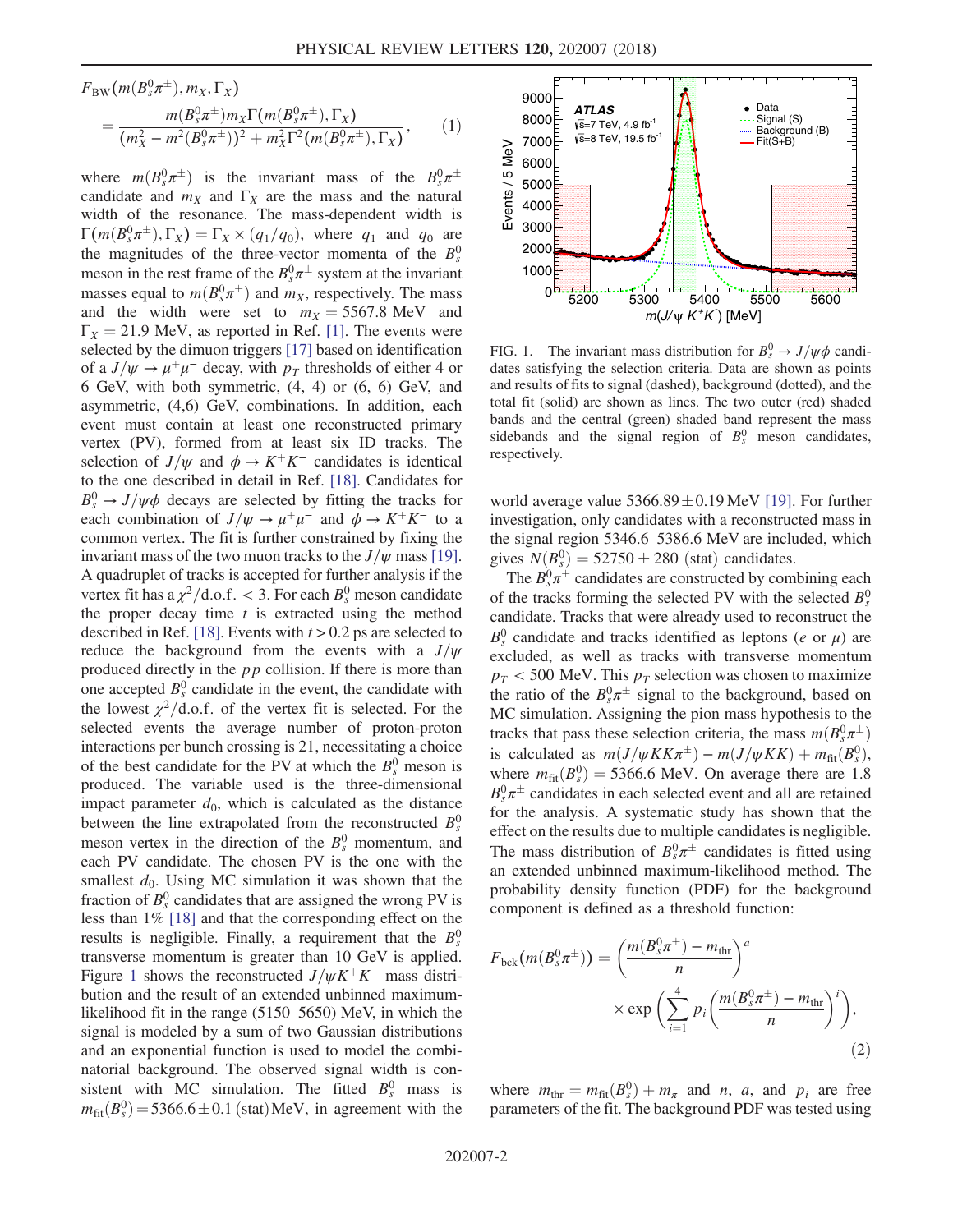

FIG. 2. Results of the fit to the  $B_s^0 \pi^{\pm}$  mass distribution for candidates with  $p_T(B_s^0) > 10$  GeV (left) and  $p_T(B_s^0) > 15$  GeV (right). The bottom panels show the difference between each data point and the fit divided by the statistical uncertainty of that point.

events with no real  $B_s^0 \pi^{\pm}$  candidates from two categories. The first background sample contains data events where  $B_s^0 \pi^{\pm}$  candidates are formed using "fake"  $B_s^0$  mesons from the mass sidebands, shown in Fig. 1 by red shaded bands, defined as  $5150 < m(J/\psi K^+K^-) < 5210$  MeV and  $5510 < m(J/\psi K^+K^-) < 5650$  MeV. The second background sample is modeled using MC events containing only  $B_s^0$  mesons not originating from the  $B_s^0 \pi^{\pm}$  signal, tuned to reproduce the  $B_s^0$  transverse momentum distribution in data. In these events the  $B_s^0$  meson is combined with each of the tracks originating from the selected PV. The first sample is normalized to the fitted number of  $B_s^0$  background events in the  $B_s^0$  mass signal region 5346.6–5386.6 MeV, while the second sample is normalized to the fitted number of  $B_s^0$ signal events in the same region. The sum of these two distributions is consistent with the distribution of the data. The function in Eq. (2) describes both background distributions as well as their sum within uncertainties. The signal PDF  $F_{sig}(m(B_s^0 \pi^{\pm}))$  is defined as a convolution of an Swave Breit-Wigner PDF, defined in Eq. (1), and the detector resolution represented by a Gaussian function with a width that is calculated individually for each  $B_s^0 \pi^{\pm}$  candidate from the tracking and vertexing error matrices. Using MC and data samples, it has been verified that the per candidate mass resolutions are the same for the  $B_s^0 \pi^{\pm}$  signal and for the background events passing the selection criteria. The average resolution for the  $B_s^0 \pi^{\pm}$  signal, with the mass and width corresponding to those of the structure reported by the D0 Collaboration ( $m_X = 5567.8$  MeV and  $\Gamma_X = 21.9$  MeV), is 3.2 MeV. The full probability function used is

$$
F(m(B_s^0 \pi^{\pm})) = N(X) F_{sig}(m(B_s^0 \pi^{\pm})) + [N_{can} - N(X)] F_{bck}(m(B_s^0 \pi^{\pm})), \quad (3)
$$

where  $N(X)$  is the number of signal events and  $N_{\text{can}}$  is the number of all selected  $B_s^0 \pi^{\pm}$  candidates. The signal mass and width are fixed to the central values reported by the D0 Collaboration. Following other experiments, fits are

performed for two subsets of  $B_s^0 \pi^{\pm}$  candidates, first with  $p_T(B_s^0) > 10$  GeV and second with  $p_T(B_s^0) > 15$  GeV. The results of the fits are shown in Fig. 2 and summarized in Table I. No significant  $X(5568)$  signal is observed. Additional selections such as cuts on the angle between the momenta of the  $B_s^0$  and  $\pi^{\pm}$  candidates were investigated and did not produce evidence of a signal. These were found to introduce peaking background so are not included in the analysis. The yields  $N(X)$  and  $N(B_s^0)$  obtained from the fits are used to evaluate the X production rate relative to  $B_s^0$ , within the ATLAS acceptance, using the formula

$$
\rho_X \equiv \frac{\sigma(p \, p \to X + \text{anything}) \times \mathcal{B}(X \to B_s^0 \pi^{\pm})}{\sigma(p \, p \to B_s^0 + \text{anything})}
$$
\n
$$
= \frac{N(X)}{N(B_s^0)} \times \frac{1}{\epsilon^{\text{rel}}(X)}, \tag{4}
$$

where  $\sigma$  represents the production cross section for each of the particles, within the ATLAS acceptance, and the relative efficiency  $\epsilon^{rel}(X) = \epsilon(X)/\epsilon(B_s^0)$  is the selection efficiency for the state X, decaying to  $B_s^0 \pi^{\pm}$ , relative to that for the  $B_s^0$ meson and accounts for the reconstruction and selection

TABLE I. Yields of  $B_s^0$  and  $X(5568)$  candidates obtained from the fits to the  $B_s^0$  and  $B_s^0 \pi^{\pm}$  candidate mass distributions, with statistical uncertainties. The values given for  $N(B_s^0)$  are those inside the  $B_s^0$  signal window. The reported values for  $X(5568)$  are obtained from the fits with signal mass and width parameters fixed to those reported by the D0 Collaboration. The relative efficiencies  $\epsilon^{\text{rel}}(X)$  and their uncertainties are described in the text.

| $N(B_s^0)/10^3$            | $p_T(B_s^0) > 10 \text{ GeV}$<br>$p_T(B_s^0) > 15$ GeV         | $52.75 \pm 0.28$<br>$43.46 \pm 0.24$ |
|----------------------------|----------------------------------------------------------------|--------------------------------------|
| N(X)                       | $p_T(B_s^0) > 10 \text{ GeV}$<br>$p_T(B_s^0) > 15 \text{ GeV}$ | $60 \pm 140$<br>$-30 \pm 150$        |
| $\epsilon^{\text{rel}}(X)$ | $p_T(B_s^0) > 10 \text{ GeV}$<br>$p_T(B_s^0) > 15 \text{ GeV}$ | $0.53 \pm 0.09$<br>$0.60 \pm 0.10$   |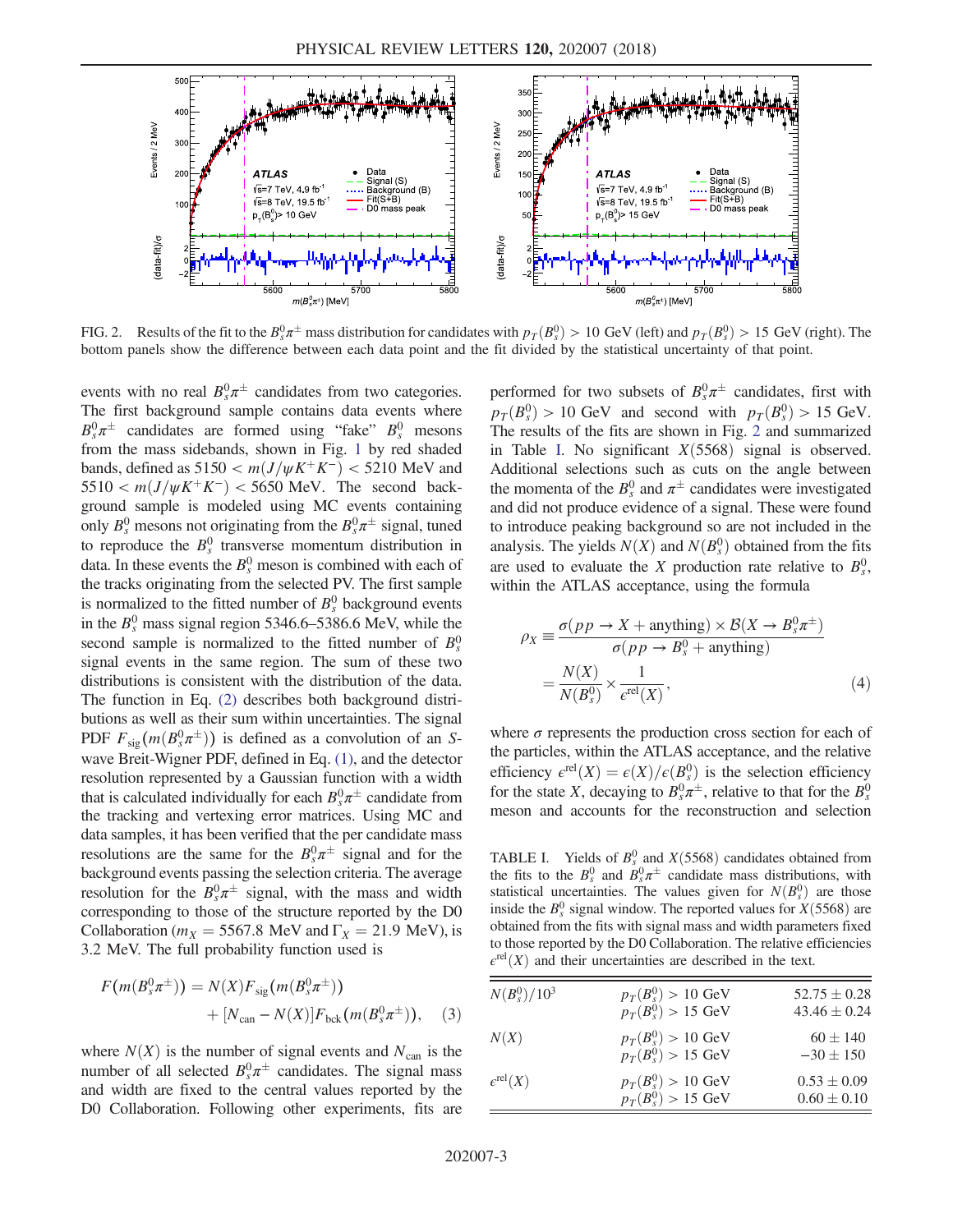efficiency of the companion pion, including the soft pion acceptance.

The relative efficiency,  $e^{rel}(X)$ , was determined using MC simulation of events containing  $X \to B_s^0 \pi^{\pm}$  and  $B_s^0$ decays. In the ratio, the acceptance of the  $B_s^0$  decay cancels, so the value to be determined is the pion reconstruction efficiency for  $B_s^0 \pi^{\pm}$  events in which the  $B_s^0$  meson satisfies acceptance, reconstruction, and selection criteria. Based on MC events,  $\epsilon^{rel}(X)$  is determined as a function of  $p_T(B_s^0)$  and of  $m(B_s^0 \pi^{\pm})$ . Using an MC-based function, the acceptance is determined individually for each  $B_s^0 \pi^{\pm}$  candidate, based on its measured values of  $p_T(B_s^0)$  and  $m(B_s^0 \pi^{\pm})$ . The acceptance ratio,  $\epsilon^{rel}(X)$ , is calculated as an average over the events included in the  $m(B_s^0 \pi^{\pm})$  interval within which the search for a resonance is performed. The width of this interval is defined by a BW function convolved with the mass resolution function, with the start and end points of the range chosen to include 99% of the signal events. The uncertainty of  $\epsilon^{rel}(X)$  is calculated by varying the fitted parameters of the MCbased function used to describe the acceptance as a function of  $p_T(B_s^0)$  within their uncertainties. Small variations of this function due to the pseudorapidity of the  $B_s^0$  were investigated and are included in the systematic uncertainties. The error also includes the uncertainty in the number of data events used in the average and the statistical uncertainty in the  $p_T(B_s^0)$  distribution of these events. The error in the pion reconstruction efficiency, arising from uncertainties in the amount of ID material, is found to have a negligible effect on  $\rho_X$ .

As no significant signal is observed, corresponding to the properties of the  $X(5568)$  as reported by Ref. [1], upper limits are determined for the number of  $B_s^0 \pi^{\pm}$  signal events,  $N(X)$ , and for the relative production rate,  $\rho_X$ . These are calculated using the asymptotic approximation from the profile likelihood formalism  $[20]$  based on the  $CL<sub>s</sub>$  frequentist method [21]. To establish the limit on the number of  $B_s^0 \pi^{\pm}$  signal events, the PDF models for signal and background, defined respectively by Eqs. (1) and (2), are used as inputs to the  $CL<sub>s</sub>$  method. Without systematic uncertainties, the extracted upper limits at 95% C.L. are  $N(X) < 264$  for  $p_T(B_s^0) > 10$  GeV and  $N(X) < 213$  for  $p_T(B_s^0) > 15$  GeV. Systematic uncertainties affecting these limits are included in the determination of  $N(X)$ . To obtain results that can be compared to the state  $X(5568)$ reported by the D0 Collaboration, systematic uncertainties are assigned by varying the values of  $m<sub>X</sub>$  and  $\Gamma<sub>X</sub>$  independently within Gaussian constraints, with uncertainties equal to those quoted in Ref. [1]. The default model of the X resonance, which is assumed to be spinless, is changed to a BW P-wave resonance. To include the systematic uncertainty due to the modeling of the background, the default PDF of Eq. (2) is replaced by a seventh-order Chebyshev polynomial, allowing more free parameters in the fit. For the detector resolution, the default per-candidate mass resolution model is replaced by the sum of three Gaussian functions with a common mean. The parameters used are determined from the  $B_s^0 \pi^{\pm}$  MC sample. Using these alternative models, upper limits that include systematic uncertainties are extracted, leading to values  $N(X) < 382$  for  $p_T(B_s^0) > 10$  GeV and  $N(X) < 356$  for  $p_T(B_s^0) > 15$  GeV. To extract the upper limits on  $\rho_X$ additional systematic uncertainties are included. The calculation of  $\rho_X$  also depends on the precision of extracting the number of  $B_s^0$  signal events and the relative efficiency  $\epsilon^{\text{rel}}(X)$ . To include these uncertainties, the central values and the uncertainties of the number of  $B_s^0$  signal events and  $\epsilon^{\text{rel}}(X)$  are used to construct Gaussian constraints, which are included as additional inputs to the  $CL<sub>s</sub>$  method. Both the statistical and systematic uncertainties are included after being summed in quadrature. For the  $B_s^0$  signal, the default fit model of two Gaussian functions is changed to a triple Gaussian function and the change in the result is taken as a systematic uncertainty. The uncertainty due to the proper decay time requirement  $t > 0.2$  ps was estimated by varying it within the time resolution and found to be negligible. The resulting upper limits at 95% C.L. are  $\rho_X < 0.015$  for  $p_T(B_s^0) > 10$  GeV and  $\rho_X < 0.016$  for  $p_T(B_s^0) > 15$  GeV. A hypothesis test is performed for the presence of a  $B_s^0 \pi^{\pm}$ peak for every 5 MeV step in its mass from 5550 to 5700 MeV, assuming a resonant state as described by Eq. (1), with a BW width of 21.9 MeV [1] and  $p_T(B_s^0)$  > 10 GeV. For each  $B_s^0 \pi^{\pm}$  mass tested,  $\epsilon^{rel}(X)$  is calculated using the same method as for  $X(5568)$ . The values of  $\epsilon^{\text{rel}}(X)$  vary from 0.50 to 0.55 in the search interval. The upper limit of  $\rho_X$  at 95% C.L. is determined for each tested



FIG. 3. Upper limits on  $\rho_X$  at 95% C.L. (black squares connected by line) at different masses of a hypothetical resonant state X decaying to  $B_s^0 \pi^{\pm}$ , for events with  $p_T(B_s^0) > 10$  GeV. A BW width of  $21.9 \pm 6.4$ (stat) $^{+5.0}_{-2.5}$ (syst) MeV is assumed, as reported by D0. The values include systematic uncertainties. The expected 95% C.L. upper limits (central black dot-dashed line) with  $\pm 1\sigma$  (green) and  $\pm 2\sigma$  (yellow) uncertainty bands on  $\rho_X$ are shown as a function of the assumed resonance mass.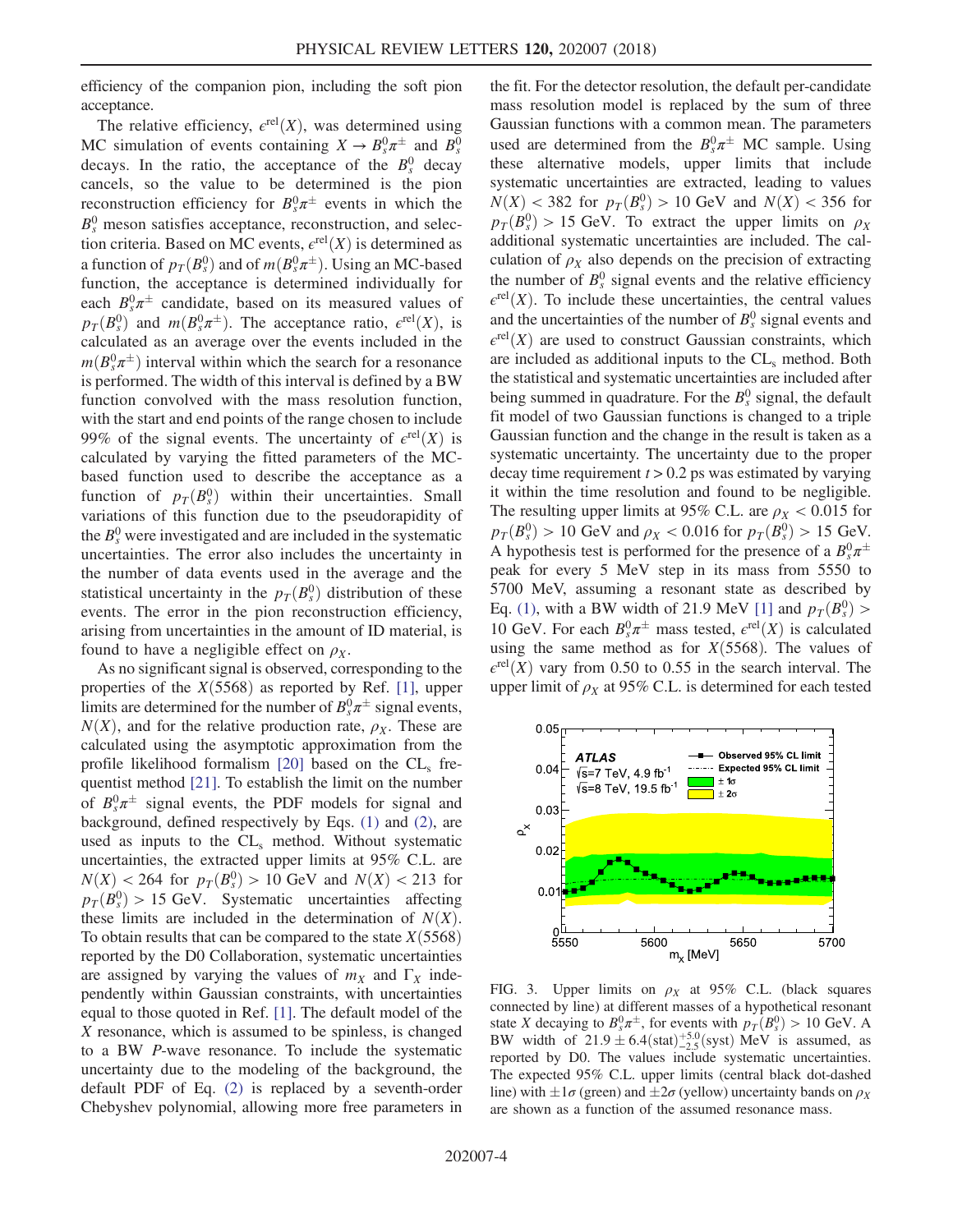mass. The same systematic uncertainties as in the determination of  $\rho_X$  for the state  $X(5568)$  are included, with the exception of the  $X(5568)$  mass uncertainty. The median expected upper limit at 95% C.L. as a function of the  $B_s^0 \pi^{\pm}$ mass is also determined with  $\pm 1\sigma$  and  $\pm 2\sigma$  error bands. The results are shown in Fig. 3.

In conclusion, a search for a new state  $X(5568)$  decaying to  $B_s^0 \pi^{\pm}$ , with properties as reported by the D0 Collaboration, was performed by the ATLAS experiment at the LHC, using 4.9 fb<sup>-1</sup> of pp collision data at 7 TeV and 19.5 fb<sup>−</sup><sup>1</sup> at 8 TeV. No significant signal was found. Within the acceptance in which this analysis is performed, upper limits on the number of signal events,  $N(X)$ , and on the X production rate relative to  $B_s^0$  mesons, were determined at 95% C.L., resulting in  $N(X) < 382$  and  $\rho_X < 0.015$  for  $p_T(B_s^0) > 10$  GeV, and  $N(X) < 356$  and  $\rho_X < 0.016$  for  $p_T(B_s^0) > 15$  GeV. Limits are also set for potential  $B_s^0 \pi^{\pm}$ resonances in the mass range from 5550 to 5700 MeV. Across the full range, the upper limit set on  $\rho_X$  at 95% C.L. varies between 0.010 and 0.018, and does not exceed the  $\pm 1\sigma$  error band from the expected limit.

We thank CERN for the very successful operation of the LHC, as well as the support staff from our institutions without whom ATLAS could not be operated efficiently. We acknowledge the support of ANPCyT, Argentina; YerPhI, Armenia; ARC, Australia; BMWFW and FWF, Austria; ANAS, Azerbaijan; SSTC, Belarus; CNPq and FAPESP, Brazil; NSERC, NRC and CFI, Canada; CERN; CONICYT, Chile; CAS, MOST and NSFC, China; COLCIENCIAS, Colombia; MSMT CR, MPO CR and VSC CR, Czech Republic; DNRF and DNSRC, Denmark; IN2P3-CNRS, CEA-DRF/IRFU, France; SRNSFG, Georgia; BMBF, HGF, and MPG, Germany; GSRT, Greece; RGC, Hong Kong SAR, China; ISF, I-CORE and Benoziyo Center, Israel; INFN, Italy; MEXT and JSPS, Japan; CNRST, Morocco; NWO, Netherlands; RCN, Norway; MNiSW and NCN, Poland; FCT, Portugal; MNE/IFA, Romania; MES of Russia and NRC KI, Russian Federation; JINR; MESTD, Serbia; MSSR, Slovakia; ARRS and MIZŠ, Slovenia; DST/NRF, South Africa; MINECO, Spain; SRC and Wallenberg Foundation, Sweden; SERI, SNSF and Cantons of Bern and Geneva, Switzerland; MOST, Taiwan; TAEK, Turkey; STFC, United Kingdom; DOE and NSF, USA. In addition, individual groups and members have received support from BCKDF, the Canada Council, CANARIE, CRC, Compute Canada, FQRNT, and the Ontario Innovation Trust, Canada; EPLANET, ERC, ERDF, FP7, Horizon 2020 and Marie Skłodowska-Curie Actions, European Union; Investissements d'Avenir Labex and Idex, ANR, Région Auvergne and Fondation Partager le Savoir, France; DFG and AvH Foundation, Germany; Herakleitos, Thales and Aristeia programmes co-financed by EU-ESF and the Greek NSRF; BSF, GIF and Minerva, Israel; BRF, Norway; CERCA Programme Generalitat de Catalunya, Generalitat Valenciana, Spain; the Royal Society and Leverhulme Trust, United Kingdom. The crucial computing support from all WLCG partners is acknowledged gratefully, in particular from CERN, the ATLAS Tier-1 facilities at TRIUMF (Canada), NDGF (Denmark, Norway, Sweden), CC-IN2P3 (France), KIT/GridKA (Germany), INFN-CNAF (Italy), NL-T1 (Netherlands), PIC (Spain), ASGC (Taiwan), RAL (UK) and BNL (USA), the Tier-2 facilities worldwide and large non-WLCG resource providers. Major contributors of computing resources are listed in Ref. [22].

- [1] D0 Collaboration, Evidence for a  $B_s^0 \pi^{\pm}$  State, Phys. Rev. Lett. 117, 022003 (2016).
- [2] W. Wang and R. Zhu, Can  $X(5568)$  be a tetraquark state? Chin. Phys. C 40, 093101 (2016).
- [3] W. Chen, H. X. Chen, X. Liu, T. G. Steele, and S. L. Zhu, Decoding the  $X(5568)$  as a Fully Open-Flavor sub  $\overline{d}$ Tetraquark State, Phys. Rev. Lett. 117, 022002 (2016).
- [4] Y.-R. Liu, X. Liu, and S.-L. Zhu,  $X(5568)$  and its partner states, Phys. Rev. D 93, 074023 (2016).
- [5] Z.-G. Wang, Analysis of the strong decay  $X(5568) \rightarrow B_s^0 \pi^+$ with QCD sum rules, Eur. Phys. J. C 76, 279 (2016).
- [6] F. Stancu,  $X(5568)$  as a sud b tetraquark in a simple quark model, J. Phys. G 43, 105001 (2016).
- [7] D0 Collaboration, Study of the  $X^{\pm}$ (5568) state with semileptonic decays of the  $B_s^0$  meson, arXiv:1712.10176.
- [8] LHCb Collaboration, Search for Structure in the  $B_s^0 \pi^{\pm}$  Invariant Mass Spectrum, Phys. Rev. Lett. 117, 152003 (2016).
- [9] CMS Collaboration, this issue, Search for the  $X(5568)$  state decaying into  $B_s^0 \pi^{\pm}$  in proton–proton collisions at  $\sqrt{s} = 8$  TeV, Phys. Rev. Lett. 120, 202005 (2018).
- [10] CDF Collaboration, preceding Letter, A Search for the exotic meson  $X(5568)$  with the Collider Detector at Fermilab, Phys. Rev. Lett. 120, 202006 (2018).
- [11] ATLAS Collaboration, The ATLAS Experiment at the CERN Large Hadron Collider, J. Instrum. 3, S08003 (2008).
- [12] T. Sjöstrand, S. Mrenna, and P. Z. Skands, PYTHIA 6.4 physics and manual, J. High Energy Phys. 05 (2006) 026.
- [13] T. Sjöstrand, S. Mrenna, and P.Z. Skands, A brief introduction to PYTHIA 8.1, Comput. Phys. Commun. 178, 852 (2008).
- [14] ATLAS Collaboration, ATLAS tunes of Pythia 6 and Pythia 8 for MC11, ATL-PHYS-PUB-2011-009, 2011, https://cds.cern.ch/record/1363300.
- [15] ATLAS Collaboration, The ATLAS simulation infrastructure, Eur. Phys. J. C 70, 823 (2010).
- [16] S. Agostinelli et al., GEANT4: a simulation toolkit, Nucl. Instrum. Methods Phys. Res., Sect. A 506, 250 (2003).
- [17] ATLAS Collaboration, Performance of the ATLAS muon trigger in pp collisions at  $\sqrt{s} = 8$  TeV, Eur. Phys. J. C 75, 120 (2015).
- [18] ATLAS Collaboration, Measurement of the CP-violating phase  $\phi_s$  and the  $B_s^0$  meson decay width difference with  $\dot{B}_s^0 \rightarrow \dot{J}/\psi \phi$  decays in ATLAS, J. High Energy Phys. 08 (2016) 147.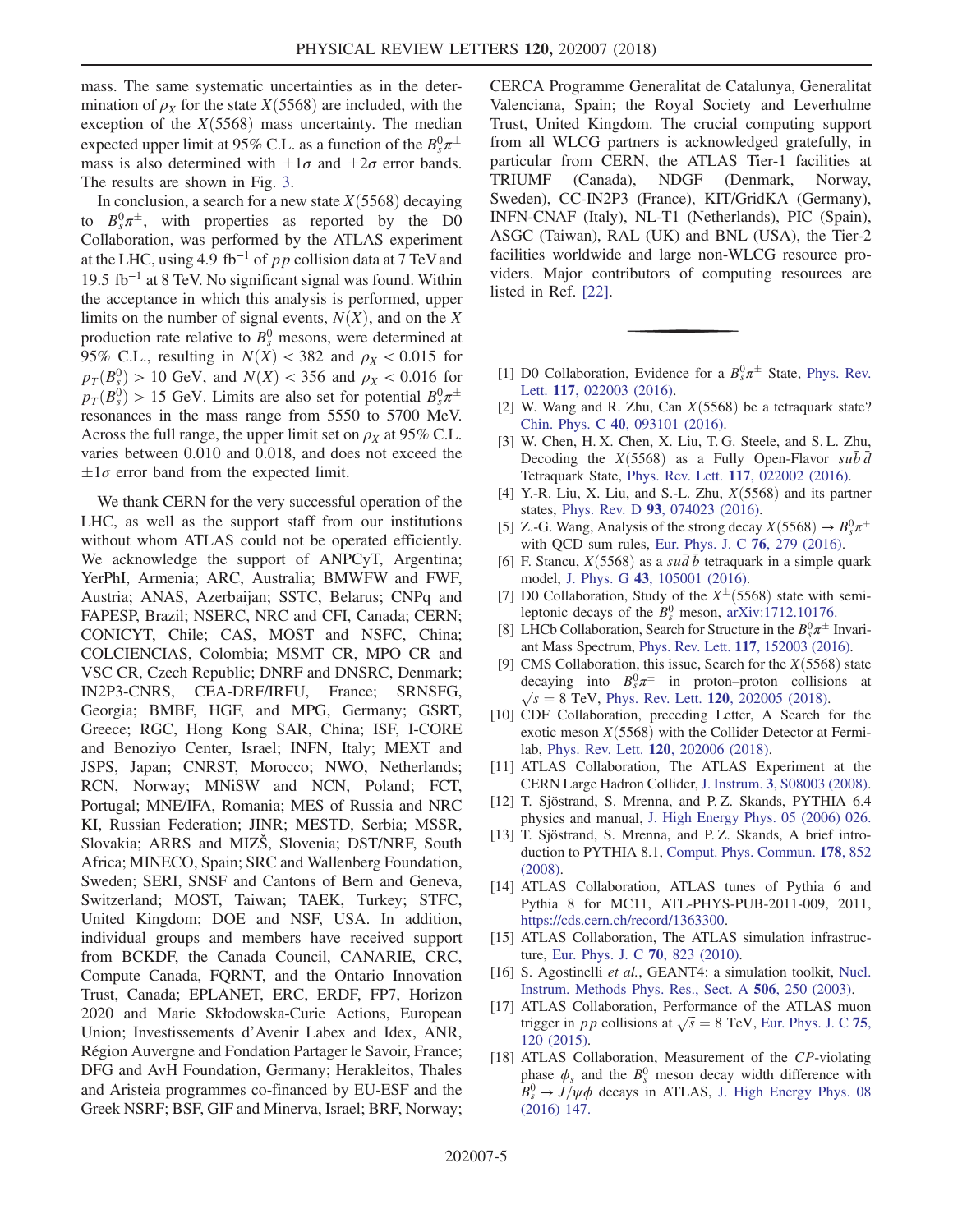- [19] C. Patrignani (Particle Data Group), Review of particle physics, Chin. Phys. C 40, 100001 (2016).
- [20] G. Cowan, K. Cranmer, E. Gross, and O. Vitells, Asymptotic formulae for likelihood-based tests of new physics, Eur. Phys. J. C 71, 1554 (2011); Erratum, Eur. Phys. J. C 73, 2501 (2013).
- [21] A.L. Read, Presentation of search results: the  $CL<sub>S</sub>$  technique, J. Phys. G 28, 2693 (2002).
- [22] ATLAS Collaboration, ATLAS Computing Acknowledgements, Report No. ATL-GEN-PUB-2016-002, https://cds .cern.ch/record/2202407.

M. Aaboud,  $^{137d}$  G. Aad,  $^{88}$  B. Abbott,  $^{115}$  O. Abdinov,  $^{12,a}$  B. Abeloos,  $^{119}$  S. H. Abidi,  $^{161}$  O. S. AbouZeid,  $^{139}$  N. L. Abraham,  $^{151}$ H. Abramowicz,<sup>155</sup> H. Abreu,<sup>154</sup> Y. Abulaiti,<sup>148a,148b</sup> B. S. Acharya,<sup>167a,167b,b</sup> S. Adachi,<sup>157</sup> L. Adamczyk,<sup>41a</sup> J. Adelman,<sup>110</sup> M. Adersberger,<sup>102</sup> T. Adye,<sup>133</sup> A. A. Affolder,<sup>139</sup> Y. Afik,<sup>154</sup> C. Agheorghiesei,<sup>28c</sup> J. A. Aguilar-Saavedra,<sup>128a,128f</sup> S. P. Ahlen,<sup>24</sup> F. Ahmadov,<sup>68,c</sup> G. Aielli,<sup>135a,135b</sup> S. Akatsuka,<sup>71</sup> H. Akerstedt,<sup>148a,148b</sup> T. P. A. Åkesson,<sup>84</sup> E. Akilli,<sup>52</sup> A. V. Akimov,<sup>98</sup> G. L. Alberghi,<sup>22a,22b</sup> J. Albert,<sup>172</sup> P. Albicocco,<sup>50</sup> M. J. Alconada Verzini,<sup>74</sup> S. Alderweireldt,<sup>108</sup> M. Aleksa,<sup>32</sup> I. N. Aleksandrov,<sup>68</sup> C. Alexa,<sup>28b</sup> G. Alexander,<sup>155</sup> T. Alexopoulos,<sup>10</sup> M. Alhroob,<sup>115</sup> B. Ali,<sup>130</sup> M. Aliev,<sup>76a,76b</sup> G. Alimonti,  $94a$  J. Alison,  $33$  S. P. Alkire,  $38$  B. M. M. Allbrooke,  $151$  B. W. Allen,  $118$  P. P. Allport,  $19$  A. Aloisio,  $106a$ ,  $106b$ A. Alonso,<sup>39</sup> F. Alonso,<sup>74</sup> C. Alpigiani,<sup>140</sup> A. A. Alshehri,<sup>56</sup> M. I. Alstaty,<sup>88</sup> B. Alvarez Gonzalez,<sup>32</sup> D. Álvarez Piqueras,<sup>170</sup> M. G. Alviggi,<sup>106a,106b</sup> B. T. Amadio,<sup>16</sup> Y. Amaral Coutinho,<sup>26a</sup> C. Amelung,<sup>25</sup> D. Amidei,<sup>92</sup> S. P. Amor Dos Santos,<sup>128a,128c</sup> S. Amoroso,<sup>32</sup> C. Anastopoulos,<sup>141</sup> L. S. Ancu,<sup>52</sup> N. Andari,<sup>19</sup> T. Andeen,<sup>11</sup> C. F. Anders,<sup>60b</sup> J. K. Anders,<sup>18</sup> K. J. Anderson,<sup>33</sup> A. Andreazza,<sup>94a,94b</sup> V. Andrei,<sup>60a</sup> S. Angelidakis,<sup>37</sup> I. Angelozzi,<sup>109</sup> A. Angerami,<sup>38</sup> A. V. Anisenkov,<sup>111,d</sup> N. Anjos,<sup>13</sup> A. Annovi,<sup>126a</sup> C. Antel,<sup>60a</sup> M. Antonelli,<sup>50</sup> A. Antonov,<sup>100,a</sup> D. J. Antrim,<sup>166</sup> F. Anulli,<sup>134a</sup> M. Aoki,<sup>69</sup> L. Aperio Bella,<sup>32</sup> G. Arabidze,<sup>93</sup> Y. Arai,<sup>69</sup> J. P. Araque,<sup>128a</sup> V. Araujo Ferraz,<sup>26a</sup> A. T. H. Arce,<sup>48</sup> R. E. Ardell,<sup>80</sup> F. A. Arduh,<sup>74</sup> J-F. Arguin,<sup>97</sup> S. Argyropoulos,<sup>66</sup> M. Arik,<sup>20a</sup> A. J. Armbruster,<sup>32</sup> L. J. Armitage,<sup>79</sup> O. Arnaez,<sup>161</sup> H. Arnold,<sup>51</sup> M. Arratia,<sup>30</sup> O. Arslan,<sup>23</sup> A. Artamonov,<sup>99,a</sup> G. Artoni,<sup>122</sup> S. Artz,<sup>86</sup> S. Asai,<sup>157</sup> N. Asbah,<sup>45</sup> A. Ashkenazi,<sup>155</sup> L. Asquith,<sup>151</sup> K. Assamagan,<sup>27</sup> R. Astalos,<sup>146a</sup> M. Atkinson,<sup>169</sup> N. B. Atlay,<sup>143</sup> K. Augsten,<sup>130</sup> G. Avolio,<sup>32</sup> B. Axen,<sup>16</sup> M. K. Ayoub,<sup>35a</sup> G. Azuelos,  $97, e$  A. E. Baas,  $60a$  M. J. Baca,  $19$  H. Bachacou,  $138$  K. Bachas,  $76a,76b$  M. Backes,  $122$  P. Bagnaia,  $134a,134b$ M. Bahmani,<sup>42</sup> H. Bahrasemani,<sup>144</sup> J. T. Baines,<sup>133</sup> M. Bajic,<sup>39</sup> O. K. Baker,<sup>179</sup> P. J. Bakker,<sup>109</sup> D. Bakshi Gupta,<sup>82</sup> E. M. Baldin,  $^{111,d}$  P. Balek,  $^{175}$  F. Balli,  $^{138}$  W. K. Balunas,  $^{124}$  E. Banas,  $^{42}$  A. Bandyopadhyay,  $^{23}$  Sw. Banerjee,  $^{176,f}$ A. A. E. Bannoura,<sup>177</sup> L. Barak,<sup>155</sup> E. L. Barberio,<sup>91</sup> D. Barberis,<sup>53a,53b</sup> M. Barbero,<sup>88</sup> T. Barillari,<sup>103</sup> M-S Barisits,<sup>65</sup> J. T. Barkeloo,<sup>118</sup> T. Barklow,<sup>145</sup> N. Barlow,<sup>30</sup> S. L. Barnes,<sup>36b</sup> B. M. Barnett,<sup>133</sup> R. M. Barnett,<sup>16</sup> Z. Barnovska-Blenessy,<sup>36c</sup> A. Baroncelli, <sup>136a</sup> G. Barone, <sup>25</sup> A. J. Barr, <sup>122</sup> L. Barranco Navarro, <sup>170</sup> F. Barreiro, <sup>85</sup> J. Barreiro Guimarães da Costa, <sup>35a</sup> R. Bartoldus,<sup>145</sup> A. E. Barton,<sup>75</sup> P. Bartos,<sup>146a</sup> A. Basalaev,<sup>125</sup> A. Bassalat,<sup>119,g</sup> R. L. Bates,<sup>56</sup> S. J. Batista,<sup>161</sup> J. R. Batley,<sup>30</sup> M. Battaglia,<sup>139</sup> M. Bauce,<sup>134a,134b</sup> F. Bauer,<sup>138</sup> K. T. Bauer,<sup>166</sup> H. S. Bawa,<sup>145,h</sup> J. B. Beacham,<sup>113</sup> M. D. Beattie,<sup>75</sup> T. Beau,<sup>83</sup> P. H. Beauchemin,<sup>165</sup> P. Bechtle,<sup>23</sup> H. P. Beck,<sup>18,i</sup> H. C. Beck,<sup>58</sup> K. Becker,<sup>122</sup> M. Becker,<sup>86</sup> C. Becot,<sup>112</sup> A. J. Beddall,<sup>20e</sup> A. Beddall,  $^{20b}$  V. A. Bednyakov,  $^{68}$  M. Bedognetti,  $^{109}$  C. P. Bee,  $^{150}$  T. A. Beermann,  $^{32}$  M. Begalli,  $^{26a}$  M. Begel,  $^{27}$  J. K. Behr,  $^{45}$ A. S. Bell,<sup>81</sup> G. Bella,<sup>155</sup> L. Bellagamba,<sup>22a</sup> A. Bellerive,<sup>31</sup> M. Bellomo,<sup>154</sup> K. Belotskiy,<sup>100</sup> O. Beltramello,<sup>32</sup> N. L. Belyaev,<sup>100</sup> O. Benary,<sup>155,a</sup> D. Benchekroun,<sup>137a</sup> M. Bender,<sup>102</sup> N. Benekos,<sup>10</sup> Y. Benhammou,<sup>155</sup> E. Benhar Noccioli,<sup>179</sup> J. Benitez,<sup>66</sup> D. P. Benjamin,<sup>48</sup> M. Benoit,<sup>52</sup> J. R. Bensinger,<sup>25</sup> S. Bentvelsen,<sup>109</sup> L. Beresford,<sup>122</sup> M. Beretta,<sup>50</sup> D. Berge,<sup>109</sup> E. Bergeaas Kuutmann,<sup>168</sup> N. Berger,<sup>5</sup> L. J. Bergsten,<sup>25</sup> J. Beringer,<sup>16</sup> S. Berlendis,<sup>57</sup> N. R. Bernard, <sup>89</sup> G. Bernardi, <sup>83</sup> C. Bernius, <sup>145</sup> F. U. Bernlochner, <sup>23</sup> T. Berry, <sup>80</sup> P. Berta, <sup>86</sup> C. Bertella, <sup>35a</sup> G. Bertoli, <sup>148a, 148b</sup> I. A. Bertram,<sup>75</sup> C. Bertsche,<sup>45</sup> G. J. Besjes,<sup>39</sup> O. Bessidskaia Bylund,<sup>148a,148b</sup> M. Bessner,<sup>45</sup> N. Besson,<sup>138</sup> A. Bethani,<sup>87</sup> S. Bethke,<sup>103</sup> A. Betti,<sup>23</sup> A. J. Bevan,<sup>79</sup> J. Beyer,<sup>103</sup> R. M. Bianchi,<sup>127</sup> O. Biebel,<sup>102</sup> D. Biedermann,<sup>17</sup> R. Bielski,<sup>87</sup> K. Bierwagen,  ${}^{86}$  N. V. Biesuz,  ${}^{126a,126b}$  M. Biglietti, ${}^{136a}$  T. R. V. Billoud, ${}^{97}$  H. Bilokon, ${}^{50}$  M. Bindi, ${}^{58}$  A. Bingul, ${}^{20b}$ C. Bini,<sup>134a,134b</sup> S. Biondi,<sup>22a,22b</sup> T. Bisanz,<sup>58</sup> C. Bittrich,<sup>47</sup> D. M. Bjergaard,<sup>48</sup> J. E. Black,<sup>145</sup> K. M. Black,<sup>24</sup> R. E. Blair,<sup>6</sup> T. Blazek,<sup>146a</sup> I. Bloch,<sup>45</sup> C. Blocker,<sup>25</sup> A. Blue,<sup>56</sup> U. Blumenschein,<sup>79</sup> Dr. Blunier,<sup>34a</sup> G. J. Bobbink,<sup>109</sup> V. S. Bobrovnikov,  $^{111,d}$  S. S. Bocchetta,  $^{84}$  A. Bocci,  $^{48}$  C. Bock,  $^{102}$  M. Boehler,  $^{51}$  D. Boerner,  $^{177}$  D. Bogavac,  $^{102}$ A. G. Bogdanchikov,<sup>111</sup> C. Bohm,<sup>148a</sup> V. Boisvert,<sup>80</sup> P. Bokan,<sup>168,j</sup> T. Bold,<sup>41a</sup> A. S. Boldyrev,<sup>101</sup> A. E. Bolz,<sup>60b</sup> M. Bomben,  $83$  M. Bona,  $79$  J. S. Bonilla,  $^{118}$  M. Boonekamp,  $^{138}$  A. Borisov,  $^{132}$  G. Borissov,  $^{75}$  J. Bortfeldt,  $^{32}$  D. Bortoletto,  $^{122}$ V. Bortolotto,<sup>62a</sup> D. Boscherini,<sup>22a</sup> M. Bosman,<sup>13</sup> J. D. Bossio Sola,<sup>29</sup> J. Boudreau,<sup>127</sup> E. V. Bouhova-Thacker,<sup>75</sup> D. Boumediene,<sup>37</sup> C. Bourdarios,<sup>119</sup> S. K. Boutle,<sup>56</sup> A. Boveia,<sup>113</sup> J. Boyd,<sup>32</sup> I. R. Boyko,<sup>68</sup> A. J. Bozson,<sup>80</sup> J. Bracinik,<sup>19</sup>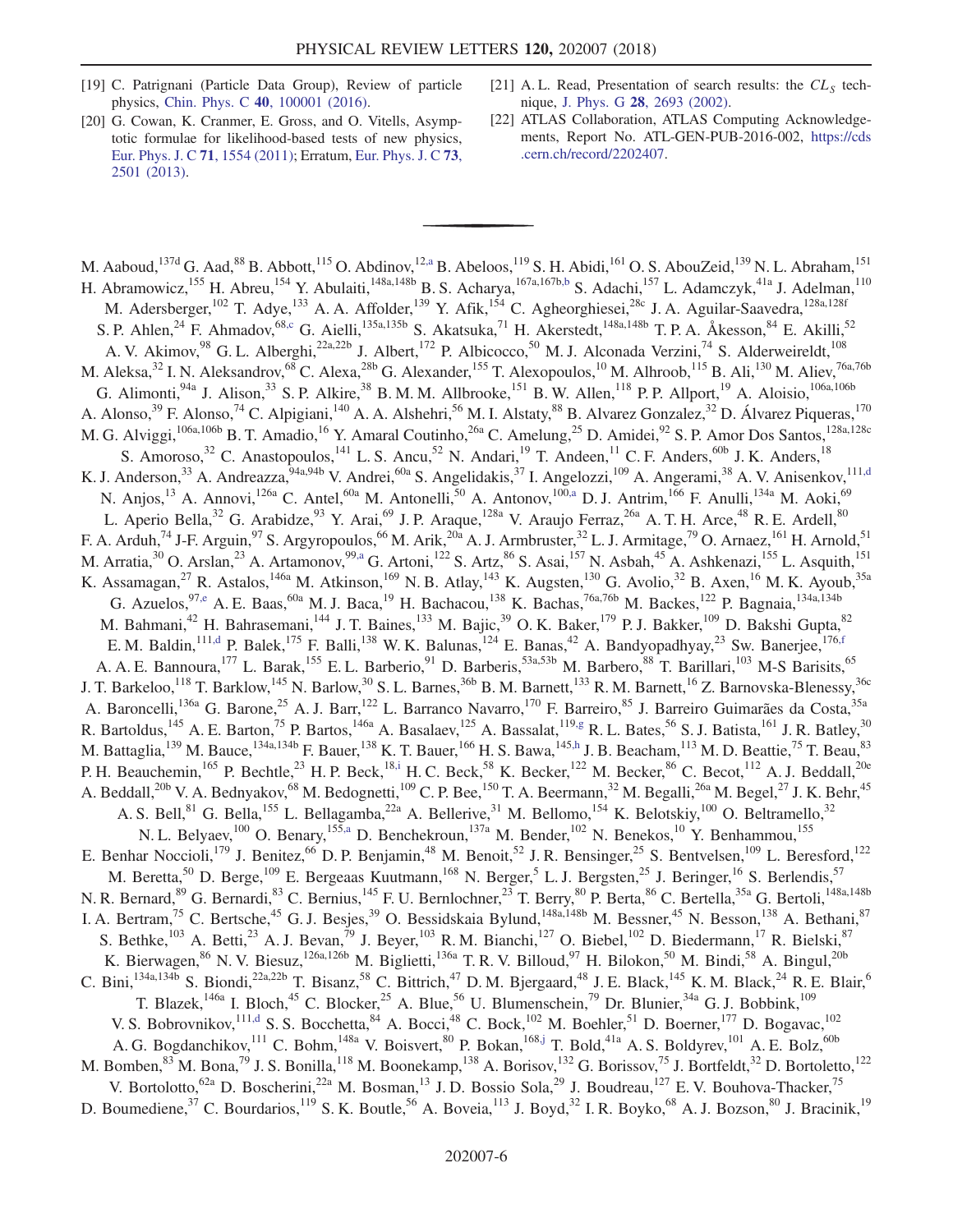A. Brandt, <sup>8</sup> G. Brandt,<sup>177</sup> O. Brandt,<sup>60a</sup> F. Braren,<sup>45</sup> U. Bratzler,<sup>158</sup> B. Brau,<sup>89</sup> J. E. Brau,<sup>118</sup> W. D. Breaden Madden,<sup>56</sup> K. Brendlinger,<sup>45</sup> A. J. Brennan,<sup>91</sup> L. Brenner,<sup>109</sup> R. Brenner,<sup>168</sup> S. Bressler,<sup>175</sup> D. L. Briglin,<sup>19</sup> T. M. Bristow,<sup>49</sup> D. Britton,<sup>56</sup> D. Britzger,  $60b$  I. Brock,  $23$  R. Brock,  $93$  G. Brooijmans,  $38$  T. Brooks,  $80$  W. K. Brooks,  $34b$  E. Brost,  $110$  J. H Broughton,  $19$ P. A. Bruckman de Renstrom,<sup>42</sup> D. Bruncko,<sup>146b</sup> A. Bruni,<sup>22a</sup> G. Bruni,<sup>22a</sup> L. S. Bruni,<sup>109</sup> S. Bruno,<sup>135a,135b</sup> BH Brunt,<sup>30</sup> M. Bruschi,<sup>22a</sup> N. Bruscino,<sup>127</sup> P. Bryant,<sup>33</sup> L. Bryngemark,<sup>45</sup> T. Buanes,<sup>15</sup> Q. Buat,<sup>144</sup> P. Buchholz,<sup>143</sup> A. G. Buckley,<sup>56</sup> I. A. Budagov,  $^{68}$  F. Buehrer,  $^{51}$  M. K. Bugge,  $^{121}$  O. Bulekov,  $^{100}$  D. Bullock,  $^{8}$  T. J. Burch,  $^{110}$  S. Burdin,  $^{77}$  C. D. Burgard,  $^{109}$ A. M. Burger,<sup>5</sup> B. Burghgrave,<sup>110</sup> K. Burka,<sup>42</sup> S. Burke,<sup>133</sup> I. Burmeister,<sup>46</sup> J. T. P. Burr,<sup>122</sup> D. Büscher,<sup>51</sup> V. Büscher,<sup>86</sup> E. Buschmann,<sup>58</sup> P. Bussey,<sup>56</sup> J. M. Butler,<sup>24</sup> C. M. Buttar,<sup>56</sup> J. M. Butterworth,<sup>81</sup> P. Butti,<sup>32</sup> W. Buttinger,<sup>27</sup> A. Buzatu,<sup>153</sup> A. R. Buzykaev,  $^{111, d}$  S. Cabrera Urbán,  $^{170}$  D. Caforio,  $^{130}$  H. Cai,  $^{169}$  V. M. M. Cairo,  $^2$  O. Cakir,  $^{4a}$  N. Calace,  $^{52}$  P. Calafiura,  $^{16}$ A. Calandri,<sup>88</sup> G. Calderini,<sup>83</sup> P. Calfayan,<sup>64</sup> G. Callea,<sup>40a,40b</sup> L. P. Caloba,<sup>26a</sup> S. Calvente Lopez,<sup>85</sup> D. Calvet,<sup>37</sup> S. Calvet,<sup>37</sup> T. P. Calvet, <sup>88</sup> R. Camacho Toro, <sup>33</sup> S. Camarda, <sup>32</sup> P. Camarri, <sup>135a, 135b</sup> D. Cameron, <sup>121</sup> R. Caminal Armadans, <sup>169</sup> C. Camincher,<sup>57</sup> S. Campana,<sup>32</sup> M. Campanelli,<sup>81</sup> A. Camplani,<sup>94a,94b</sup> A. Campoverde,<sup>143</sup> V. Canale,<sup>106a,106b</sup> M. Cano Bret,<sup>36b</sup> J. Cantero,<sup>116</sup> T. Cao,<sup>155</sup> M. D. M. Capeans Garrido,<sup>32</sup> I. Caprini,<sup>28b</sup> M. Caprini,<sup>28b</sup> M. Capua,<sup>40a,40b</sup> R. M. Carbone,<sup>38</sup> R. Cardarelli,<sup>135a</sup> F. Cardillo,<sup>51</sup> I. Carli,<sup>131</sup> T. Carli,<sup>32</sup> G. Carlino,<sup>106a</sup> B. T. Carlson,<sup>127</sup> L. Carminati,<sup>94a,94b</sup> R. M. D. Carney, <sup>148a, 148b</sup> S. Caron, <sup>108</sup> E. Carquin, <sup>34b</sup> S. Carrá, <sup>94a, 94b</sup> G. D. Carrillo-Montoya, <sup>32</sup> D. Casadei, <sup>19</sup> M. P. Casado, <sup>13,k</sup> A. F. Casha, <sup>161</sup> M. Casolino, <sup>13</sup> D. W. Casper, <sup>166</sup> R. Castelijn, <sup>109</sup> V. Castillo Gimenez, <sup>170</sup> N. F. Castro, <sup>128a</sup> A. Catinaccio,<sup>32</sup> J. R. Catmore,<sup>121</sup> A. Cattai,<sup>32</sup> J. Caudron,<sup>23</sup> V. Cavaliere,<sup>169</sup> E. Cavallaro,<sup>13</sup> D. Cavalli,<sup>94a</sup> M. Cavalli-Sforza,<sup>13</sup> V. Cavasinni,<sup>126a,126b</sup> E. Celebi,<sup>20d</sup> F. Ceradini,<sup>136a,136b</sup> L. Cerda Alberich,<sup>170</sup> A. S. Cerqueira,<sup>26b</sup> A. Cerri,<sup>151</sup> L. Cerrito,<sup>135a,135b</sup> F. Cerutti,<sup>16</sup> A. Cervelli,<sup>22a,22b</sup> S. A. Cetin,<sup>20d</sup> A. Chafaq,<sup>137a</sup> D. Chakraborty,<sup>110</sup> S. K. Chan,<sup>59</sup> W. S. Chan,<sup>109</sup> Y. L. Chan,<sup>62a</sup> P. Chang,<sup>169</sup> J. D. Chapman,<sup>30</sup> D. G. Charlton,<sup>19</sup> C. C. Chau,<sup>31</sup> C. A. Chavez Barajas,<sup>151</sup> S. Che,<sup>113</sup> S. Cheatham,  $167a,167c$  A. Chegwidden,  $93$  S. Chekanov, <sup>6</sup> S. V. Chekulaev,  $163a$  G. A. Chelkov,  $68,16$ M. A. Chelstowska,<sup>32</sup> C. Chen,<sup>36c</sup> C. Chen,<sup>67</sup> H. Chen,<sup>27</sup> J. Chen,<sup>36c</sup> J. Chen,<sup>38</sup> S. Chen,<sup>35b</sup> S. Chen,<sup>157</sup> X. Chen,<sup>35c,m</sup> Y. Chen,<sup>70</sup> H. C. Cheng,<sup>92</sup> H. J. Cheng,<sup>35a,35d</sup> A. Cheplakov,<sup>68</sup> E. Cheremushkina,<sup>132</sup> R. Cherkaoui El Moursli,<sup>137e</sup> E. Cheu,<sup>7</sup> K. Cheung, <sup>63</sup> L. Chevalier, <sup>138</sup> V. Chiarella, <sup>50</sup> G. Chiarelli, <sup>126a</sup> G. Chiodini, <sup>76a</sup> A. S. Chisholm, <sup>32</sup> A. Chitan, <sup>28b</sup> Y. H. Chiu, <sup>172</sup> M. V. Chizhov,<sup>68</sup> K. Choi,<sup>64</sup> A. R. Chomont,<sup>37</sup> S. Chouridou,<sup>156</sup> Y. S. Chow,<sup>62a</sup> V. Christodoulou,<sup>81</sup> M. C. Chu,<sup>62a</sup> J. Chudoba, <sup>129</sup> A. J. Chuinard, <sup>90</sup> J. J. Chwastowski, <sup>42</sup> L. Chytka, <sup>117</sup> A. K. Ciftci, <sup>4a</sup> D. Cinca, <sup>46</sup> V. Cindro, <sup>78</sup> I. A. Cioară, <sup>23</sup> A. Ciocio,<sup>16</sup> F. Cirotto,<sup>106a,106b</sup> Z. H. Citron,<sup>175</sup> M. Citterio,<sup>94a</sup> M. Ciubancan,<sup>28b</sup> A. Clark,<sup>52</sup> M. R. Clark,<sup>38</sup> P. J. Clark,<sup>49</sup> R. N. Clarke,<sup>16</sup> C. Clement,<sup>148a,148b</sup> Y. Coadou,<sup>88</sup> M. Cobal,<sup>167a,167c</sup> A. Coccaro,<sup>52</sup> J. Cochran,<sup>67</sup> L. Colasurdo,<sup>108</sup> B. Cole,<sup>38</sup> A. P. Colijn,<sup>109</sup> J. Collot,<sup>57</sup> P. Conde Muiño,<sup>128a,128b</sup> E. Coniavitis,<sup>51</sup> S. H. Connell,<sup>147b</sup> I. A. Connelly,<sup>87</sup> S. Constantinescu,<sup>28b</sup> G. Conti,<sup>32</sup> F. Conventi,<sup>106a,n</sup> A. M. Cooper-Sarkar,<sup>122</sup> F. Cormier,<sup>171</sup> K. J. R. Cormier,<sup>161</sup> M. Corradi,<sup>134a,134b</sup> E. E. Corrigan,  $84$  F. Corriveau,  $90,0$  A. Cortes-Gonzalez,  $32$  M. J. Costa,  $170$  D. Costanzo,  $141$  G. Cottin,  $30$  G. Cowan,  $80$ B. E. Cox, <sup>87</sup> K. Cranmer, <sup>112</sup> S. J. Crawley, <sup>56</sup> R. A. Creager, <sup>124</sup> G. Cree, <sup>31</sup> S. Crépé-Renaudin, <sup>57</sup> F. Crescioli, <sup>83</sup> W. A. Cribbs,<sup>148a,148b</sup> M. Cristinziani,<sup>23</sup> V. Croft,<sup>112</sup> G. Crosetti,<sup>40a,40b</sup> A. Cueto,<sup>85</sup> T. Cuhadar Donszelmann,<sup>141</sup> A. R. Cukierman, <sup>145</sup> J. Cummings, <sup>179</sup> M. Curatolo, <sup>50</sup> J. Cúth, <sup>86</sup> S. Czekierda, <sup>42</sup> P. Czodrowski, <sup>32</sup> G. D'amen, <sup>22a, 22b</sup> S. D'Auria,<sup>56</sup> L. D'eramo,<sup>83</sup> M. D'Onofrio,<sup>77</sup> M. J. Da Cunha Sargedas De Sousa,<sup>128a,128b</sup> C. Da Via,<sup>87</sup> W. Dabrowski,<sup>41a</sup> T. Dado,<sup>146a</sup> S. Dahbi,<sup>137e</sup> T. Dai,<sup>92</sup> O. Dale,<sup>15</sup> F. Dallaire,<sup>97</sup> C. Dallapiccola,<sup>89</sup> M. Dam,<sup>39</sup> J. R. Dandoy,<sup>124</sup> M. F. Daneri,<sup>29</sup> N. P. Dang, <sup>176,f</sup> N. S. Dann, <sup>87</sup> M. Danninger, <sup>171</sup> M. Dano Hoffmann, <sup>138</sup> V. Dao, <sup>150</sup> G. Darbo, <sup>53a</sup> S. Darmora, <sup>8</sup> J. Dassoulas, <sup>3</sup> A. Dattagupta,<sup>118</sup> T. Daubney,<sup>45</sup> W. Davey,<sup>23</sup> C. David,<sup>45</sup> T. Davidek,<sup>131</sup> D. R. Davis,<sup>48</sup> P. Davison,<sup>81</sup> E. Dawe,<sup>91</sup> I. Dawson,<sup>141</sup> K. De,<sup>8</sup> R. de Asmundis,<sup>106a</sup> A. De Benedetti,<sup>115</sup> S. De Castro,<sup>22a,22b</sup> S. De Cecco,<sup>83</sup> N. De Groot,<sup>108</sup> P. de Jong,<sup>109</sup> H. De la Torre,<sup>93</sup> F. De Lorenzi,<sup>67</sup> A. De Maria,<sup>58</sup> D. De Pedis,<sup>134a</sup> A. De Salvo,<sup>134a</sup> U. De Sanctis,<sup>135a,135b</sup> A. De Santo,<sup>151</sup> K. De Vasconcelos Corga,<sup>88</sup> J. B. De Vivie De Regie,<sup>119</sup> R. Debbe,<sup>27</sup> C. Debenedetti,<sup>139</sup> D. V. Dedovich,<sup>68</sup> N. Dehghanian,<sup>3</sup> I. Deigaard,<sup>109</sup> M. Del Gaudio,<sup>40a,40b</sup> J. Del Peso,<sup>85</sup> D. Delgove,<sup>119</sup> F. Deliot,<sup>138</sup> C.M. Delitzsch,<sup>7</sup> A. Dell'Acqua,<sup>32</sup> L. Dell'Asta,<sup>24</sup> M. Della Pietra,<sup>106a,106b</sup> D. della Volpe,<sup>52</sup> M. Delmastro,<sup>5</sup> C. Delporte,<sup>119</sup> P. A. Delsart,<sup>57</sup> D. A. DeMarco,<sup>161</sup> S. Demers,<sup>179</sup> M. Demichev,<sup>68</sup> A. Demilly,<sup>83</sup> S. P. Denisov,<sup>132</sup> D. Denysiuk,<sup>138</sup> D. Derendarz,<sup>42</sup> J. E. Derkaoui,<sup>137d</sup> F. Derue,<sup>83</sup> P. Dervan,<sup>77</sup> K. Desch,<sup>23</sup> C. Deterre,<sup>45</sup> K. Dette,<sup>161</sup> M. R. Devesa,<sup>29</sup> P. O. Deviveiros,<sup>32</sup> A. Dewhurst,<sup>133</sup> S. Dhaliwal,<sup>25</sup> F. A. Di Bello,<sup>52</sup> A. Di Ciaccio,<sup>135a,135b</sup> L. Di Ciaccio,<sup>5</sup> W. K. Di Clemente,<sup>124</sup> C. Di Donato,  $^{106a,106b}$  A. Di Girolamo,  $^{32}$  B. Di Girolamo,  $^{32}$  B. Di Micco,  $^{136a,136b}$  R. Di Nardo,  $^{32}$  K. F. Di Petrillo,  $^{59}$ A. Di Simone,<sup>51</sup> R. Di Sipio,<sup>161</sup> D. Di Valentino,<sup>31</sup> C. Diaconu,<sup>88</sup> M. Diamond,<sup>161</sup> F. A. Dias,<sup>39</sup> M. A. Diaz,<sup>34a</sup> J. Dickinson,<sup>16</sup> E. B. Diehl, <sup>92</sup> J. Dietrich, <sup>17</sup> S. Díez Cornell, <sup>45</sup> A. Dimitrievska, <sup>16</sup> J. Dingfelder, <sup>23</sup> P. Dita, <sup>28b</sup> S. Dita, <sup>28b</sup> F. Dittus, <sup>32</sup>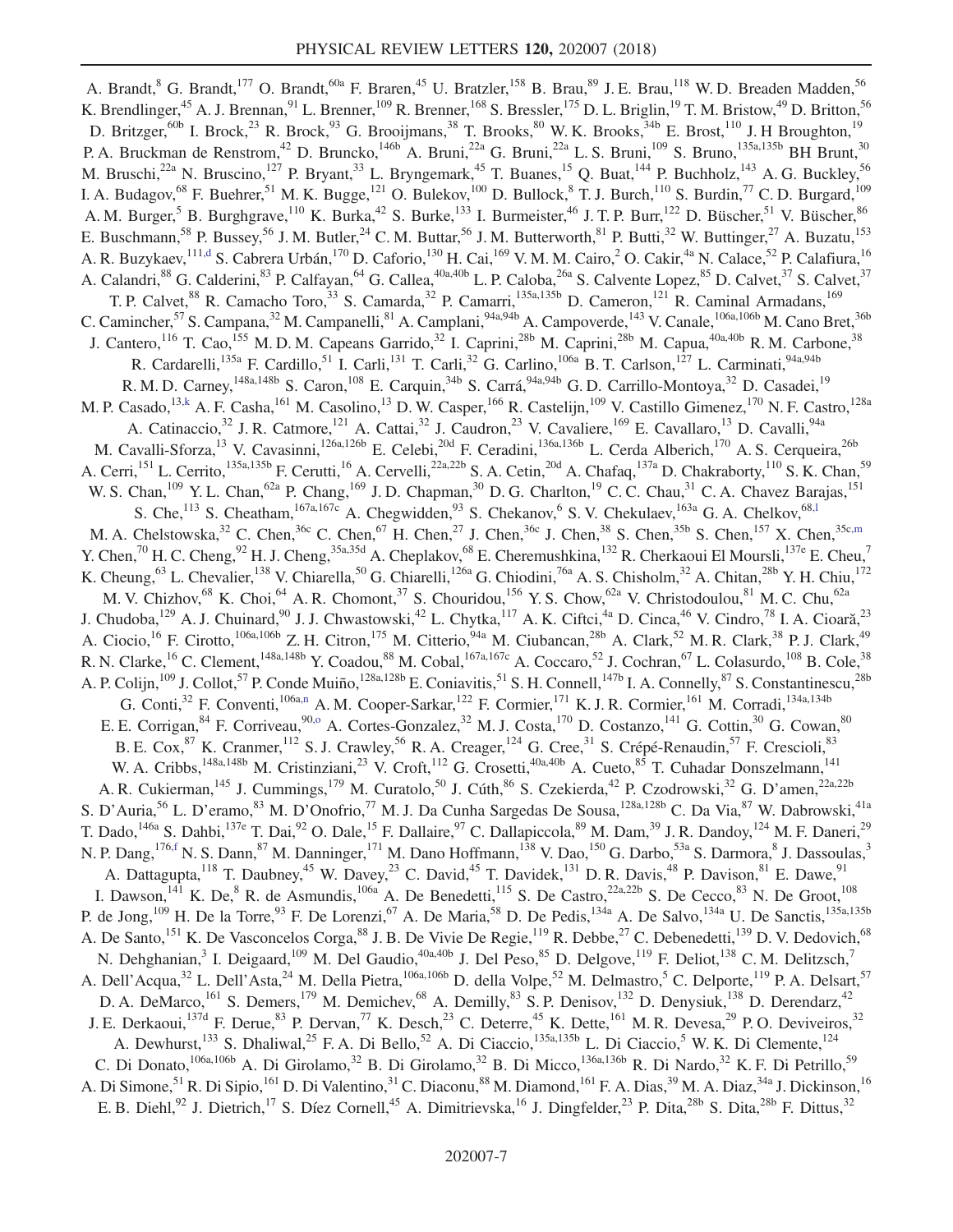F. Djama,  $^{88}$  T. Djobava,  $^{54b}$  J. I. Djuvsland,  $^{60a}$  M. A. B. do Vale,  $^{26c}$  M. Dobre,  $^{28b}$  D. Dodsworth,  $^{25}$  C. Doglioni,  $^{84}$  J. Dolejsi,  $^{131}$ Z. Dolezal,<sup>131</sup> M. Donadelli,<sup>26d</sup> S. Donati,<sup>126a,126b</sup> J. Donini,<sup>37</sup> J. Dopke,<sup>133</sup> A. Doria,<sup>106a</sup> M. T. Dova,<sup>74</sup> A. T. Doyle,<sup>56</sup> E. Drechsler,<sup>58</sup> M. Dris,<sup>10</sup> Y. Du,<sup>36a</sup> J. Duarte-Campderros,<sup>155</sup> F. Dubinin,<sup>98</sup> A. Dubreuil,<sup>52</sup> E. Duchovni,<sup>175</sup> G. Duckeck,<sup>102</sup> A. Ducourthial,<sup>83</sup> O. A. Ducu,<sup>97,p</sup> D. Duda,<sup>109</sup> A. Dudarev,<sup>32</sup> A. Chr. Dudder,<sup>86</sup> E. M. Duffield,<sup>16</sup> L. Duflot,<sup>119</sup> M. Dührssen,<sup>32</sup> C. Dulsen,<sup>177</sup> M. Dumancic,<sup>175</sup> A. E. Dumitriu,<sup>28b,q</sup> A. K. Duncan,<sup>56</sup> M. Dunford,<sup>60a</sup> A. Duperrin,<sup>88</sup> H. Duran Yildiz,<sup>4a</sup> M. Düren,<sup>55</sup> A. Durglishvili,<sup>54b</sup> D. Duschinger,<sup>47</sup> B. Dutta,<sup>45</sup> D. Duvnjak,<sup>1</sup> M. Dyndal,<sup>45</sup> B. S. Dziedzic,<sup>42</sup> C. Eckardt,<sup>45</sup> K. M. Ecker,<sup>103</sup> R. C. Edgar,<sup>92</sup> T. Eifert,<sup>32</sup> G. Eigen,<sup>15</sup> K. Einsweiler,<sup>16</sup> T. Ekelof,<sup>168</sup> M. El Kacimi,<sup>137c</sup> R. El Kosseifi,<sup>88</sup> V. Ellajosyula,<sup>88</sup> M. Ellert,<sup>168</sup> S. Elles,<sup>5</sup> F. Ellinghaus,<sup>177</sup> A. A. Elliot,<sup>172</sup> N. Ellis,<sup>32</sup> J. Elmsheuser,<sup>27</sup> M. Elsing,<sup>32</sup> D. Emeliyanov,<sup>133</sup> Y. Enari,<sup>157</sup> J. S. Ennis,<sup>173</sup> M. B. Epland,<sup>48</sup> J. Erdmann,<sup>46</sup> A. Ereditato,<sup>18</sup> M. Ernst,<sup>27</sup> S. Errede,<sup>169</sup> M. Escalier,<sup>119</sup> C. Escobar,<sup>170</sup> B. Esposito,<sup>50</sup> O. Estrada Pastor,<sup>170</sup> A. I. Etienvre,<sup>138</sup> E. Etzion,<sup>155</sup> H. Evans,<sup>64</sup> A. Ezhilov,<sup>125</sup> M. Ezzi,<sup>137e</sup> F. Fabbri,<sup>22a,22b</sup> L. Fabbri,<sup>22a,22b</sup> V. Fabiani,<sup>108</sup> G. Facini,<sup>81</sup> R. M. Fakhrutdinov,<sup>132</sup> S. Falciano,<sup>134a</sup> R. J. Falla, <sup>81</sup> J. Faltova, <sup>32</sup> Y. Fang, <sup>35a</sup> M. Fanti, <sup>94a, 94b</sup> A. Farbin, <sup>8</sup> A. Farilla, <sup>136a</sup> E. M. Farina, <sup>123a, 123b</sup> T. Farooque, <sup>93</sup> S. Farrell,<sup>16</sup> S. M. Farrington,<sup>173</sup> P. Farthouat,<sup>32</sup> F. Fassi,<sup>137e</sup> P. Fassnacht,<sup>32</sup> D. Fassouliotis,<sup>9</sup> M. Faucci Giannelli,<sup>49</sup> A. Favareto,<sup>53a,53b</sup> W. J. Fawcett,<sup>122</sup> L. Fayard,<sup>119</sup> O. L. Fedin,<sup>125,r</sup> W. Fedorko,<sup>171</sup> S. Feigl,<sup>121</sup> L. Feligioni,<sup>88</sup> C. Feng,<sup>36a</sup> E. J. Feng,<sup>32</sup> M. Feng,<sup>48</sup> M. J. Fenton,<sup>56</sup> A. B. Fenyuk,<sup>132</sup> L. Feremenga, <sup>8</sup> P. Fernandez Martinez,<sup>170</sup> J. Ferrando,<sup>45</sup> A. Ferrari,<sup>168</sup> P. Ferrari,<sup>109</sup> R. Ferrari,<sup>123a</sup> D. E. Ferreira de Lima,<sup>60b</sup> A. Ferrer,<sup>170</sup> D. Ferrere,<sup>52</sup> C. Ferretti,<sup>92</sup> F. Fiedler,<sup>86</sup> A. Filipčič,<sup>78</sup> M. Filipuzzi,<sup>45</sup> F. Filthaut,<sup>108</sup> M. Fincke-Keeler,<sup>172</sup> K.D. Finelli,<sup>24</sup> M.C.N. Fiolhais,<sup>128a,128c,s</sup> L. Fiorini,<sup>170</sup> C. Fischer,<sup>13</sup> J. Fischer,<sup>177</sup> W. C. Fisher,<sup>93</sup> N. Flaschel,<sup>45</sup> I. Fleck,<sup>143</sup> P. Fleischmann,<sup>92</sup> R. R. M. Fletcher,<sup>124</sup> T. Flick,<sup>177</sup> B. M. Flierl,<sup>102</sup> L. R. Flores Castillo,<sup>62a</sup> N. Fomin,<sup>15</sup> G. T. Forcolin,<sup>87</sup> A. Formica,<sup>138</sup> F. A. Förster,<sup>13</sup> A. Forti,<sup>87</sup> A. G. Foster,<sup>19</sup> D. Fournier,<sup>119</sup> H. Fox,<sup>75</sup> S. Fracchia,<sup>141</sup> P. Francavilla,<sup>126a,126b</sup> M. Franchini,<sup>22a,22b</sup> S. Franchino,<sup>60a</sup> D. Francis,<sup>32</sup> L. Franconi,<sup>121</sup> M. Franklin,<sup>59</sup> M. Frate,<sup>166</sup> M. Fraternali,<sup>123a,123b</sup> D. Freeborn,<sup>81</sup> S. M. Fressard-Batraneanu,<sup>32</sup> B. Freund, <sup>97</sup> W. S. Freund, <sup>26a</sup> D. Froidevaux, <sup>32</sup> J. A. Frost, <sup>122</sup> C. Fukunaga, <sup>158</sup> T. Fusayasu, <sup>104</sup> J. Fuster, <sup>170</sup> O. Gabizon, <sup>154</sup> A. Gabrielli,<sup>22a,22b</sup> A. Gabrielli,<sup>16</sup> G. P. Gach,<sup>41a</sup> S. Gadatsch,<sup>32</sup> S. Gadomski,<sup>80</sup> G. Gagliardi,<sup>53a,53b</sup> L. G. Gagnon,<sup>9</sup> C. Galea, <sup>108</sup> B. Galhardo, <sup>128a,128c</sup> E. J. Gallas, <sup>122</sup> B. J. Gallop, <sup>133</sup> P. Gallus, <sup>130</sup> G. Galster, <sup>39</sup> K. K. Gan, <sup>113</sup> S. Ganguly, <sup>175</sup> Y. Gao,<sup>77</sup> Y. S. Gao,<sup>145,h</sup> F. M. Garay Walls,<sup>34a</sup> C. García,<sup>170</sup> J. E. García Navarro,<sup>170</sup> J. A. García Pascual,<sup>35a</sup> M. Garcia-Sciveres,<sup>16</sup> R. W. Gardner,<sup>33</sup> N. Garelli,<sup>145</sup> V. Garonne,<sup>121</sup> K. Gasnikova,<sup>45</sup> C. Gatti,<sup>50</sup> A. Gaudiello,<sup>53a,53b</sup> G. Gaudio,  $^{123a}$  I. L. Gavrilenko,  $^{98}$  C. Gay,  $^{171}$  G. Gaycken,  $^{23}$  E. N. Gazis,  $^{10}$  C. N. P. Gee,  $^{133}$  J. Geisen,  $^{58}$  M. Geisen,  $^{86}$ M. P. Geisler,<sup>60a</sup> K. Gellerstedt,<sup>148a,148b</sup> C. Gemme,<sup>53a</sup> M. H. Genest,<sup>57</sup> C. Geng,<sup>92</sup> S. Gentile,<sup>134a,134b</sup> C. Gentsos,<sup>156</sup> S. George,<sup>80</sup> D. Gerbaudo,<sup>13</sup> G. Geßner,<sup>46</sup> S. Ghasemi,<sup>143</sup> M. Ghneimat,<sup>23</sup> B. Giacobbe,<sup>22a</sup> S. Giagu,<sup>134a,134b</sup> N. Giangiacomi,<sup>22a,22b</sup> P. Giannetti,<sup>126a</sup> S. M. Gibson,<sup>80</sup> M. Gignac,<sup>171</sup> M. Gilchriese,<sup>16</sup> D. Gillberg,<sup>31</sup> G. Gilles,<sup>177</sup> D. M. Gingrich,<sup>3,e</sup> M. P. Giordani,<sup>167a,167c</sup> F. M. Giorgi,<sup>22a</sup> P. F. Giraud,<sup>138</sup> P. Giromini,<sup>59</sup> G. Giugliarelli,<sup>167a,167c</sup> D. Giugni,<sup>94a</sup> F. Giuli,<sup>122</sup> M. Giulini,<sup>60b</sup> B. K. Gjelsten,<sup>121</sup> S. Gkaitatzis,<sup>156</sup> I. Gkialas,<sup>9,t</sup> E. L. Gkougkousis,<sup>13</sup> P. Gkountoumis,<sup>10</sup> L. K. Gladilin,<sup>101</sup> C. Glasman,<sup>85</sup> J. Glatzer,<sup>13</sup> P. C. F. Glaysher,<sup>45</sup> A. Glazov,<sup>45</sup> M. Goblirsch-Kolb,<sup>25</sup> J. Godlewski,<sup>42</sup> S. Goldfarb, <sup>91</sup> T. Golling, <sup>52</sup> D. Golubkov, <sup>132</sup> A. Gomes, <sup>128a,128b,128d</sup> R. Gonçalo, <sup>128a</sup> R. Goncalves Gama, <sup>26a</sup> J. Goncalves Pinto Firmino Da Costa,<sup>138</sup> G. Gonella,<sup>51</sup> L. Gonella,<sup>19</sup> A. Gongadze,<sup>68</sup> F. Gonnella,<sup>19</sup> J. L. Gonski,<sup>59</sup> S. González de la Hoz,<sup>170</sup> S. Gonzalez-Sevilla,<sup>52</sup> L. Goossens,<sup>32</sup> P. A. Gorbounov,<sup>99</sup> H. A. Gordon,<sup>27</sup> B. Gorini,<sup>32</sup> E. Gorini,<sup>76a,76b</sup> A. Gorišek,<sup>78</sup> A. T. Goshaw,<sup>48</sup> C. Gössling,<sup>46</sup> M. I. Gostkin,<sup>68</sup> C. A. Gottardo,<sup>23</sup> C. R. Goudet,<sup>119</sup> D. Goujdami, <sup>137c</sup> A. G. Goussiou, <sup>140</sup> N. Govender, <sup>147b,u</sup> C. Goy, <sup>5</sup> E. Gozani, <sup>154</sup> I. Grabowska-Bold, <sup>41a</sup> P. O. J. Gradin, <sup>168</sup> E. C. Graham,  $^{77}$  J. Gramling,  $^{166}$  E. Gramstad,  $^{121}$  S. Grancagnolo,  $^{17}$  V. Gratchev,  $^{125}$  P. M. Gravila,  $^{28f}$  C. Gray,  $^{56}$  H. M. Gray,  $^{16}$ Z. D. Greenwood,  $82, v$  C. Grefe,  $23$  K. Gregersen,  $81$  I. M. Gregor,  $45$  P. Grenier,  $145$  K. Grevtsov,  $5$  J. Griffiths,  $8$  A. A. Grillo,  $139$ K. Grimm,<sup>75</sup> S. Grinstein,<sup>13,w</sup> Ph. Gris,<sup>37</sup> J.-F. Grivaz,<sup>119</sup> S. Groh,<sup>86</sup> E. Gross,<sup>175</sup> J. Grosse-Knetter,<sup>58</sup> G. C. Grossi,<sup>82</sup> Z. J. Grout, <sup>81</sup> A. Grummer, <sup>107</sup> L. Guan, <sup>92</sup> W. Guan, <sup>176</sup> J. Guenther, <sup>32</sup> F. Guescini, <sup>163a</sup> D. Guest, <sup>166</sup> O. Gueta, <sup>155</sup> R. Gugel, <sup>51</sup> B. Gui,<sup>113</sup> E. Guido,<sup>53a,53b</sup> T. Guillemin,<sup>5</sup> S. Guindon,<sup>32</sup> U. Gul,<sup>56</sup> C. Gumpert,<sup>32</sup> J. Guo,<sup>36b</sup> W. Guo,<sup>92</sup> Y. Guo,<sup>36c,x</sup> R. Gupta,<sup>43</sup> S. Gurbuz,<sup>20a</sup> G. Gustavino,<sup>115</sup> B. J. Gutelman,<sup>154</sup> P. Gutierrez,<sup>115</sup> N. G. Gutierrez Ortiz,<sup>81</sup> C. Gutschow,<sup>81</sup> C. Guyot,<sup>138</sup> M. P. Guzik,<sup>41a</sup> C. Gwenlan,<sup>122</sup> C. B. Gwilliam,<sup>77</sup> A. Haas,<sup>112</sup> C. Haber,<sup>16</sup> H. K. Hadavand,<sup>8</sup> N. Haddad,<sup>137e</sup> A. Hadef,<sup>88</sup> S. Hageböck,<sup>23</sup> M. Hagihara,<sup>164</sup> H. Hakobyan,<sup>180,a</sup> M. Haleem,<sup>45</sup> J. Haley,<sup>116</sup> G. Halladjian,<sup>93</sup> G. D. Hallewell,<sup>88</sup> K. Hamacher,<sup>177</sup> P. Hamal,<sup>117</sup> K. Hamano,<sup>172</sup> A. Hamilton,<sup>147a</sup> G. N. Hamity,<sup>141</sup> P. G. Hamnett,<sup>45</sup> K. Han,<sup>36c,y</sup> L. Han,<sup>36c</sup> S. Han,<sup>35a,35d</sup> K. Hanagaki,<sup>69,z</sup> M. Hance,<sup>139</sup> D. M. Handl,<sup>102</sup> B. Haney,<sup>124</sup> R. Hankache,<sup>83</sup> P. Hanke,<sup>60a</sup> J. B. Hansen,<sup>39</sup> J. D. Hansen,<sup>39</sup> M. C. Hansen,<sup>23</sup> P. H. Hansen,<sup>39</sup> K. Hara,<sup>164</sup> A. S. Hard,<sup>176</sup> T. Harenberg,<sup>177</sup> F. Hariri,<sup>119</sup> S. Harkusha,<sup>95</sup>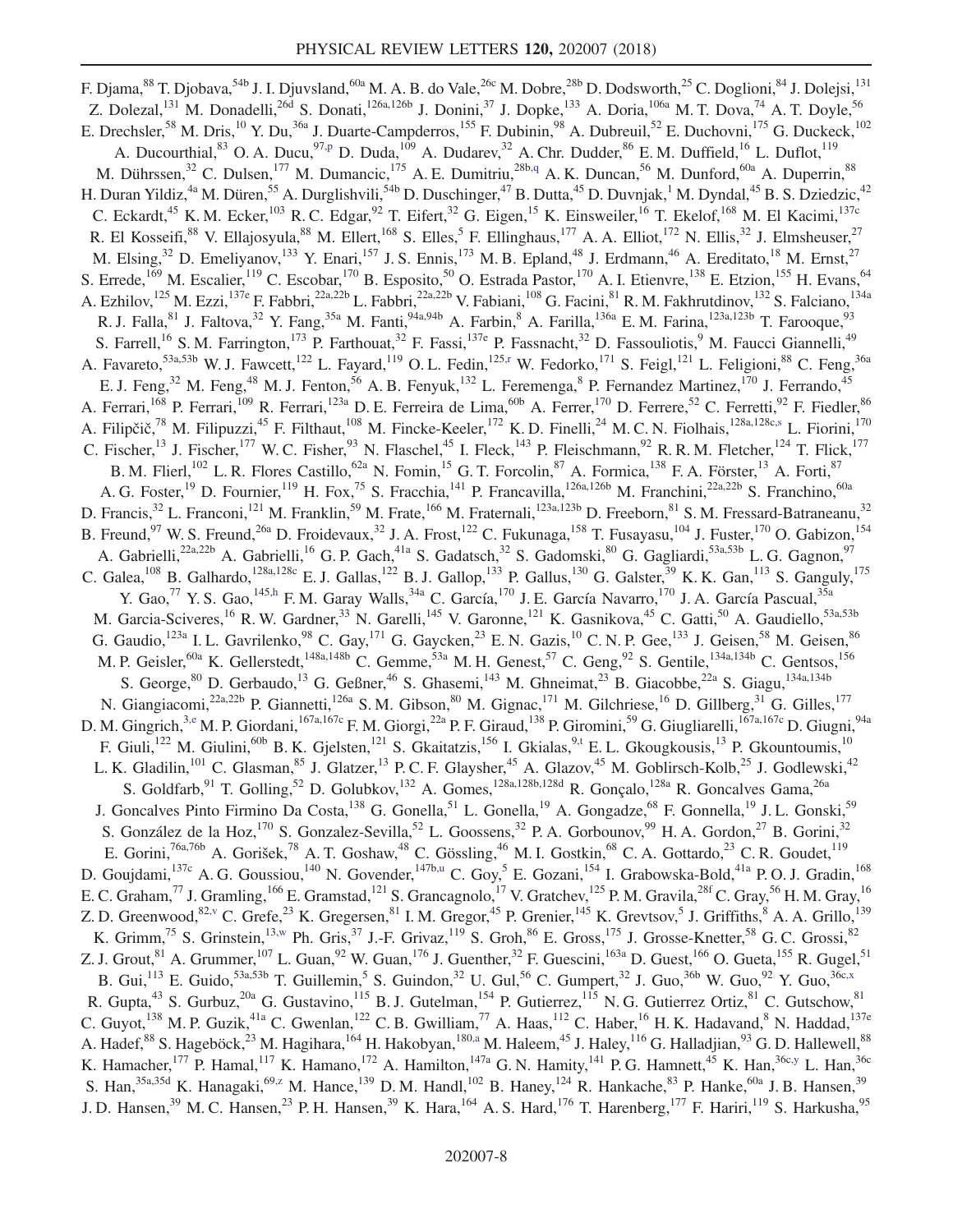P. F. Harrison,<sup>173</sup> N. M. Hartmann,<sup>102</sup> Y. Hasegawa,<sup>142</sup> A. Hasib,<sup>49</sup> S. Hassani,<sup>138</sup> S. Haug,<sup>18</sup> R. Hauser,<sup>93</sup> L. Hauswald,<sup>47</sup> L. B. Havener,<sup>38</sup> M. Havranek,<sup>130</sup> C. M. Hawkes,<sup>19</sup> R. J. Hawkings,<sup>32</sup> D. Hayden,<sup>93</sup> C. P. Hays,<sup>122</sup> J. M. Hays,<sup>79</sup> H. S. Hayward,<sup>77</sup> S. J. Haywood,<sup>133</sup> T. Heck,<sup>86</sup> V. Hedberg,<sup>84</sup> L. Heelan,<sup>8</sup> S. Heer,<sup>23</sup> K. K. Heidegger,<sup>51</sup> S. Heim,<sup>45</sup> T. Heim,<sup>16</sup> B. Heinemann,<sup>45,aa</sup> J. J. Heinrich,<sup>102</sup> L. Heinrich,<sup>112</sup> C. Heinz,<sup>55</sup> J. Hejbal,<sup>129</sup> L. Helary,<sup>32</sup> A. Held,<sup>171</sup> S. Hellman,  $^{148a,148b}$  C. Helsens,  $^{32}$  R. C. W. Henderson,  $^{75}$  Y. Heng,  $^{176}$  S. Henkelmann,  $^{171}$  A. M. Henriques Correia,  $^{32}$ S. Henrot-Versille,<sup>119</sup> G. H. Herbert,<sup>17</sup> H. Herde,<sup>25</sup> V. Herget,<sup>178</sup> Y. Hernández Jiménez,<sup>147c</sup> H. Herr,<sup>86</sup> G. Herten,<sup>51</sup> R. Hertenberger,<sup>102</sup> L. Hervas,<sup>32</sup> T. C. Herwig,<sup>124</sup> G. G. Hesketh,<sup>81</sup> N. P. Hessey,<sup>163a</sup> J. W. Hetherly,<sup>43</sup> S. Higashino,<sup>69</sup> E. Higón-Rodriguez,<sup>170</sup> K. Hildebrand,<sup>33</sup> E. Hill,<sup>172</sup> J. C. Hill,<sup>30</sup> K. H. Hiller,<sup>45</sup> S. J. Hillier,<sup>19</sup> M. Hils,<sup>47</sup> I. Hinchliffe,<sup>16</sup> M. Hirose,<sup>51</sup> D. Hirschbuehl,<sup>177</sup> B. Hiti,<sup>78</sup> O. Hladik,<sup>129</sup> D. R. Hlaluku,<sup>147c</sup> X. Hoad,<sup>49</sup> J. Hobbs,<sup>150</sup> N. Hod,<sup>163a</sup> M. C. Hodgkinson,<sup>141</sup> P. Hodgson,<sup>141</sup> A. Hoecker,<sup>32</sup> M. R. Hoeferkamp,<sup>107</sup> F. Hoenig,<sup>102</sup> D. Hohn,<sup>23</sup> T. R. Holmes,<sup>33</sup> M. Holzbock,<sup>102</sup> M. Homann,<sup>46</sup> S. Honda,<sup>164</sup> T. Honda,<sup>69</sup> T. M. Hong,<sup>127</sup> B. H. Hooberman,<sup>169</sup> W. H. Hopkins,<sup>118</sup> Y. Horii,<sup>105</sup> A. J. Horton,<sup>144</sup> J-Y. Hostachy,<sup>57</sup> A. Hostiuc,<sup>140</sup> S. Hou,<sup>153</sup> A. Hoummada,<sup>137a</sup> J. Howarth,<sup>87</sup> J. Hoya,<sup>74</sup> M. Hrabovsky,  $^{117}$  J. Hrdinka,  $^{32}$  I. Hristova,  $^{17}$  J. Hrivnac,  $^{119}$  T. Hryn'ova,  $^5$  A. Hrynevich,  $^{96}$  P. J. Hsu,  $^{63}$  S.-C. Hsu,  $^{140}$  Q. Hu,  $^{27}$ S. Hu,<sup>36b</sup> Y. Huang,<sup>35a</sup> Z. Hubacek,<sup>130</sup> F. Hubaut,<sup>88</sup> F. Huegging,<sup>23</sup> T. B. Huffman,<sup>122</sup> E. W. Hughes,<sup>38</sup> M. Huhtinen,<sup>32</sup> R. F. H. Hunter,<sup>31</sup> P. Huo,<sup>150</sup> A. M. Hupe,<sup>31</sup> N. Huseynov,<sup>68,c</sup> J. Huston,<sup>93</sup> J. Huth,<sup>59</sup> R. Hyneman,<sup>92</sup> G. Iacobucci,<sup>52</sup> G. Iakovidis,<sup>27</sup> I. Ibragimov,<sup>143</sup> L. Iconomidou-Fayard,<sup>119</sup> Z. Idrissi,<sup>137e</sup> P. Iengo,<sup>32</sup> O. Igonkina,<sup>109,bb</sup> T. Iizawa,<sup>174</sup> Y. Ikegami,<sup>69</sup> M. Ikeno,<sup>69</sup> Y. Ilchenko,<sup>11,cc</sup> D. Iliadis,<sup>156</sup> N. Ilic,<sup>145</sup> F. Iltzsche,<sup>47</sup> G. Introzzi,<sup>123a,123b</sup> P. Ioannou,<sup>9,a</sup> M. Iodice,<sup>136a</sup> K. Iordanidou,<sup>38</sup> V. Ippolito,<sup>59</sup> M. F. Isacson,<sup>168</sup> N. Ishijima,<sup>120</sup> M. Ishino,<sup>157</sup> M. Ishitsuka,<sup>159</sup> C. Issever,<sup>122</sup> S. Istin,<sup>20a</sup> F. Ito,<sup>164</sup> J. M. Iturbe Ponce,<sup>62a</sup> R. Iuppa,<sup>162a,162b</sup> H. Iwasaki,<sup>69</sup> J. M. Izen,<sup>44</sup> V. Izzo,<sup>106a</sup> S. Jabbar,<sup>3</sup> P. Jackson,<sup>1</sup> R. M. Jacobs,  $^{23}$  V. Jain,  $^{2}$  G. Jakel,  $^{177}$  K. B. Jakobi,  $^{86}$  K. Jakobs,  $^{51}$  S. Jakobsen,  $^{65}$  T. Jakoubek,  $^{129}$  D. O. Jamin,  $^{116}$ D. K. Jana,<sup>82</sup> R. Jansky,<sup>52</sup> J. Janssen,<sup>23</sup> M. Janus,<sup>58</sup> P. A. Janus,<sup>41a</sup> G. Jarlskog,<sup>84</sup> N. Javadov,<sup>68,c</sup> T. Javůrek,<sup>51</sup> M. Javurkova, <sup>51</sup> F. Jeanneau, <sup>138</sup> L. Jeanty, <sup>16</sup> J. Jejelava, <sup>54a,dd</sup> A. Jelinskas, <sup>173</sup> P. Jenni, <sup>51,ee</sup> C. Jeske, <sup>173</sup> S. Jézéquel, 5 H. Ji, <sup>176</sup> J. Jia,<sup>150</sup> H. Jiang,<sup>67</sup> Y. Jiang,<sup>36c</sup> Z. Jiang,<sup>145</sup> S. Jiggins,<sup>81</sup> J. Jimenez Pena,<sup>170</sup> S. Jin,<sup>35b</sup> A. Jinaru,<sup>28b</sup> O. Jinnouchi,<sup>159</sup> H. Jivan,<sup>147c</sup> P. Johansson,<sup>141</sup> K. A. Johns,<sup>7</sup> C. A. Johnson,<sup>64</sup> W. J. Johnson,<sup>140</sup> K. Jon-And,<sup>148a,148b</sup> R. W. L. Jones,<sup>75</sup> S. D. Jones,<sup>151</sup> S. Jones,<sup>7</sup> T. J. Jones,<sup>77</sup> J. Jongmanns,<sup>60a</sup> P. M. Jorge,<sup>128a,128b</sup> J. Jovicevic,<sup>163a</sup> X. Ju,<sup>176</sup> A. Juste Rozas,<sup>13,w</sup> A. Kaczmarska,<sup>42</sup> M. Kado,<sup>119</sup> H. Kagan,<sup>113</sup> M. Kagan,<sup>145</sup> S. J. Kahn,<sup>88</sup> T. Kaji,<sup>174</sup> E. Kajomovitz,<sup>154</sup> C. W. Kalderon,<sup>84</sup> A. Kaluza, <sup>86</sup> S. Kama, <sup>43</sup> A. Kamenshchikov, <sup>132</sup> L. Kanjir, <sup>78</sup> Y. Kano, <sup>157</sup> V. A. Kantserov, <sup>100</sup> J. Kanzaki, <sup>69</sup> B. Kaplan, <sup>112</sup> L. S. Kaplan,<sup>176</sup> D. Kar,<sup>147c</sup> K. Karakostas,<sup>10</sup> N. Karastathis,<sup>10</sup> M. J. Kareem,<sup>163b</sup> E. Karentzos,<sup>10</sup> S. N. Karpov,<sup>68</sup> Z. M. Karpova,<sup>68</sup> V. Kartvelishvili,<sup>75</sup> A. N. Karyukhin,<sup>132</sup> K. Kasahara,<sup>164</sup> L. Kashif,<sup>176</sup> R. D. Kass,<sup>113</sup> A. Kastanas,<sup>149</sup> Y. Kataoka, <sup>157</sup> C. Kato, <sup>157</sup> A. Katre, <sup>52</sup> J. Katzy, <sup>45</sup> K. Kawade, <sup>70</sup> K. Kawagoe, <sup>73</sup> T. Kawamoto, <sup>157</sup> G. Kawamura, <sup>58</sup> E. F. Kay,<sup>77</sup> V. F. Kazanin,<sup>111,d</sup> R. Keeler,<sup>172</sup> R. Kehoe,<sup>43</sup> J. S. Keller,<sup>31</sup> E. Kellermann,<sup>84</sup> J. J. Kempster,<sup>80</sup> J Kendrick,<sup>19</sup> H. Keoshkerian, <sup>161</sup> O. Kepka, <sup>129</sup> B. P. Kerševan, <sup>78</sup> S. Kersten, <sup>177</sup> R. A. Keyes, <sup>90</sup> M. Khader, <sup>169</sup> F. Khalil-zada, <sup>12</sup> A. Khanov, <sup>116</sup> A. G. Kharlamov, <sup>111,d</sup> T. Kharlamova, <sup>111,d</sup> A. Khodinov, <sup>160</sup> T. J. Khoo, <sup>52</sup> V. Khovanskiy, <sup>99,a</sup> E. Khramov, <sup>68</sup> J. Khubua,<sup>54b,ff</sup> S. Kido,<sup>70</sup> M. Kiehn,<sup>52</sup> C. R. Kilby,<sup>80</sup> H. Y. Kim,<sup>8</sup> S. H. Kim,<sup>164</sup> Y. K. Kim,<sup>33</sup> N. Kimura,<sup>167a,167c</sup> O. M. Kind,<sup>17</sup> B. T. King,<sup>77</sup> D. Kirchmeier,<sup>47</sup> J. Kirk,<sup>133</sup> A. E. Kiryunin,<sup>103</sup> T. Kishimoto,<sup>157</sup> D. Kisielewska,<sup>41a</sup> V. Kitali,<sup>45</sup> O. Kivernyk,<sup>5</sup> E. Kladiva,<sup>146b</sup> T. Klapdor-Kleingrothaus,<sup>51</sup> M. H. Klein,<sup>92</sup> M. Klein,<sup>77</sup> U. Klein,<sup>77</sup> K. Kleinknecht,<sup>86</sup> P. Klimek,<sup>110</sup> A. Klimentov,<sup>27</sup> R. Klingenberg,<sup>46,a</sup> T. Klingl,<sup>23</sup> T. Klioutchnikova,<sup>32</sup> F. F. Klitzner,<sup>102</sup> E.-E. Kluge,<sup>60a</sup> P. Kluit,<sup>109</sup> S. Kluth,<sup>103</sup> E. Kneringer,<sup>65</sup> E. B. F. G. Knoops,<sup>88</sup> A. Knue,<sup>51</sup> A. Kobayashi,<sup>157</sup> D. Kobayashi,<sup>73</sup> T. Kobayashi,<sup>157</sup> M. Kobel,<sup>47</sup> M. Kocian,<sup>145</sup> P. Kodys,<sup>131</sup> T. Koffas,<sup>31</sup> E. Koffeman,<sup>109</sup> N. M. Köhler,<sup>103</sup> T. Koi,<sup>145</sup> M. Kolb,<sup>60b</sup> I. Koletsou,<sup>5</sup> T. Kondo,<sup>69</sup> N. Kondrashova,<sup>36b</sup> K. Köneke,<sup>51</sup> A. C. König,<sup>108</sup> T. Kono,<sup>69,gg</sup> R. Konoplich,<sup>112,hh</sup> N. Konstantinidis,<sup>81</sup> B. Konya,<sup>84</sup> R. Kopeliansky,<sup>64</sup> S. Koperny,<sup>41a</sup> K. Korcyl,<sup>42</sup> K. Kordas,<sup>156</sup> A. Korn,<sup>81</sup> I. Korolkov,<sup>13</sup> E. V. Korolkova,<sup>141</sup> O. Kortner,  $^{103}$  S. Kortner,  $^{103}$  T. Kosek,  $^{131}$  V. V. Kostyukhin,  $^{23}$  A. Kotwal,  $^{48}$  A. Koulouris,  $^{10}$ A. Kourkoumeli-Charalampidi, <sup>123a,123b</sup> C. Kourkoumelis, <sup>9</sup> E. Kourlitis, <sup>141</sup> V. Kouskoura, <sup>27</sup> A. B. Kowalewska, <sup>42</sup> R. Kowalewski,<sup>172</sup> T. Z. Kowalski,<sup>41a</sup> C. Kozakai,<sup>157</sup> W. Kozanecki,<sup>138</sup> A. S. Kozhin,<sup>132</sup> V. A. Kramarenko,<sup>101</sup> G. Kramberger,<sup>78</sup> D. Krasnopevtsev,<sup>100</sup> M. W. Krasny,<sup>83</sup> A. Krasznahorkay,<sup>32</sup> D. Krauss,<sup>103</sup> J. A. Kremer,<sup>41a</sup> J. Kretzschmar,<sup>77</sup> K. Kreutzfeldt,<sup>55</sup> P. Krieger,<sup>161</sup> K. Krizka,<sup>16</sup> K. Kroeninger,<sup>46</sup> H. Kroha,<sup>103</sup> J. Kroll,<sup>129</sup> J. Kroll,<sup>124</sup> J. Kroseberg,<sup>23</sup> J. Krstic,<sup>14</sup> U. Kruchonak,<sup>68</sup> H. Krüger,<sup>23</sup> N. Krumnack,<sup>67</sup> M. C. Kruse,<sup>48</sup> T. Kubota,<sup>91</sup> H. Kucuk,<sup>81</sup> S. Kuday,<sup>4b</sup> J. T. Kuechler,<sup>177</sup> S. Kuehn,<sup>32</sup> A. Kugel,<sup>60a</sup> F. Kuger,<sup>178</sup> T. Kuhl,<sup>45</sup> V. Kukhtin,<sup>68</sup> R. Kukla,<sup>88</sup> Y. Kulchitsky,<sup>95</sup> S. Kuleshov,<sup>34b</sup> Y. P. Kulinich,<sup>169</sup> M. Kuna,<sup>11</sup> T. Kunigo,<sup>71</sup> A. Kupco,<sup>129</sup> T. Kupfer,<sup>46</sup> O. Kuprash,<sup>155</sup> H. Kurashige,<sup>70</sup>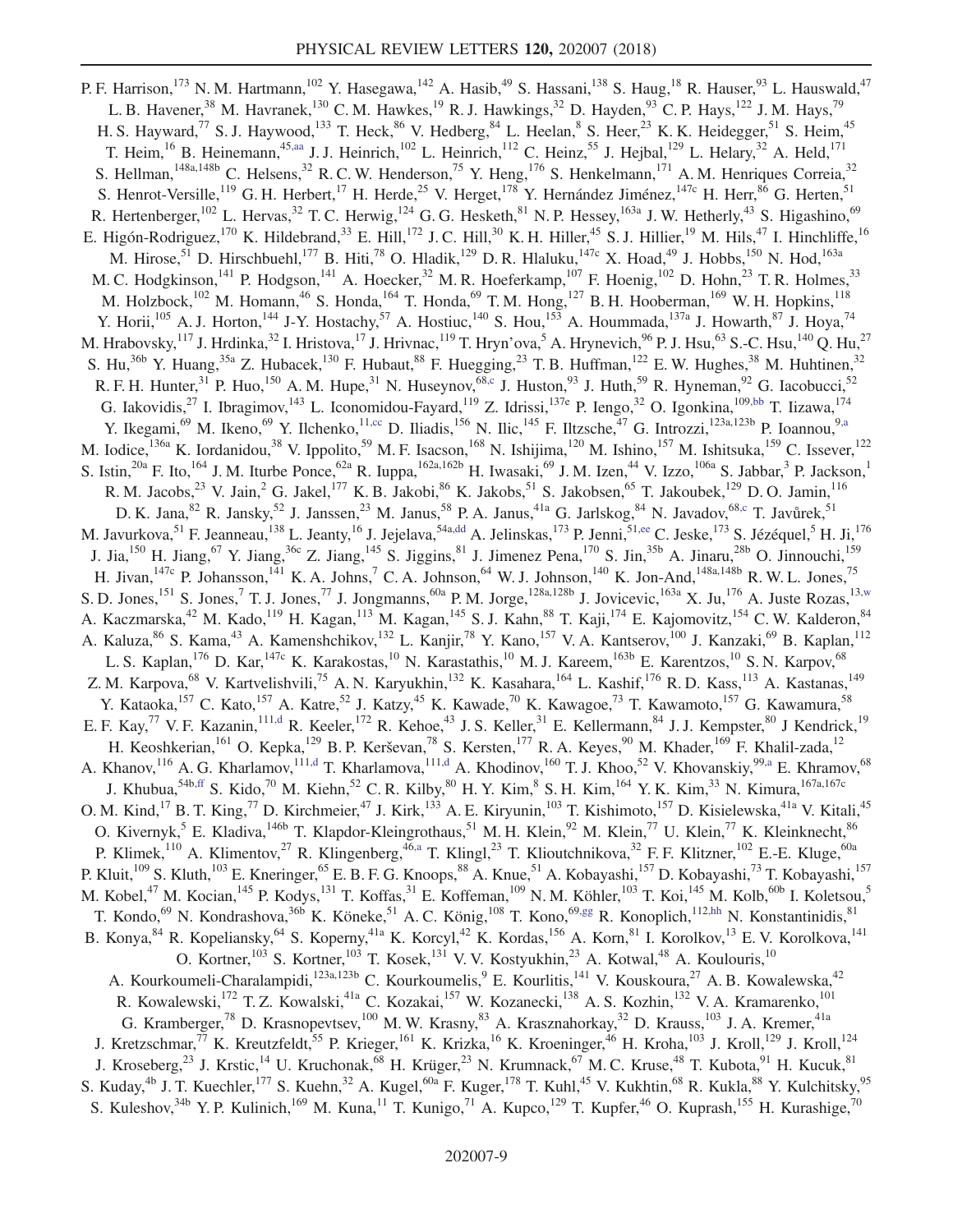L. L. Kurchaninov, <sup>163a</sup> Y. A. Kurochkin, <sup>95</sup> M. G. Kurth, <sup>35a, 35d</sup> E. S. Kuwertz, <sup>172</sup> M. Kuze, <sup>159</sup> J. Kvita, <sup>117</sup> T. Kwan, <sup>172</sup> A. La Rosa, $^{103}$  J. L. La Rosa Navarro, $^{26d}$  L. La Rotonda, $^{40a,40b}$  F. La Ruffa, $^{40a,40b}$  C. Lacasta, $^{170}$  F. Lacava, $^{134a,134b}$  J. Lacey, $^{45}$ D. P. J. Lack,<sup>87</sup> H. Lacker,<sup>17</sup> D. Lacour,<sup>83</sup> E. Ladygin,<sup>68</sup> R. Lafaye,<sup>5</sup> B. Laforge,<sup>83</sup> S. Lai,<sup>58</sup> S. Lammers,<sup>64</sup> W. Lampl,<sup>7</sup> E. Lançon,<sup>27</sup> U. Landgraf,<sup>51</sup> M. P. J. Landon,<sup>79</sup> M. C. Lanfermann,<sup>52</sup> V. S. Lang,<sup>45</sup> J. C. Lange,<sup>13</sup> R. J. Langenberg,<sup>32</sup> A. J. Lankford,<sup>166</sup> F. Lanni,<sup>27</sup> K. Lantzsch,<sup>23</sup> A. Lanza,<sup>123a</sup> A. Lapertosa,<sup>53a,53b</sup> S. Laplace,<sup>83</sup> J. F. Laporte,<sup>138</sup> T. Lari,<sup>94a</sup> F. Lasagni Manghi,<sup>22a,22b</sup> M. Lassnig,<sup>32</sup> T. S. Lau,<sup>62a</sup> P. Laurelli,<sup>50</sup> A. T. Law,<sup>139</sup> P. Laycock,<sup>77</sup> T. Lazovich,<sup>59</sup> M. Lazzaroni,<sup>94a,94b</sup> B. Le,<sup>91</sup> O. Le Dortz,<sup>83</sup> E. Le Guirriec,<sup>88</sup> E. P. Le Quilleuc,<sup>138</sup> M. LeBlanc,<sup>7</sup> T. LeCompte,<sup>6</sup> F. Ledroit-Guillon,<sup>57</sup> C. A. Lee,<sup>27</sup> G. R. Lee,<sup>34a</sup> S. C. Lee,<sup>153</sup> L. Lee,<sup>59</sup> B. Lefebvre,<sup>90</sup> G. Lefebvre,<sup>83</sup> M. Lefebvre,<sup>172</sup> F. Legger,<sup>102</sup> C. Leggett,<sup>16</sup> G. Lehmann Miotto,<sup>32</sup> X. Lei,<sup>7</sup> W. A. Leight,<sup>45</sup> M. A. L. Leite,<sup>26d</sup> R. Leitner,<sup>131</sup> D. Lellouch,<sup>175</sup> B. Lemmer, <sup>58</sup> K. J. C. Leney, <sup>81</sup> T. Lenz, <sup>23</sup> B. Lenzi, <sup>32</sup> R. Leone, <sup>7</sup> S. Leone, <sup>126a</sup> C. Leonidopoulos, <sup>49</sup> G. Lerner, <sup>151</sup> C. Leroy, <sup>97</sup> R. Les,<sup>161</sup> A. A. J. Lesage,<sup>138</sup> C. G. Lester,<sup>30</sup> M. Levchenko,<sup>125</sup> J. Levêque,<sup>5</sup> D. Levin,<sup>92</sup> L. J. Levinson,<sup>175</sup> M. Levy,<sup>19</sup> D. Lewis,<sup>79</sup> B. Li,<sup>36c,x</sup> C.-Q. Li,<sup>36c</sup> H. Li,<sup>150</sup> L. Li,<sup>36b</sup> Q. Li,<sup>35a,35d</sup> Q. Li,<sup>36c</sup> S. Li,<sup>48</sup> X. Li,<sup>36b</sup> Y. Li,<sup>143</sup> Z. Liang,<sup>35a</sup> B. Liberti,<sup>135a</sup> A. Liblong,  $^{161}$  K. Lie,  $^{62c}$  A. Limosani,  $^{152}$  C. Y. Lin,  $^{30}$  K. Lin,  $^{93}$  S. C. Lin,  $^{182}$  T. H. Lin,  $^{86}$  R. A. Linck,  $^{64}$  B. E. Lindquist,  $^{150}$ A. E. Lionti,<sup>52</sup> E. Lipeles,<sup>124</sup> A. Lipniacka,<sup>15</sup> M. Lisovyi,<sup>60b</sup> T. M. Liss,<sup>169,ii</sup> A. Lister,<sup>171</sup> A. M. Litke,<sup>139</sup> B. Liu,<sup>67</sup> H. Liu,<sup>92</sup> H. Liu,<sup>27</sup> J. K. K. Liu,<sup>122</sup> J. B. Liu,<sup>36c</sup> K. Liu,<sup>88</sup> L. Liu,<sup>169</sup> M. Liu,<sup>36c</sup> Y. L. Liu,<sup>36c</sup> Y. Liu,<sup>36c</sup> M. Livan,<sup>123a,123b</sup> A. Lleres,<sup>57</sup> J. Llorente Merino,  $35a$  S. L. Lloyd,  $79$  C. Y. Lo,  $62b$  F. Lo Sterzo,  $43$  E. M. Lobodzinska,  $45$  P. Loch,  $7$  F. K. Loebinger,  $87$ A. Loesle,<sup>51</sup> K. M. Loew,<sup>25</sup> T. Lohse,<sup>17</sup> K. Lohwasser,<sup>141</sup> M. Lokajicek,<sup>129</sup> B. A. Long,<sup>24</sup> J. D. Long,<sup>169</sup> R. E. Long,<sup>75</sup> L. Longo,<sup>76a,76b</sup> K. A. Looper,<sup>113</sup> J. A. Lopez,<sup>34b</sup> I. Lopez Paz,<sup>13</sup> A. Lopez Solis,<sup>83</sup> J. Lorenz,<sup>102</sup> N. Lorenzo Martinez, M. Losada,  $^{21}$  P. J. Lösel,  $^{102}$  X. Lou,  $^{35a}$  A. Lounis,  $^{119}$  J. Love,  $^6$  P. A. Love,  $^{75}$  H. Lu,  $^{62}$  N. Lu,  $^{92}$  Y. J. Lu,  $^{63}$  H. J. Lubatti,  $^{140}$ C. Luci,<sup>134a,134b</sup> A. Lucotte,<sup>57</sup> C. Luedtke,<sup>51</sup> F. Luehring,<sup>64</sup> W. Lukas,<sup>65</sup> L. Luminari,<sup>134a</sup> B. Lund-Jensen,<sup>149</sup> M. S. Lutz,<sup>89</sup> P. M. Luzi,<sup>83</sup> D. Lynn,<sup>27</sup> R. Lysak,<sup>129</sup> E. Lytken,<sup>84</sup> F. Lyu,<sup>35a</sup> V. Lyubushkin,<sup>68</sup> H. Ma,<sup>27</sup> L. L. Ma,<sup>36a</sup> Y. Ma,<sup>36a</sup> G. Maccarrone,<sup>50</sup> A. Macchiolo,<sup>103</sup> C. M. Macdonald,<sup>141</sup> B. Maček,<sup>78</sup> J. Machado Miguens,<sup>124,128b</sup> D. Madaffari,<sup>170</sup> R. Madar,<sup>37</sup> W. F. Mader,<sup>47</sup> A. Madsen,<sup>45</sup> N. Madysa,<sup>47</sup> J. Maeda,<sup>70</sup> S. Maeland,<sup>15</sup> T. Maeno,<sup>27</sup> A. S. Maevskiy,<sup>101</sup> V. Magerl,<sup>51</sup> C. Maiani,<sup>119</sup> C. Maidantchik,<sup>26a</sup> T. Maier,<sup>102</sup> A. Maio,<sup>128a,128b,128d</sup> O. Majersky,<sup>146a</sup> S. Majewski,<sup>118</sup> Y. Makida,<sup>69</sup> N. Makovec,<sup>119</sup> B. Malaescu,<sup>83</sup> Pa. Malecki,<sup>42</sup> V. P. Maleev,<sup>125</sup> F. Malek,<sup>57</sup> U. Mallik,<sup>66</sup> D. Malon,<sup>6</sup> C. Malone,<sup>30</sup> S. Maltezos,<sup>10</sup> S. Malyukov,<sup>32</sup> J. Mamuzic,<sup>170</sup> G. Mancini,<sup>50</sup> I. Mandić,<sup>78</sup> J. Maneira,<sup>128a,128b</sup> L. Manhaes de Andrade Filho,<sup>26b</sup> J. Manjarres Ramos,<sup>47</sup> K. H. Mankinen,<sup>84</sup> A. Mann,<sup>102</sup> A. Manousos,<sup>32</sup> B. Mansoulie,<sup>138</sup> J. D. Mansour,<sup>35a</sup> R. Mantifel,<sup>90</sup> M. Mantoani,<sup>58</sup> S. Manzoni,<sup>94a,94b</sup> L. Mapelli,<sup>32</sup> G. Marceca,<sup>29</sup> L. March,<sup>52</sup> L. Marchese,<sup>122</sup> G. Marchiori, $83$  M. Marcisovsky,<sup>129</sup> C. A. Marin Tobon,<sup>32</sup> M. Marjanovic,<sup>37</sup> D. E. Marley,<sup>92</sup> F. Marroquim,<sup>26a</sup> S. P. Marsden, <sup>87</sup> Z. Marshall, <sup>16</sup> M. U. F Martensson, <sup>168</sup> S. Marti-Garcia, <sup>170</sup> C. B. Martin, <sup>113</sup> T. A. Martin, <sup>173</sup> V. J. Martin, <sup>49</sup> B. Martin dit Latour,<sup>15</sup> M. Martinez,<sup>13,w</sup> V. I. Martinez Outschoorn,<sup>169</sup> S. Martin-Haugh,<sup>133</sup> V. S. Martoiu,<sup>28b</sup> A. C. Martyniuk,  ${}^{81}$  A. Marzin,  ${}^{32}$  L. Masetti,  ${}^{86}$  T. Mashimo,  ${}^{157}$  R. Mashinistov,  ${}^{98}$  J. Masik,  ${}^{87}$  A. L. Maslennikov,  ${}^{111, d}$ L. H. Mason,  $91$  L. Massa,  $135a,135b$  P. Mastrandrea,  $5$  A. Mastroberardino,  $40a,40b$  T. Masubuchi,  $157$  P. Mättig,  $177$  J. Maurer,  $28b$ S. J. Maxfield,<sup>77</sup> D. A. Maximov,<sup>111,d</sup> R. Mazini,<sup>153</sup> I. Maznas,<sup>156</sup> S. M. Mazza,<sup>94a,94b</sup> N. C. Mc Fadden,<sup>107</sup> G. Mc Goldrick,<sup>161</sup> S. P. Mc Kee,<sup>92</sup> A. McCarn,<sup>92</sup> R. L. McCarthy,<sup>150</sup> T. G. McCarthy,<sup>103</sup> L. I. McClymont,<sup>81</sup> E. F. McDonald, <sup>91</sup> J. A. Mcfayden, <sup>32</sup> G. Mchedlidze, <sup>58</sup> S. J. McMahon, <sup>133</sup> P. C. McNamara, <sup>91</sup> C. J. McNicol, <sup>173</sup> R. A. McPherson,<sup>172,o</sup> Z. A. Meadows,<sup>89</sup> S. Meehan,<sup>140</sup> T. J. Megy,<sup>51</sup> S. Mehlhase,<sup>102</sup> A. Mehta,<sup>77</sup> T. Meideck,<sup>57</sup> K. Meier,<sup>60a</sup> B. Meirose,<sup>44</sup> D. Melini,<sup>170,jj</sup> B. R. Mellado Garcia,<sup>147c</sup> J. D. Mellenthin,<sup>58</sup> M. Melo,<sup>146a</sup> F. Meloni,<sup>18</sup> A. Melzer,<sup>23</sup> S. B. Menary,  $87$  L. Meng,  $77$  X. T. Meng,  $92$  A. Mengarelli,  $22a,22b$  S. Menke,  $103$  E. Meoni,  $40a,40b$  S. Mergelmeyer,  $17$ C. Merlassino,<sup>18</sup> P. Mermod,<sup>52</sup> L. Merola,<sup>106a,106b</sup> C. Meroni,<sup>94a</sup> F. S. Merritt,<sup>33</sup> A. Messina,<sup>134a,134b</sup> J. Metcalfe,<sup>6</sup> A. S. Mete,<sup>166</sup> C. Meyer,<sup>124</sup> J-P. Meyer,<sup>138</sup> J. Meyer,<sup>109</sup> H. Meyer Zu Theenhausen,<sup>60a</sup> F. Miano,<sup>151</sup> R. P. Middleton,<sup>133</sup> S. Miglioranzi,<sup>53a,53b</sup> L. Mijović,<sup>49</sup> G. Mikenberg,<sup>175</sup> M. Mikestikova,<sup>129</sup> M. Mikuž,<sup>78</sup> M. Milesi,<sup>91</sup> A. Milic,<sup>161</sup> D. A. Millar,<sup>79</sup> D. W. Miller,<sup>33</sup> A. Milov,<sup>175</sup> D. A. Milstead,<sup>148a,148b</sup> A. A. Minaenko,<sup>132</sup> I. A. Minashvili,<sup>54b</sup> A. I. Mincer,<sup>112</sup> B. Mindur,<sup>41a</sup> M. Mineev,<sup>68</sup> Y. Minegishi,<sup>157</sup> Y. Ming,<sup>176</sup> L. M. Mir,<sup>13</sup> A. Mirto,<sup>76a,76b</sup> K. P. Mistry,<sup>124</sup> T. Mitani,<sup>174</sup> J. Mitrevski,<sup>102</sup> V. A. Mitsou,<sup>170</sup> A. Miucci,<sup>18</sup> P. S. Miyagawa,<sup>141</sup> A. Mizukami,<sup>69</sup> J. U. Mjörnmark,<sup>84</sup> T. Mkrtchyan,<sup>180</sup> M. Mlynarikova, <sup>131</sup> T. Moa, <sup>148a, 148b</sup> K. Mochizuki, <sup>97</sup> P. Mogg, <sup>51</sup> S. Mohapatra, <sup>38</sup> S. Molander, <sup>148a, 148b</sup> R. Moles-Valls, <sup>23</sup> M. C. Mondragon,<sup>93</sup> K. Mönig,<sup>45</sup> J. Monk,<sup>39</sup> E. Monnier,<sup>88</sup> A. Montalbano,<sup>150</sup> J. Montejo Berlingen,<sup>32</sup> F. Monticelli,<sup>74</sup> S. Monzani,<sup>94a</sup> R. W. Moore,<sup>3</sup> N. Morange,<sup>119</sup> D. Moreno,<sup>21</sup> M. Moreno Llácer,<sup>32</sup> P. Morettini,<sup>53a</sup> M. Morgenstern,<sup>109</sup> S. Morgenstern,<sup>32</sup> D. Mori,<sup>144</sup> T. Mori,<sup>157</sup> M. Morii,<sup>59</sup> M. Morinaga,<sup>174</sup> V. Morisbak,<sup>121</sup> A. K. Morley,<sup>32</sup> G. Mornacchi,<sup>32</sup>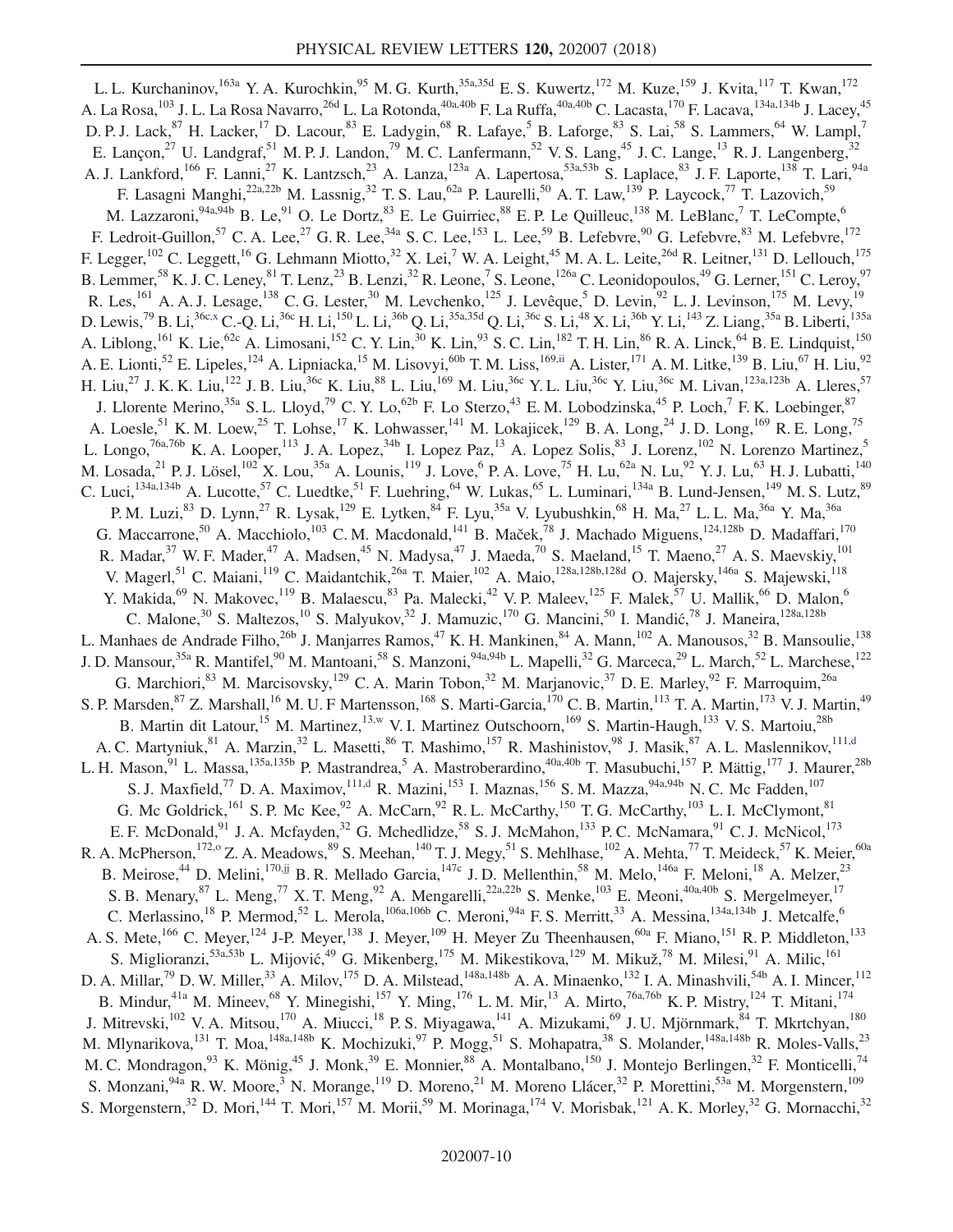J. D. Morris,<sup>79</sup> L. Morvaj,<sup>150</sup> P. Moschovakos,<sup>10</sup> M. Mosidze,<sup>54b</sup> H. J. Moss,<sup>141</sup> J. Moss,<sup>145,kk</sup> K. Motohashi,<sup>159</sup> R. Mount,<sup>145</sup> E. Mountricha,<sup>27</sup> E. J. W. Moyse,<sup>89</sup> S. Muanza,<sup>88</sup> F. Mueller,<sup>103</sup> J. Mueller,<sup>127</sup> R. S. P. Mueller,<sup>102</sup> D. Muenstermann,<sup>75</sup> P. Mullen,<sup>56</sup> G. A. Mullier,<sup>18</sup> F. J. Munoz Sanchez,<sup>87</sup> W. J. Murray,<sup>173,133</sup> H. Musheghyan,<sup>32</sup> M. Muškinja,<sup>78</sup> C. Mwewa,<sup>147a</sup> A. G. Myagkov,<sup>132,ll</sup> J. Myers,<sup>118</sup> M. Myska,<sup>130</sup> B. P. Nachman,<sup>16</sup> O. Nackenhorst,<sup>46</sup> K. Nagai,<sup>122</sup> R. Nagai,<sup>69,gg</sup> K. Nagano,<sup>69</sup> Y. Nagasaka,<sup>61</sup> K. Nagata,<sup>164</sup> M. Nagel,<sup>51</sup> E. Nagy,<sup>88</sup> A. M. Nairz,<sup>32</sup> Y. Nakahama,<sup>105</sup> K. Nakamura,<sup>69</sup> T. Nakamura,<sup>157</sup> I. Nakano,<sup>114</sup> R. F. Naranjo Garcia,<sup>45</sup> R. Narayan,<sup>11</sup> D. I. Narrias Villar,<sup>60a</sup> I. Naryshkin,<sup>125</sup> T. Naumann,<sup>45</sup> G. Navarro,<sup>21</sup> R. Nayyar,<sup>7</sup> H. A. Neal,<sup>92</sup> P. Yu. Nechaeva,<sup>98</sup> T. J. Neep,<sup>138</sup> A. Negri,<sup>123a,123b</sup> M. Negrini,<sup>22a</sup> S. Nektarijevic,<sup>108</sup> C. Nellist,<sup>58</sup> A. Nelson,<sup>166</sup> M. E. Nelson,<sup>122</sup> S. Nemecek,<sup>129</sup> P. Nemethy,<sup>112</sup> M. Nessi,<sup>32,mm</sup> M. S. Neubauer,<sup>169</sup> M. Neumann,<sup>177</sup> P. R. Newman,<sup>19</sup> T. Y. Ng,<sup>62c</sup> Y. S. Ng,<sup>17</sup> T. Nguyen Manh,<sup>97</sup> R. B. Nickerson,<sup>122</sup> R. Nicolaidou,<sup>138</sup> J. Nielsen,<sup>139</sup> N. Nikiforou,<sup>11</sup> V. Nikolaenko,<sup>132,||</sup> I. Nikolic-Audit,<sup>83</sup> K. Nikolopoulos,<sup>19</sup> P. Nilsson,<sup>27</sup> Y. Ninomiya,<sup>69</sup> A. Nisati,<sup>134a</sup> N. Nishu,<sup>36b</sup> R. Nisius,<sup>103</sup> I. Nitsche,<sup>46</sup> T. Nitta,<sup>174</sup> T. Nobe,<sup>157</sup> Y. Noguchi,<sup>71</sup> M. Nomachi,<sup>120</sup> I. Nomidis,<sup>31</sup> M. A. Nomura,<sup>27</sup> T. Nooney,<sup>79</sup> M. Nordberg,<sup>32</sup> N. Norjoharuddeen,<sup>122</sup> O. Novgorodova,<sup>47</sup> R. Novotny,<sup>130</sup> M. Nozaki,<sup>69</sup> L. Nozka,<sup>117</sup> K. Ntekas,  $^{166}$  E. Nurse,  $^{81}$  F. Nuti,  $^{91}$  K. O'Connor,  $^{25}$  D. C. O'Neil,  $^{144}$  A. A. O'Rourke,  $^{45}$  V. O'Shea,  $^{56}$  F. G. Oakham,  $^{31,e}$ H. Oberlack,<sup>103</sup> T. Obermann,<sup>23</sup> J. Ocariz,<sup>83</sup> A. Ochi,<sup>70</sup> I. Ochoa,<sup>38</sup> J. P. Ochoa-Ricoux,<sup>34a</sup> S. Oda,<sup>73</sup> S. Odaka,<sup>69</sup> A. Oh,<sup>87</sup> S. H. Oh,<sup>48</sup> C. C. Ohm,<sup>149</sup> H. Ohman,<sup>168</sup> H. Oide,<sup>53a,53b</sup> H. Okawa,<sup>164</sup> Y. Okumura,<sup>157</sup> T. Okuyama,<sup>69</sup> A. Olariu,<sup>28b</sup> L. F. Oleiro Seabra, <sup>128a</sup> S. A. Olivares Pino, <sup>34a</sup> D. Oliveira Damazio, <sup>27</sup> J. L. Oliver, <sup>1</sup> M. J. R. Olsson, <sup>33</sup> A. Olszewski, <sup>42</sup> J. Olszowska,<sup>42</sup> A. Onofre,<sup>128a,128e</sup> K. Onogi,<sup>105</sup> P. U. E. Onyisi,<sup>11,cc</sup> H. Oppen,<sup>121</sup> M. J. Oreglia,<sup>33</sup> Y. Oren,<sup>155</sup> D. Orestano,<sup>136a,136b</sup> E. C. Orgill,<sup>87</sup> N. Orlando,<sup>62b</sup> R. S. Orr,<sup>161</sup> B. Osculati,<sup>53a,53b,a</sup> R. Ospanov,<sup>36c</sup> G. Otero y Garzon,<sup>29</sup> H. Otono,<sup>73</sup> M. Ouchrif,<sup>137d</sup> F. Ould-Saada,<sup>121</sup> A. Ouraou,<sup>138</sup> K. P. Oussoren,<sup>109</sup> Q. Ouyang,<sup>35a</sup> M. Owen,<sup>56</sup> R. E. Owen,<sup>19</sup> V. E. Ozcan,<sup>20a</sup> N. Ozturk,<sup>8</sup> K. Pachal,<sup>144</sup> A. Pacheco Pages,<sup>13</sup> L. Pacheco Rodriguez,<sup>138</sup> C. Padilla Aranda,<sup>13</sup> S. Pagan Griso,<sup>16</sup> M. Paganini,<sup>179</sup> F. Paige,<sup>27</sup> G. Palacino,<sup>64</sup> S. Palazzo,<sup>40a,40b</sup> S. Palestini,<sup>32</sup> M. Palka,<sup>41b</sup> D. Pallin,<sup>37</sup> E. St. Panagiotopoulou,<sup>10</sup> I. Panagoulias,<sup>10</sup> C. E. Pandini,<sup>52</sup> J. G. Panduro Vazquez,<sup>80</sup> P. Pani,<sup>32</sup> S. Panitkin,<sup>27</sup> D. Pantea,<sup>28b</sup> L. Paolozzi,<sup>52</sup> Th. D. Papadopoulou,<sup>10</sup> K. Papageorgiou,<sup>9,t</sup> A. Paramonov,<sup>6</sup> D. Paredes Hernandez,<sup>62b</sup> A. J. Parker,<sup>75</sup> M. A. Parker,<sup>30</sup> K. A. Parker,<sup>45</sup> F. Parodi,<sup>53a,53b</sup> J. A. Parsons,<sup>38</sup> U. Parzefall,<sup>51</sup> V. R. Pascuzzi,<sup>161</sup> J. M. Pasner,<sup>139</sup> E. Pasqualucci,<sup>134a</sup> S. Passaggio,<sup>53a</sup> Fr. Pastore,<sup>80</sup> S. Pataraia,<sup>86</sup> J. R. Pater,<sup>87</sup> T. Pauly,<sup>32</sup> B. Pearson,<sup>103</sup> S. Pedraza Lopez,<sup>170</sup> R. Pedro,  $^{128a,128b}$  S. V. Peleganchuk, $^{111,d}$  O. Penc,  $^{129}$  C. Peng,  $^{35a,35d}$  H. Peng,  $^{36c}$  J. Penwell,  $^{64}$  B. S. Peralva,  $^{26b}$ M. M. Perego,<sup>138</sup> D. V. Perepelitsa,<sup>27</sup> F. Peri,<sup>17</sup> L. Perini,<sup>94a,94b</sup> H. Pernegger,<sup>32</sup> S. Perrella,<sup>106a,106b</sup> R. Peschke,<sup>45</sup> V. D. Peshekhonov, <sup>68,a</sup> K. Peters, <sup>45</sup> R. F. Y. Peters, <sup>87</sup> B. A. Petersen, <sup>32</sup> T. C. Petersen, <sup>39</sup> E. Petit, <sup>57</sup> A. Petridis, <sup>1</sup> C. Petridou, <sup>156</sup> P. Petroff,<sup>119</sup> E. Petrolo,<sup>134a</sup> M. Petrov,<sup>122</sup> F. Petrucci,<sup>136a,136b</sup> N. E. Pettersson,<sup>89</sup> A. Peyaud,<sup>138</sup> R. Pezoa,<sup>34b</sup> T. Pham,<sup>91</sup> F. H. Phillips,<sup>93</sup> P. W. Phillips,<sup>133</sup> G. Piacquadio,<sup>150</sup> E. Pianori,<sup>173</sup> A. Picazio,<sup>89</sup> M. A. Pickering,<sup>122</sup> R. Piegaia,<sup>29</sup> J. E. Pilcher,<sup>33</sup> A. D. Pilkington,<sup>87</sup> M. Pinamonti,<sup>135a,135b</sup> J. L. Pinfold,<sup>3</sup> H. Pirumov,<sup>45</sup> M. Pitt,<sup>175</sup> M.-A. Pleier,<sup>27</sup> V. Pleskot,<sup>86</sup> E. Plotnikova, <sup>68</sup> D. Pluth, <sup>67</sup> P. Podberezko, <sup>111</sup> R. Poettgen, <sup>84</sup> R. Poggi, <sup>123a,123b</sup> L. Poggioli, <sup>119</sup> I. Pogrebnyak, <sup>93</sup> D. Pohl, <sup>23</sup> I. Pokharel,<sup>58</sup> G. Polesello,<sup>123a</sup> A. Poley,<sup>45</sup> A. Policicchio,<sup>40a,40b</sup> R. Polifka,<sup>32</sup> A. Polini,<sup>22a</sup> C. S. Pollard,<sup>45</sup> V. Polychronakos,  $^{27}$  K. Pommès,  $^{32}$  D. Ponomarenko,  $^{100}$  L. Pontecorvo,  $^{134a}$  G. A. Popeneciu,  $^{28d}$  D. M. Portillo Quintero,  $^{83}$ S. Pospisil,<sup>130</sup> K. Potamianos,<sup>45</sup> I. N. Potrap,<sup>68</sup> C. J. Potter,<sup>30</sup> H. Potti,<sup>11</sup> T. Poulsen,<sup>84</sup> J. Poveda,<sup>32</sup> M. E. Pozo Astigarraga,<sup>32</sup> P. Pralavorio,<sup>88</sup> S. Prell,<sup>67</sup> D. Price,<sup>87</sup> M. Primavera,<sup>76a</sup> S. Prince,<sup>90</sup> N. Proklova,<sup>100</sup> K. Prokofiev,<sup>62c</sup> F. Prokoshin,<sup>34b</sup> S. Protopopescu,<sup>27</sup> J. Proudfoot,<sup>6</sup> M. Przybycien,<sup>41a</sup> A. Puri,<sup>169</sup> P. Puzo,<sup>119</sup> J. Qian,<sup>92</sup> Y. Qin,<sup>87</sup> A. Quadt,<sup>58</sup> M. Queitsch-Maitland,<sup>45</sup> D. Quilty,<sup>56</sup> S. Raddum,<sup>121</sup> V. Radeka,<sup>27</sup> V. Radescu,<sup>122</sup> S. K. Radhakrishnan,<sup>150</sup> P. Radloff,<sup>118</sup> P. Rados, <sup>91</sup> F. Ragusa, <sup>94a,94b</sup> G. Rahal, <sup>181</sup> J. A. Raine, <sup>87</sup> S. Rajagopalan, <sup>27</sup> T. Rashid, <sup>119</sup> S. Raspopov, <sup>5</sup> M. G. Ratti, <sup>94a,94b</sup> D. M. Rauch,<sup>45</sup> F. Rauscher,<sup>102</sup> S. Rave,<sup>86</sup> I. Ravinovich,<sup>175</sup> J. H. Rawling,<sup>87</sup> M. Raymond,<sup>32</sup> A. L. Read,<sup>121</sup> N. P. Readioff,<sup>57</sup> M. Reale,<sup>76a,76b</sup> D. M. Rebuzzi,<sup>123a,123b</sup> A. Redelbach,<sup>178</sup> G. Redlinger,<sup>27</sup> R. Reece,<sup>139</sup> R. G. Reed,<sup>147c</sup> K. Reeves,<sup>44</sup> L. Rehnisch,<sup>17</sup> J. Reichert,<sup>124</sup> A. Reiss,<sup>86</sup> C. Rembser,<sup>32</sup> H. Ren,<sup>35a,35d</sup> M. Rescigno,<sup>134a</sup> S. Resconi,<sup>94a</sup> E. D. Resseguie,<sup>124</sup> S. Rettie,<sup>171</sup> E. Reynolds,<sup>19</sup> O. L. Rezanova,<sup>111,d</sup> P. Reznicek,<sup>131</sup> R. Rezvani,<sup>97</sup> R. Richter,<sup>103</sup> S. Richter,<sup>81</sup> E. Richter-Was,<sup>41b</sup> O. Ricken,<sup>23</sup> M. Ridel,<sup>83</sup> P. Rieck,<sup>103</sup> C. J. Riegel,<sup>177</sup> J. Rieger,<sup>58</sup> O. Rifki,<sup>115</sup> M. Rijssenbeek,<sup>150</sup> A. Rimoldi,<sup>123a,123b</sup> M. Rimoldi,<sup>18</sup> L. Rinaldi,<sup>22a</sup> G. Ripellino,<sup>149</sup> B. Ristić,<sup>32</sup> E. Ritsch,<sup>32</sup> I. Riu,<sup>13</sup> J. C. Rivera Vergara,<sup>34a</sup> F. Rizatdinova,<sup>116</sup> E. Rizvi,<sup>79</sup> C. Rizzi,<sup>13</sup> R. T. Roberts,<sup>87</sup> S. H. Robertson,<sup>90,o</sup> A. Robichaud-Veronneau,<sup>90</sup> D. Robinson,<sup>30</sup> J. E. M. Robinson,<sup>45</sup> A. Robson,<sup>56</sup> E. Rocco,<sup>86</sup> C. Roda,<sup>126a,126b</sup> Y. Rodina,<sup>88,nn</sup> S. Rodriguez Bosca,<sup>170</sup> A. Rodriguez Perez,<sup>13</sup> D. Rodriguez Rodriguez,<sup>170</sup> A. M. Rodríguez Vera,<sup>163b</sup> S. Roe,<sup>32</sup> C. S. Rogan,<sup>59</sup> O. Røhne,<sup>121</sup> J. Roloff,<sup>59</sup> A. Romaniouk,<sup>100</sup> M. Romano,<sup>22a,22b</sup> S. M. Romano Saez,<sup>37</sup> E. Romero Adam,<sup>170</sup> N. Rompotis,<sup>77</sup> M. Ronzani,<sup>51</sup> L. Roos,<sup>83</sup> S. Rosati,<sup>134a</sup>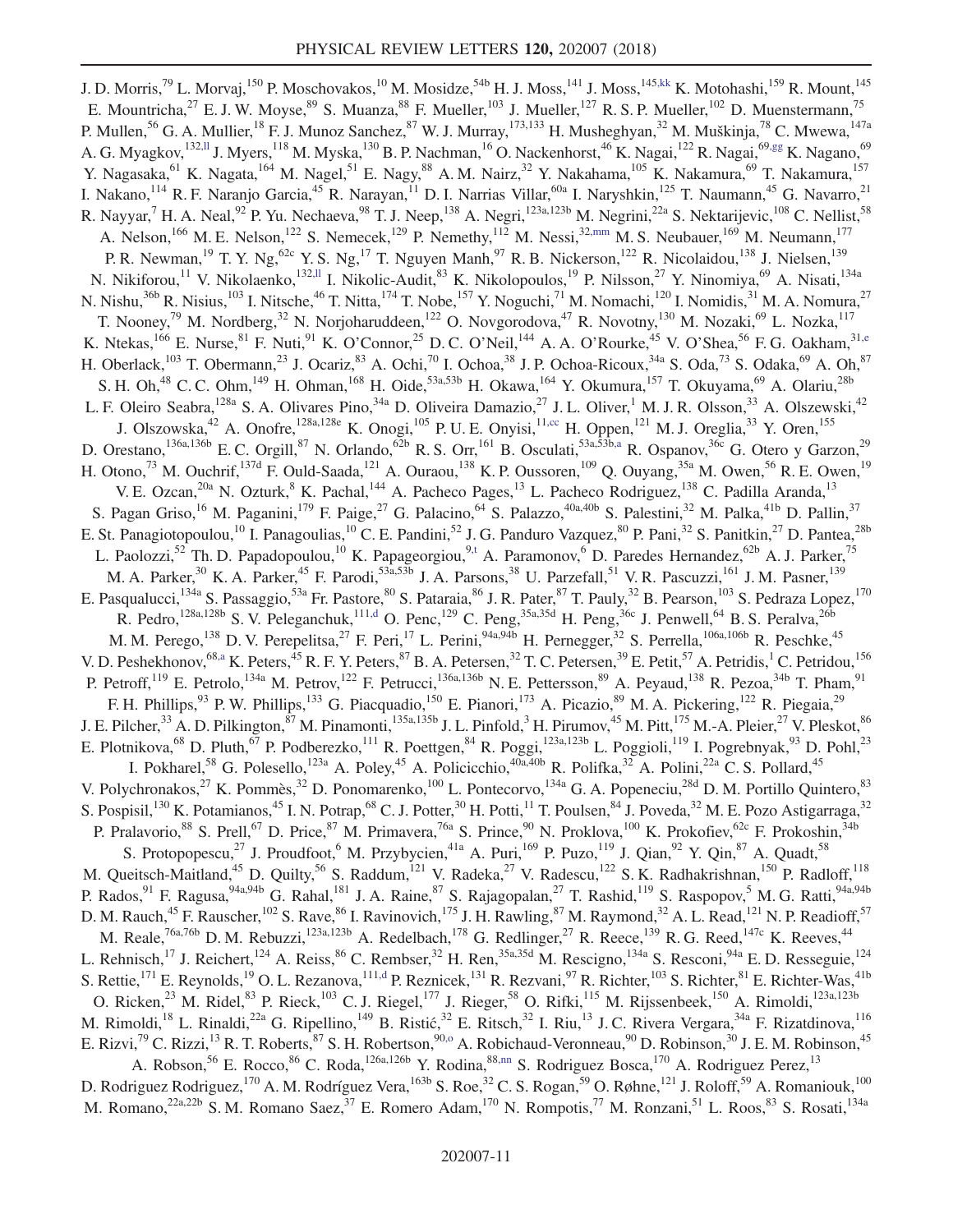K. Rosbach,<sup>51</sup> P. Rose,<sup>139</sup> N.-A. Rosien,<sup>58</sup> E. Rossi,<sup>106a,106b</sup> L. P. Rossi,<sup>53a</sup> J. H. N. Rosten,<sup>30</sup> R. Rosten,<sup>140</sup> M. Rotaru,<sup>28b</sup> J. Rothberg,<sup>140</sup> D. Rousseau,<sup>119</sup> D. Roy,<sup>147c</sup> A. Rozanov,<sup>88</sup> Y. Rozen,<sup>154</sup> X. Ruan,<sup>147c</sup> F. Rubbo,<sup>145</sup> F. Rühr,<sup>51</sup> A. Ruiz-Martinez,<sup>31</sup> Z. Rurikova,<sup>51</sup> N. A. Rusakovich,<sup>68</sup> H. L. Russell,<sup>90</sup> J. P. Rutherfoord,<sup>7</sup> N. Ruthmann,<sup>32</sup> E. M. Rüttinger,<sup>45</sup> Y. F. Ryabov,<sup>125</sup> M. Rybar,<sup>169</sup> G. Rybkin,<sup>119</sup> S. Ryu,<sup>6</sup> A. Ryzhov,<sup>132</sup> G. F. Rzehorz,<sup>58</sup> A. F. Saavedra,<sup>152</sup> G. Sabato,<sup>109</sup> S. Sacerdoti,<sup>29</sup> H. F-W. Sadrozinski,<sup>139</sup> R. Sadykov,<sup>68</sup> F. Safai Tehrani,<sup>134a</sup> P. Saha,<sup>110</sup> M. Sahinsoy,<sup>60a</sup> M. Saimpert,<sup>45</sup> M. Saito,<sup>157</sup> T. Saito,<sup>157</sup> H. Sakamoto,<sup>157</sup> Y. Sakurai,<sup>174</sup> G. Salamanna,<sup>136a,136b</sup> J. E. Salazar Loyola,<sup>34b</sup> D. Salek,<sup>109</sup> P. H. Sales De Bruin,<sup>168</sup> D. Salihagic,<sup>103</sup> A. Salnikov,<sup>145</sup> J. Salt,<sup>170</sup> D. Salvatore,<sup>40a,40b</sup> F. Salvatore,<sup>151</sup> A. Salvucci,<sup>62a,62b,62c</sup> A. Salzburger,<sup>32</sup> D. Sammel,<sup>51</sup> D. Sampsonidis,<sup>156</sup> D. Sampsonidou,<sup>156</sup> J. Sánchez,<sup>170</sup> A. Sanchez Pineda,<sup>167a,167c</sup> H. Sandaker,<sup>121</sup> R. L. Sandbach,<sup>79</sup> C. O. Sander,<sup>45</sup> M. Sandhoff,<sup>177</sup> C. Sandoval,<sup>21</sup> D. P. C. Sankey,<sup>133</sup> M. Sannino,<sup>53a,53b</sup> Y. Sano,<sup>105</sup> A. Sansoni,<sup>50</sup> C. Santoni,<sup>37</sup> H. Santos,<sup>128a</sup> I. Santoyo Castillo,<sup>151</sup> A. Sapronov,<sup>68</sup> J. G. Saraiva,<sup>128a,128d</sup> O. Sasaki,<sup>69</sup> K. Sato,<sup>164</sup> E. Sauvan,<sup>5</sup> G. Savage,<sup>80</sup> P. Savard,<sup>161,e</sup> N. Savic,<sup>103</sup> R. Sawada, <sup>157</sup> C. Sawyer, <sup>133</sup> L. Sawyer, <sup>82, v</sup> C. Sbarra, <sup>22a</sup> A. Sbrizzi, <sup>22a, 22b</sup> T. Scanlon, <sup>81</sup> D. A. Scannicchio, <sup>166</sup> J. Schaarschmidt,<sup>140</sup> P. Schacht,<sup>103</sup> B. M. Schachtner,<sup>102</sup> D. Schaefer,<sup>33</sup> L. Schaefer,<sup>124</sup> J. Schaeffer,<sup>86</sup> S. Schaepe,<sup>32</sup> U. Schäfer,  $86$  A. C. Schaffer,  $^{119}$  D. Schaile,  $^{102}$  R. D. Schamberger,  $^{150}$  V. A. Schegelsky,  $^{125}$  D. Scheirich,  $^{131}$  F. Schenck,  $^{17}$ M. Schernau,<sup>166</sup> C. Schiavi,<sup>53a,53b</sup> S. Schier,<sup>139</sup> L. K. Schildgen,<sup>23</sup> C. Schillo,<sup>51</sup> E. J. Schioppa,<sup>32</sup> M. Schioppa,<sup>40a,40b</sup> S. Schlenker,<sup>32</sup> K. R. Schmidt-Sommerfeld,<sup>103</sup> K. Schmieden,<sup>32</sup> C. Schmitt,<sup>86</sup> S. Schmitt,<sup>45</sup> S. Schmitz,<sup>86</sup> U. Schnoor,<sup>51</sup> L. Schoeffel,<sup>138</sup> A. Schoening,<sup>60b</sup> B. D. Schoenrock,<sup>93</sup> E. Schopf,<sup>23</sup> M. Schott,<sup>86</sup> J. F. P. Schouwenberg,<sup>108</sup> J. Schovancova,<sup>32</sup> S. Schramm,<sup>52</sup> N. Schuh,<sup>86</sup> A. Schulte,<sup>86</sup> M. J. Schultens,<sup>23</sup> H.-C. Schultz-Coulon,<sup>60a</sup> M. Schumacher,<sup>51</sup> B. A. Schumm,<sup>139</sup> Ph. Schune,<sup>138</sup> A. Schwartzman,<sup>145</sup> T. A. Schwarz,<sup>92</sup> H. Schweiger,<sup>87</sup> Ph. Schwemling,<sup>138</sup> R. Schwienhorst,<sup>93</sup> J. Schwindling,<sup>138</sup> A. Sciandra,<sup>23</sup> G. Sciolla,<sup>25</sup> M. Scornajenghi,<sup>40a,40b</sup> F. Scuri,<sup>126a</sup> F. Scutti,<sup>91</sup> J. Searcy,<sup>92</sup> P. Seema,<sup>23</sup> S. C. Seidel,<sup>107</sup> A. Seiden,<sup>139</sup> J. M. Seixas,<sup>26a</sup> G. Sekhniaidze,<sup>106a</sup> K. Sekhon,<sup>92</sup> S. J. Sekula,<sup>43</sup> N. Semprini-Cesari,<sup>22a,22b</sup> S. Senkin,<sup>37</sup> C. Serfon,<sup>121</sup> L. Serin,<sup>119</sup> L. Serkin,<sup>167a,167b</sup> M. Sessa,<sup>136a,136b</sup> R. Seuster,<sup>172</sup> H. Severini,<sup>115</sup> T. Šfiligoj,<sup>78</sup> F. Sforza,<sup>165</sup> A. Sfyrla,<sup>52</sup> E. Shabalina,<sup>58</sup> N.W. Shaikh,<sup>148a,148b</sup> L.Y. Shan,<sup>35a</sup> R. Shang,<sup>169</sup> J.T. Shank,<sup>24</sup> M. Shapiro,<sup>16</sup> P. B. Shatalov,  $99$  K. Shaw,  $167a,167b$  S. M. Shaw,  $87$  A. Shcherbakova,  $148a,148b$  C. Y. Shehu,  $151$  Y. Shen,  $115$  N. Sherafati,  $31$ A. D. Sherman,<sup>24</sup> P. Sherwood,<sup>81</sup> L. Shi,<sup>153,00</sup> S. Shimizu,<sup>70</sup> C. O. Shimmin,<sup>179</sup> M. Shimojima,<sup>104</sup> I. P. J. Shipsey,<sup>122</sup> S. Shirabe,<sup>73</sup> M. Shiyakova,<sup>68,pp</sup> J. Shlomi,<sup>175</sup> A. Shmeleva,<sup>98</sup> D. Shoaleh Saadi,<sup>97</sup> M. J. Shochet,<sup>33</sup> S. Shojaii,<sup>91</sup> D. R. Shope,<sup>115</sup> S. Shrestha,<sup>113</sup> E. Shulga,<sup>100</sup> M. A. Shupe,<sup>7</sup> P. Sicho,<sup>129</sup> A. M. Sickles,<sup>169</sup> P. E. Sidebo,<sup>149</sup> E. Sideras Haddad, <sup>147c</sup> O. Sidiropoulou, <sup>178</sup> A. Sidoti, <sup>22a, 22b</sup> F. Siegert, <sup>47</sup> Dj. Sijacki, <sup>14</sup> J. Silva, <sup>128a, 128d M. Silva Jr., <sup>176</sup></sup> S. B. Silverstein,  $^{148a}$  V. Simak,  $^{130}$  L. Simic,  $^{68}$  S. Simion,  $^{119}$  E. Simioni,  $^{86}$  B. Simmons,  $^{81}$  M. Simon,  $^{86}$  P. Sinervo,  $^{161}$ N. B. Sinev, <sup>118</sup> M. Sioli, <sup>22a, 22b</sup> G. Siragusa, <sup>178</sup> I. Siral, <sup>92</sup> S. Yu. Sivoklokov, <sup>101</sup> J. Sjölin, <sup>148a, 148b</sup> M. B. Skinner, <sup>75</sup> P. Skubic, <sup>115</sup> M. Slater,<sup>19</sup> T. Slavicek,<sup>130</sup> M. Slawinska,<sup>42</sup> K. Sliwa,<sup>165</sup> R. Slovak,<sup>131</sup> V. Smakhtin,<sup>175</sup> B. H. Smart,<sup>5</sup> J. Smiesko,<sup>146a</sup> N. Smirnov,<sup>100</sup> S. Yu. Smirnov,<sup>100</sup> Y. Smirnov,<sup>100</sup> L. N. Smirnova,<sup>101,qq</sup> O. Smirnova,<sup>84</sup> J. W. Smith,<sup>58</sup> M. N. K. Smith,<sup>38</sup> R. W. Smith,<sup>38</sup> M. Smizanska,<sup>75</sup> K. Smolek,<sup>130</sup> A. A. Snesarev,<sup>98</sup> I. M. Snyder,<sup>118</sup> S. Snyder,<sup>27</sup> R. Sobie,<sup>172,0</sup> F. Socher,<sup>47</sup> A. M. Soffa,<sup>166</sup> A. Soffer,<sup>155</sup> A. Søgaard,<sup>49</sup> D. A. Soh,<sup>153</sup> G. Sokhrannyi,<sup>78</sup> C. A. Solans Sanchez,<sup>32</sup> M. Solar,<sup>130</sup> E. Yu. Soldatov,<sup>100</sup> U. Soldevila,<sup>170</sup> A. A. Solodkov,<sup>132</sup> A. Soloshenko,<sup>68</sup> O. V. Solovyanov,<sup>132</sup> V. Solovyev,<sup>125</sup> P. Sommer,<sup>141</sup> H. Son,<sup>165</sup> W. Song,<sup>133</sup> A. Sopczak,<sup>130</sup> D. Sosa,<sup>60b</sup> C. L. Sotiropoulou,<sup>126a,126b</sup> S. Sottocornola,<sup>123a,123b</sup> R. Soualah,<sup>167a,167c</sup> A. M. Soukharev,<sup>111,d</sup> D. South,<sup>45</sup> B. C. Sowden,<sup>80</sup> S. Spagnolo,<sup>76a,76b</sup> M. Spalla,<sup>126a,126b</sup> M. Spangenberg,<sup>173</sup> F. Spanò,<sup>80</sup> D. Sperlich,<sup>17</sup> F. Spettel,<sup>103</sup> T.M. Spieker,<sup>60a</sup> R. Spighi,<sup>22a</sup> G. Spigo,<sup>32</sup> L.A. Spiller,<sup>91</sup> M. Spousta,<sup>131</sup> R.D. St. Denis,<sup>56,a</sup> A. Stabile,  $^{94a,94b}$  R. Stamen,  $^{60a}$  S. Stamm,  $^{17}$  E. Stanecka,  $^{42}$  R. W. Stanek,  $^{6}$  C. Stanescu,  $^{136a}$  M. M. Stanitzki,  $^{45}$  B. S. Stapf,  $^{109}$ S. Stapnes,<sup>121</sup> E. A. Starchenko,<sup>132</sup> G. H. Stark,<sup>33</sup> J. Stark,<sup>57</sup> S. H Stark,<sup>39</sup> P. Staroba,<sup>129</sup> P. Starovoitov,<sup>60a</sup> S. Stärz,<sup>32</sup> R. Staszewski,<sup>42</sup> M. Stegler,<sup>45</sup> P. Steinberg,<sup>27</sup> B. Stelzer,<sup>144</sup> H. J. Stelzer,<sup>32</sup> O. Stelzer-Chilton,<sup>163a</sup> H. Stenzel,<sup>55</sup> T. J. Stevenson,<sup>79</sup> G. A. Stewart,<sup>56</sup> M. C. Stockton,<sup>118</sup> M. Stoebe,<sup>90</sup> G. Stoicea,<sup>28b</sup> P. Stolte,<sup>58</sup> S. Stonjek,<sup>103</sup> A. R. Stradling,<sup>8</sup> A. Straessner,<sup>47</sup> M. E. Stramaglia,<sup>18</sup> J. Strandberg,<sup>149</sup> S. Strandberg,<sup>148a,148b</sup> M. Strauss,<sup>115</sup> P. Strizenec,<sup>146b</sup> R. Ströhmer,<sup>178</sup> D. M. Strom,<sup>118</sup> R. Stroynowski,<sup>43</sup> A. Strubig,<sup>49</sup> S. A. Stucci,<sup>27</sup> B. Stugu,<sup>15</sup> N. A. Styles,<sup>45</sup> D. Su,<sup>145</sup> J. Su,<sup>127</sup> S. Suchek,<sup>60a</sup> Y. Sugaya,<sup>120</sup> M. Suk,<sup>130</sup> V. V. Sulin,<sup>98</sup> DMS Sultan,<sup>52</sup> S. Sultansoy,<sup>4c</sup> T. Sumida,<sup>71</sup> S. Sun,<sup>92</sup> X. Sun,<sup>3</sup> K. Suruliz,<sup>151</sup> C. J. E. Suster,<sup>152</sup> M. R. Sutton,<sup>151</sup> S. Suzuki,<sup>69</sup> M. Svatos,<sup>129</sup> M. Swiatlowski,<sup>33</sup> S. P. Swift,<sup>2</sup> A. Sydorenko,<sup>86</sup> I. Sykora,<sup>146a</sup> T. Sykora,<sup>131</sup> D. Ta,<sup>51</sup> K. Tackmann,<sup>45</sup> J. Taenzer,<sup>155</sup> A. Taffard,<sup>166</sup> R. Tafirout,<sup>163a</sup> E. Tahirovic,<sup>79</sup> N. Taiblum,<sup>155</sup> H. Takai,<sup>27</sup> R. Takashima,<sup>72</sup> E. H. Takasugi,<sup>103</sup> K. Takeda,<sup>70</sup> T. Takeshita,<sup>142</sup> Y. Takubo,<sup>69</sup> M. Talby,<sup>88</sup> A. A. Talyshev,<sup>111,d</sup> J. Tanaka,<sup>157</sup> M. Tanaka,<sup>159</sup> R. Tanaka,<sup>119</sup> R. Tanioka,<sup>70</sup> B. B. Tannenwald,<sup>113</sup> S. Tapia Araya,<sup>34b</sup> S. Tapprogge,<sup>86</sup> S. Tarem,<sup>154</sup>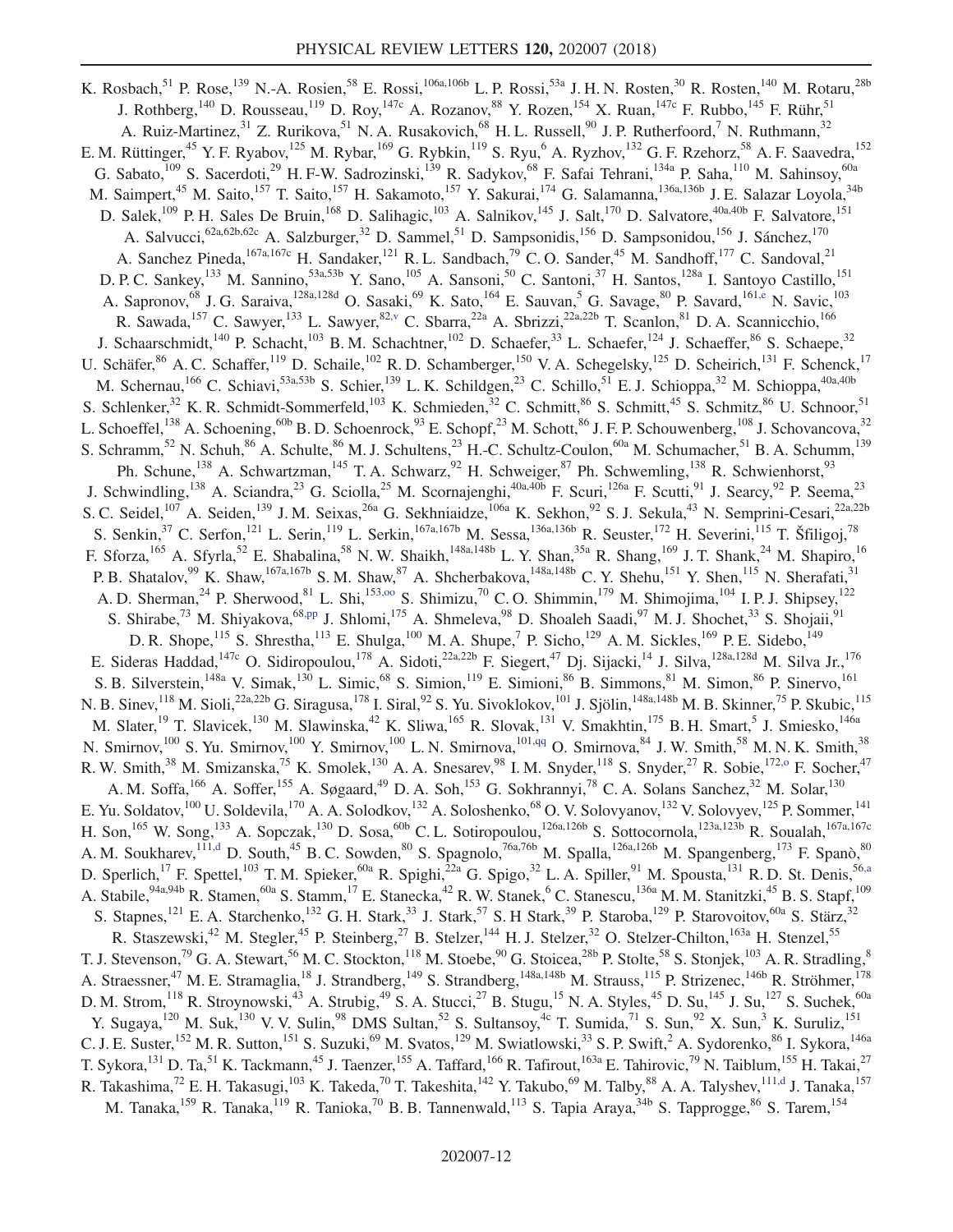G. F. Tartarelli,<sup>94a</sup> P. Tas,<sup>131</sup> M. Tasevsky,<sup>129</sup> T. Tashiro,<sup>71</sup> E. Tassi,<sup>40a,40b</sup> A. Tavares Delgado,<sup>128a,128b</sup> Y. Tayalati,<sup>137e</sup> A. C. Taylor,<sup>107</sup> A. J. Taylor,<sup>49</sup> G. N. Taylor,<sup>91</sup> P. T. E. Taylor,<sup>91</sup> W. Taylor,<sup>163b</sup> P. Teixeira-Dias,<sup>80</sup> D. Temple,<sup>144</sup> H. Ten Kate,<sup>32</sup> P. K. Teng,<sup>153</sup> J. J. Teoh,<sup>120</sup> F. Tepel,<sup>177</sup> S. Terada,<sup>69</sup> K. Terashi,<sup>157</sup> J. Terron,<sup>85</sup> S. Terzo,<sup>13</sup> M. Testa,<sup>50</sup> R. J. Teuscher,<sup>161,o</sup> S. J. Thais,<sup>179</sup> T. Theveneaux-Pelzer,<sup>88</sup> F. Thiele,<sup>39</sup> J. P. Thomas,<sup>19</sup> J. Thomas-Wilsker,<sup>80</sup> P. D. Thompson,<sup>19</sup> A. S. Thompson,<sup>56</sup> L. A. Thomsen,<sup>179</sup> E. Thomson,<sup>124</sup> Y. Tian,<sup>38</sup> R. E. Ticse Torres,<sup>58</sup> V. O. Tikhomirov, <sup>98, rr</sup> Yu. A. Tikhonov, <sup>111, d</sup> S. Timoshenko, <sup>100</sup> P. Tipton, <sup>179</sup> S. Tisserant, <sup>88</sup> K. Todome, <sup>159</sup> S. Todorova-Nova, <sup>5</sup> S. Todt, <sup>47</sup> J. Tojo, <sup>73</sup> S. Tokár, <sup>146a</sup> K. Tokushuku, <sup>69</sup> E. Tolley, <sup>113</sup> L. Tomlinson, <sup>87</sup> M. Tomoto, <sup>105</sup> L. Tompkins,<sup>145,ss</sup> K. Toms,<sup>107</sup> B. Tong,<sup>59</sup> P. Tornambe,<sup>51</sup> E. Torrence,<sup>118</sup> H. Torres,<sup>47</sup> E. Torró Pastor,<sup>140</sup> J. Toth,<sup>88,tt</sup> F. Touchard,  $88$  D. R. Tovey,  $^{141}$  C. J. Treado,  $^{112}$  T. Trefzger,  $^{178}$  F. Tresoldi,  $^{151}$  A. Tricoli,  $^{27}$  I. M. Trigger,  $^{163a}$ S. Trincaz-Duvoid, <sup>83</sup> M. F. Tripiana, <sup>13</sup> W. Trischuk, <sup>161</sup> B. Trocmé, <sup>57</sup> A. Trofymov, <sup>45</sup> C. Troncon, <sup>94a</sup> M. Trovatelli, <sup>172</sup> L. Truong,  $^{147b}$  M. Trzebinski,  $^{42}$  A. Trzupek,  $^{42}$  K. W. Tsang,  $^{62a}$  J. C-L. Tseng,  $^{122}$  P. V. Tsiareshka,  $^{95}$  N. Tsirintanis,  $^{9}$ S. Tsiskaridze,<sup>13</sup> V. Tsiskaridze,<sup>51</sup> E. G. Tskhadadze,<sup>54a</sup> I. I. Tsukerman,<sup>99</sup> V. Tsulaia,<sup>16</sup> S. Tsuno,<sup>69</sup> D. Tsybychev,<sup>150</sup> Y. Tu,<sup>62b</sup> A. Tudorache,<sup>28b</sup> V. Tudorache,<sup>28b</sup> T. T. Tulbure,<sup>28a</sup> A. N. Tuna,<sup>59</sup> S. Turchikhin,<sup>68</sup> D. Turgeman,<sup>175</sup> I. Turk Cakir,  $^{4b,uu}$  R. Turra,  $^{94a}$  P.M. Tuts,  $^{38}$  G. Ucchielli,  $^{22a,22b}$  I. Ueda,  $^{69}$  M. Ughetto,  $^{148a,148b}$  F. Ukegawa,  $^{164}$  G. Unal,  $^{32}$ A. Undrus,<sup>27</sup> G. Unel,<sup>166</sup> F. C. Ungaro,<sup>91</sup> Y. Unno,<sup>69</sup> K. Uno,<sup>157</sup> J. Urban,<sup>146b</sup> P. Urquijo,<sup>91</sup> P. Urrejola,<sup>86</sup> G. Usai,<sup>8</sup> J. Usui,<sup>69</sup> L. Vacavant, <sup>88</sup> V. Vacek, <sup>130</sup> B. Vachon, <sup>90</sup> K. O. H. Vadla, <sup>121</sup> A. Vaidya, <sup>81</sup> C. Valderanis, <sup>102</sup> E. Valdes Santurio, <sup>148a, 148b</sup> M. Valente,<sup>52</sup> S. Valentinetti,<sup>22a,22b</sup> A. Valero,<sup>170</sup> L. Valéry,<sup>13</sup> A. Vallier,<sup>5</sup> J. A. Valls Ferrer,<sup>170</sup> W. Van Den Wollenberg,<sup>109</sup> H. van der Graaf, <sup>109</sup> P. van Gemmeren, <sup>6</sup> J. Van Nieuwkoop, <sup>144</sup> I. van Vulpen, <sup>109</sup> M. C. van Woerden, <sup>109</sup> M. Vanadia, <sup>135a, 135b</sup> W. Vandelli,<sup>32</sup> A. Vaniachine,<sup>160</sup> P. Vankov,<sup>109</sup> G. Vardanyan,<sup>180</sup> R. Vari,<sup>134a</sup> E. W. Varnes,<sup>7</sup> C. Varni,<sup>53a,53b</sup> T. Varol,<sup>43</sup> D. Varouchas, <sup>119</sup> A. Vartapetian, <sup>8</sup> K. E. Varvell, <sup>152</sup> J. G. Vasquez, <sup>179</sup> G. A. Vasquez, <sup>34b</sup> F. Vazeille, <sup>37</sup> D. Vazquez Furelos, <sup>13</sup> T. Vazquez Schroeder,<sup>90</sup> J. Veatch,<sup>58</sup> V. Veeraraghavan,<sup>7</sup> L.M. Veloce,<sup>161</sup> F. Veloso,<sup>128a,128c</sup> S. Veneziano,<sup>134a</sup> A. Ventura,<sup>76a,76b</sup> M. Venturi,<sup>172</sup> N. Venturi,<sup>32</sup> V. Vercesi,<sup>123a</sup> M. Verducci,<sup>136a,136b</sup> W. Verkerke,<sup>109</sup> A. T. Vermeulen,<sup>109</sup> J. C. Vermeulen,<sup>109</sup> M. C. Vetterli,<sup>144,e</sup> N. Viaux Maira,<sup>34b</sup> O. Viazlo,<sup>84</sup> I. Vichou,<sup>169,a</sup> T. Vickey,<sup>141</sup> O. E. Vickey Boeriu,<sup>141</sup> G. H. A. Viehhauser,  $^{122}$  S. Viel,  $^{16}$  L. Vigani,  $^{122}$  M. Villa,  $^{22a,22b}$  M. Villaplana Perez,  $^{94a,94b}$  E. Vilucchi,  $^{50}$  M. G. Vincter,  $^{31}$ V. B. Vinogradov,<sup>68</sup> A. Vishwakarma,<sup>45</sup> C. Vittori,<sup>22a,22b</sup> I. Vivarelli,<sup>151</sup> S. Vlachos,<sup>10</sup> M. Vogel,<sup>177</sup> P. Vokac,<sup>130</sup> G. Volpi,<sup>13</sup> S. E. von Buddenbrock,<sup>147c</sup> H. von der Schmitt,<sup>103</sup> E. von Toerne,<sup>23</sup> V. Vorobel,<sup>131</sup> K. Vorobev,<sup>100</sup> M. Vos,<sup>170</sup> R. Voss,<sup>32</sup> J. H. Vossebeld,<sup>77</sup> N. Vranjes,<sup>14</sup> M. Vranjes Milosavljevic,<sup>14</sup> V. Vrba,<sup>130</sup> M. Vreeswijk,<sup>109</sup> R. Vuillermet,<sup>32</sup> I. Vukotic,<sup>33</sup> P. Wagner,<sup>23</sup> W. Wagner,<sup>177</sup> J. Wagner-Kuhr,<sup>102</sup> H. Wahlberg,<sup>74</sup> S. Wahrmund,<sup>47</sup> K. Wakamiya,<sup>70</sup> J. Walder,<sup>75</sup> R. Walker,<sup>102</sup> W. Walkowiak,<sup>143</sup> V. Wallangen,<sup>148a,148b</sup> A. M. Wang,<sup>59</sup> C. Wang,<sup>36a,q</sup> F. Wang,<sup>176</sup> H. Wang,<sup>16</sup> H. Wang,<sup>3</sup> J. Wang,<sup>60b</sup> J. Wang,<sup>152</sup> Q. Wang,<sup>115</sup> R.-J. Wang,<sup>83</sup> R. Wang,<sup>6</sup> S. M. Wang,<sup>153</sup> T. Wang,<sup>38</sup> W. Wang,<sup>153,vv</sup> W. Wang,<sup>36c,ww</sup> Z. Wang,<sup>36b</sup> C. Wanotayaroj,<sup>45</sup> A. Warburton,<sup>90</sup> C. P. Ward,<sup>30</sup> D. R. Wardrope,<sup>81</sup> A. Washbrook,<sup>49</sup> P. M. Watkins,<sup>19</sup> A. T. Watson,<sup>19</sup> M. F. Watson,<sup>19</sup> G. Watts,<sup>140</sup> S. Watts,<sup>87</sup> B. M. Waugh,<sup>81</sup> A. F. Webb,<sup>11</sup> S. Webb,<sup>86</sup> M. S. Weber,<sup>18</sup> S. M. Weber,<sup>60a</sup> S. A. Weber,<sup>31</sup> J. S. Webster,<sup>6</sup> A. R. Weidberg,<sup>122</sup> B. Weinert,<sup>64</sup> J. Weingarten,<sup>58</sup> M. Weirich,<sup>86</sup> C. Weiser,<sup>51</sup> P. S. Wells,<sup>32</sup> T. Wenaus,<sup>27</sup> T. Wengler,<sup>32</sup> S. Wenig,<sup>32</sup> N. Wermes,<sup>23</sup> M. D. Werner,<sup>67</sup> P. Werner,<sup>32</sup> M. Wessels,<sup>60a</sup> T. D. Weston,<sup>18</sup> K. Whalen,<sup>118</sup> N. L. Whallon,<sup>140</sup> A. M. Wharton,<sup>75</sup> A. S. White,<sup>92</sup> A. White,<sup>8</sup> M. J. White,<sup>1</sup> R. White,<sup>34b</sup> D. Whiteson,<sup>166</sup> B. W. Whitmore, <sup>75</sup> F. J. Wickens, <sup>133</sup> W. Wiedenmann, <sup>176</sup> M. Wielers, <sup>133</sup> C. Wiglesworth, <sup>39</sup> L. A. M. Wiik-Fuchs, <sup>51</sup> A. Wildauer,<sup>103</sup> F. Wilk,<sup>87</sup> H. G. Wilkens,<sup>32</sup> H. H. Williams,<sup>124</sup> S. Williams,<sup>30</sup> C. Willis,<sup>93</sup> S. Willocq,<sup>89</sup> J. A. Wilson,<sup>19</sup> I. Wingerter-Seez,<sup>5</sup> E. Winkels,<sup>151</sup> F. Winklmeier,<sup>118</sup> O. J. Winston,<sup>151</sup> B. T. Winter,<sup>23</sup> M. Wittgen,<sup>145</sup> M. Wobisch,<sup>82,v</sup> A. Wolf,<sup>86</sup> T. M. H. Wolf,<sup>109</sup> R. Wolff,<sup>88</sup> M. W. Wolter,<sup>42</sup> H. Wolters,<sup>128a,128c</sup> V. W. S. Wong,<sup>171</sup> N. L. Woods,<sup>139</sup> S. D. Worm, <sup>19</sup> B. K. Wosiek, <sup>42</sup> J. Wotschack, <sup>32</sup> K. W. Wozniak, <sup>42</sup> M. Wu, <sup>33</sup> S. L. Wu, <sup>176</sup> X. Wu, <sup>52</sup> Y. Wu, <sup>92</sup> T. R. Wyatt, <sup>87</sup> B. M. Wynne,<sup>49</sup> S. Xella,<sup>39</sup> Z. Xi,<sup>92</sup> L. Xia,<sup>35c</sup> D. Xu,<sup>35a</sup> L. Xu,<sup>27</sup> T. Xu,<sup>138</sup> W. Xu,<sup>92</sup> B. Yabsley,<sup>152</sup> S. Yacoob,<sup>147a</sup> K. Yajima,<sup>120</sup> D. P. Yallup,<sup>81</sup> D. Yamaguchi,<sup>159</sup> Y. Yamaguchi,<sup>159</sup> A. Yamamoto,<sup>69</sup> T. Yamanaka,<sup>157</sup> F. Yamane,<sup>70</sup> M. Yamatani,<sup>157</sup> T. Yamazaki,<sup>157</sup> Y. Yamazaki,<sup>70</sup> Z. Yan,<sup>24</sup> H. Yang,<sup>36b</sup> H. Yang,<sup>16</sup> S. Yang,<sup>66</sup> Y. Yang,<sup>153</sup> Z. Yang,<sup>15</sup> W-M. Yao,<sup>16</sup> Y. C. Yap,<sup>45</sup> Y. Yasu,<sup>69</sup> E. Yatsenko,<sup>5</sup> K. H. Yau Wong,<sup>23</sup> J. Ye,<sup>43</sup> S. Ye,<sup>27</sup> I. Yeletskikh,<sup>68</sup> E. Yigitbasi,<sup>24</sup> E. Yildirim,  $86$  K. Yorita,  $^{174}$  K. Yoshihara,  $^{124}$  C. Young,  $^{145}$  C. J. S. Young,  $^{32}$  J. Yu,  $^{8}$  J. Yu,  $^{67}$  S. P. Y. Yuen,  $^{23}$  I. Yusuff,  $^{30,xx}$ B. Zabinski,<sup>42</sup> G. Zacharis,<sup>10</sup> R. Zaidan,<sup>13</sup> A. M. Zaitsev,<sup>132,11</sup> N. Zakharchuk,<sup>45</sup> J. Zalieckas,<sup>15</sup> A. Zaman,<sup>150</sup> S. Zambito,<sup>59</sup> D. Zanzi,<sup>32</sup> C. Zeitnitz,<sup>177</sup> G. Zemaityte,<sup>122</sup> J. C. Zeng,<sup>169</sup> Q. Zeng,<sup>145</sup> O. Zenin,<sup>132</sup> T. Ženiš,<sup>146a</sup> D. Zerwas,<sup>119</sup> D. Zhang,<sup>36a</sup> D. Zhang,  $92$  F. Zhang,  $176$  G. Zhang,  $36c,ww$  H. Zhang,  $119$  J. Zhang,  $6$  L. Zhang,  $51$  L. Zhang,  $36c$  M. Zhang,  $169$  P. Zhang,  $35b$ R. Zhang,<sup>36c,q</sup> X. Zhang,<sup>36a</sup> Y. Zhang,<sup>35a,35d</sup> Z. Zhang,<sup>119</sup> X. Zhao,<sup>43</sup> Y. Zhao,<sup>36a,y</sup> Z. Zhao,<sup>36c</sup> A. Zhemchugov,<sup>68</sup>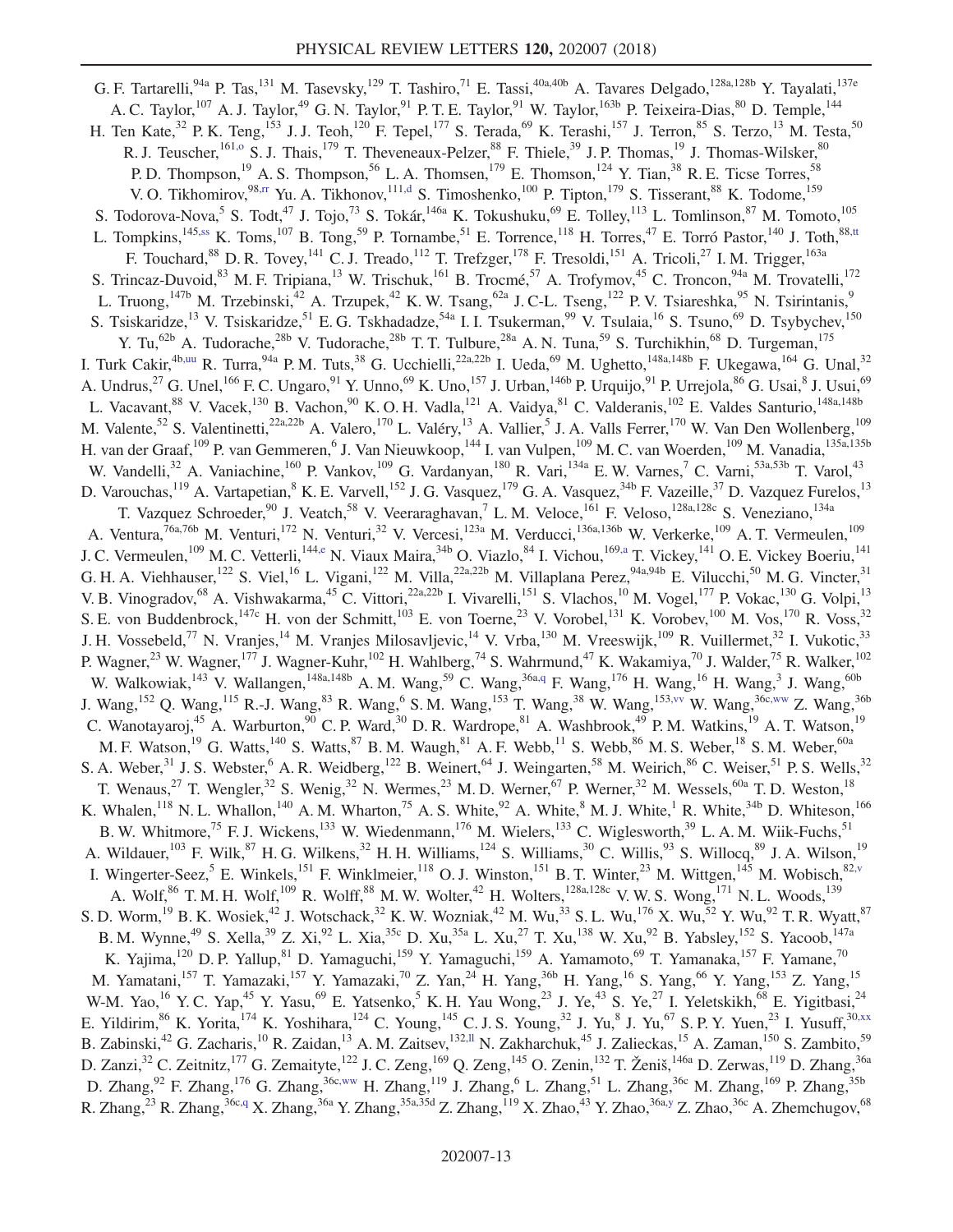B. Zhou,<sup>92</sup> C. Zhou,<sup>176</sup> L. Zhou,<sup>43</sup> M. Zhou,<sup>35a,35d</sup> M. Zhou,<sup>150</sup> N. Zhou,<sup>36b</sup> Y. Zhou,<sup>7</sup> C. G. Zhu,<sup>36a</sup> H. Zhu,<sup>35a</sup> J. Zhu,<sup>92</sup> Y. Zhu,<sup>36c</sup> X. Zhuang,<sup>35a</sup> K. Zhukov,<sup>98</sup> A. Zibell,<sup>178</sup> D. Zieminska,<sup>64</sup> N. I. Zimine,<sup>68</sup> S. Zimmermann,<sup>51</sup> Z. Zinonos,<sup>103</sup>

M. Zinser, <sup>86</sup> M. Ziolkowski, <sup>143</sup> L. Živković, <sup>14</sup> G. Zobernig, <sup>176</sup> A. Zoccoli, <sup>22a, 22b</sup> R. Zou, <sup>33</sup>

M. zur Nedden, $17$  and L. Zwalinski<sup>32</sup>

(ATLAS Collaboration)

 $1$ Department of Physics, University of Adelaide, Adelaide, Australia

<sup>2</sup>Physics Department, SUNY Albany, Albany, New York, USA

 $3$ Department of Physics, University of Alberta, Edmonton, Alberta, Canada

<sup>4a</sup>Department of Physics, Ankara University, Ankara, Turkey

<sup>4b</sup>Istanbul Aydin University, Istanbul, Turkey

<sup>4c</sup>Division of Physics, TOBB University of Economics and Technology, Ankara, Turkey

<sup>5</sup>LAPP, CNRS/IN2P3 and Université Savoie Mont Blanc, Annecy-le-Vieux, France

<sup>6</sup>High Energy Physics Division, Argonne National Laboratory, Argonne, Illinois, USA

 $^7$ Department of Physics, University of Arizona, Tucson, Arizona, USA

 $8D$ epartment of Physics, The University of Texas at Arlington, Arlington, Texas, USA

<sup>9</sup> Physics Department, National and Kapodistrian University of Athens, Athens, Greece

 $10$ <sup>D</sup>Physics Department, National Technical University of Athens, Zografou, Greece

 $11$ Department of Physics, The University of Texas at Austin, Austin, Texas, USA

 $^{12}$ Institute of Physics, Azerbaijan Academy of Sciences, Baku, Azerbaijan

 $^{13}$ Institut de Física d'Altes Energies (IFAE), The Barcelona Institute of Science and Technology, Barcelona, Spain

<sup>14</sup>Institute of Physics, University of Belgrade, Belgrade, Serbia

<sup>15</sup>Department for Physics and Technology, University of Bergen, Bergen, Norway

<sup>16</sup>Physics Division, Lawrence Berkeley National Laboratory and University of California, Berkeley, California, USA

 $17$ Department of Physics, Humboldt University, Berlin, Germany

<sup>18</sup>Albert Einstein Center for Fundamental Physics and Laboratory for High Energy Physics, University of Bern, Bern, Switzerland

 $\partial^3$ School of Physics and Astronomy, University of Birmingham, Birmingham, United Kingdom

 $^{20a}$ Department of Physics, Bogazici University, Istanbul, Turkey

<sup>20b</sup>Department of Physics Engineering, Gaziantep University, Gaziantep, Turkey

<sup>20d</sup>Istanbul Bilgi University, Faculty of Engineering and Natural Sciences, Istanbul, Turkey

 $^{20e}$ Bahcesehir University, Faculty of Engineering and Natural Sciences, Istanbul, Turkey

<sup>21</sup>Centro de Investigaciones, Universidad Antonio Narino, Bogota, Colombia

<sup>22a</sup>INFN Sezione di Bologna, Italy

 $22b$ Dipartimento di Fisica e Astronomia, Università di Bologna, Bologna, Italy

 $^{23}$ Physikalisches Institut, University of Bonn, Bonn, Germany

 $^{24}$ Department of Physics, Boston University, Boston, Massachusetts, USA

 $^{25}$ Department of Physics, Brandeis University, Waltham, Massachusetts, USA

<sup>26a</sup>Universidade Federal do Rio De Janeiro COPPE/EE/IF, Rio de Janeiro, Brazil

26bElectrical Circuits Department, Federal University of Juiz de Fora (UFJF), Juiz de Fora, Brazil

<sup>26c</sup>Federal University of Sao Joao del Rei (UFSJ), Sao Joao del Rei, Brazil

<sup>26d</sup>Instituto de Fisica, Universidade de Sao Paulo, Sao Paulo, Brazil

<sup>27</sup>Physics Department, Brookhaven National Laboratory, Upton, New York, USA

<sup>28a</sup>Transilvania University of Brasov, Brasov, Romania

<sup>28b</sup>Horia Hulubei National Institute of Physics and Nuclear Engineering, Bucharest, Romania

 $28c$ Department of Physics, Alexandru Ioan Cuza University of Iasi, Iasi, Romania

<sup>28d</sup>National Institute for Research and Development of Isotopic and Molecular Technologies, Physics Department,

Cluj Napoca, Romania

 $28e$ University Politehnica Bucharest, Bucharest, Romania

<sup>28f</sup>West University in Timisoara, Timisoara, Romania

<sup>29</sup>Departamento de Física, Universidad de Buenos Aires, Buenos Aires, Argentina

 $30$ Cavendish Laboratory, University of Cambridge, Cambridge, United Kingdom

 $31$ Department of Physics, Carleton University, Ottawa, Ontario, Canada

 $32$ CERN, Geneva, Switzerland

 $33$ Enrico Fermi Institute, University of Chicago, Chicago, Illinois, USA

<sup>34a</sup>Departamento de Física, Pontificia Universidad Católica de Chile, Santiago, Chile

34bDepartamento de Física, Universidad Técnica Federico Santa María, Valparaíso, Chile

 $5a$ Institute of High Energy Physics, Chinese Academy of Sciences, Beijing, China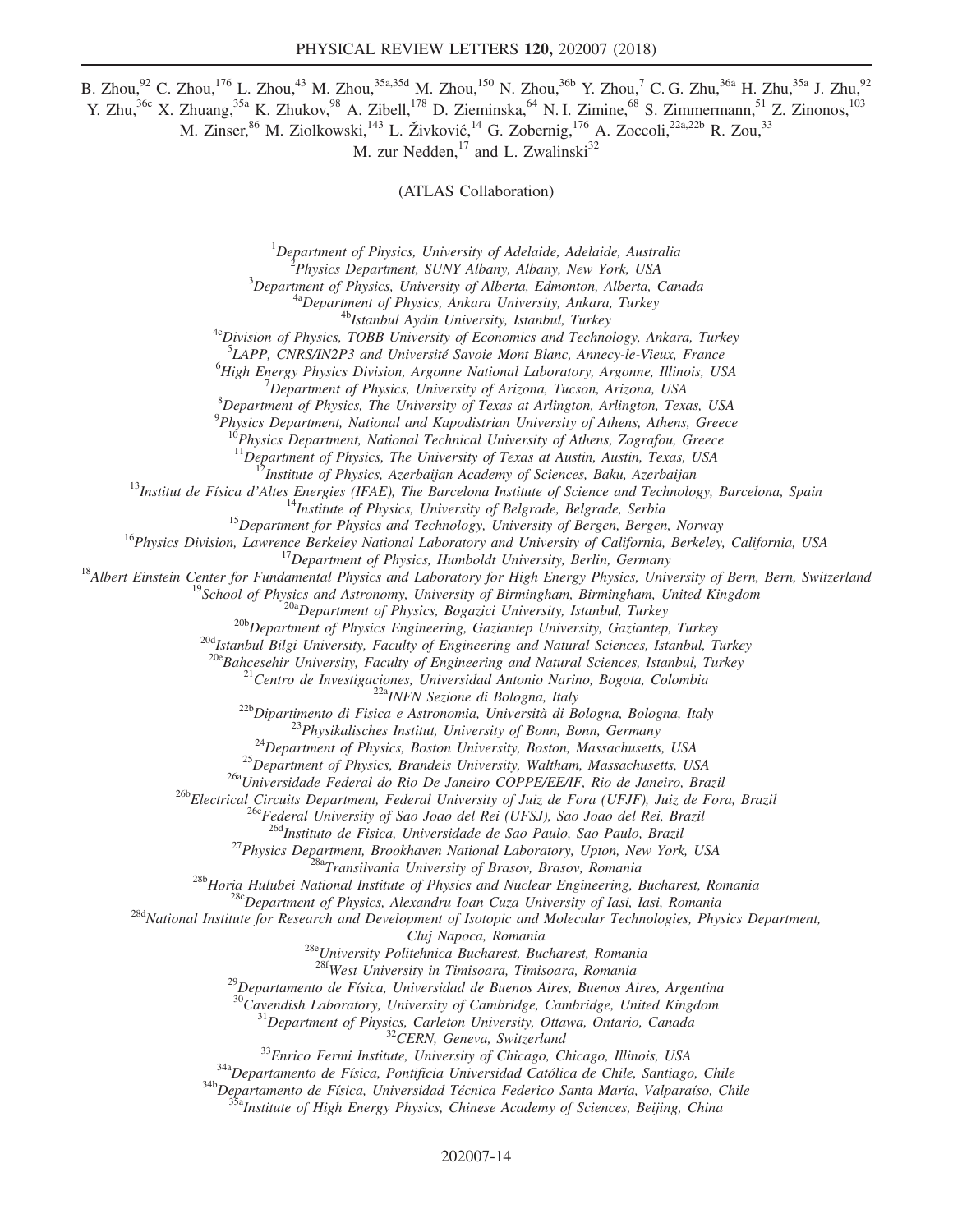#### PHYSICAL REVIEW LETTERS 120, 202007 (2018)

<sup>35b</sup>Department of Physics, Nanjing University, Jiangsu, China

<sup>35c</sup>Physics Department, Tsinghua University, Beijing 100084, China

<sup>35d</sup>University of Chinese Academy of Science (UCAS), Beijing, China

<sup>36a</sup>School of Physics, Shandong University, Shandong, China

36b School of Physics and Astronomy, Key Laboratory for Particle Physics, Astrophysics and Cosmology, Ministry of Education;

Shanghai Key Laboratory for Particle Physics and Cosmology, Shanghai Jiao Tong University, China

<sup>56c</sup>Department of Modern Physics and State Key Laboratory of Particle Detection and Electronics,

University of Science and Technology of China, Anhui, China

 $37$ Université Clermont Auvergne, CNRS/IN2P3, LPC, Clermont-Ferrand, France

 $188$ Nevis Laboratory, Columbia University, Irvington, New York, USA

<sup>39</sup>Niels Bohr Institute, University of Copenhagen, Kobenhavn, Denmark

40aINFN Gruppo Collegato di Cosenza, Laboratori Nazionali di Frascati, Italy

40b Dipartimento di Fisica, Università della Calabria, Rende, Italy

<sup>41a</sup>AGH University of Science and Technology, Faculty of Physics and Applied Computer Science, Krakow, Poland

<sup>41b</sup>Marian Smoluchowski Institute of Physics, Jagiellonian University, Krakow, Poland

 $^{2}$ Institute of Nuclear Physics Polish Academy of Sciences, Krakow, Poland

<sup>43</sup>Physics Department, Southern Methodist University, Dallas, Texas, USA

<sup>44</sup>Physics Department, University of Texas at Dallas, Richardson, Texas, USA

<sup>45</sup>DESY, Hamburg and Zeuthen, Germany

 $46$ Lehrstuhl für Experimentelle Physik IV, Technische Universität Dortmund, Dortmund, Germany

<sup>47</sup>Institut für Kern- und Teilchenphysik, Technische Universität Dresden, Dresden, Germany

 ${}^{3}$ Department of Physics, Duke University, Durham, North Carolina, USA

<sup>49</sup>SUPA - School of Physics and Astronomy, University of Edinburgh, Edinburgh, United Kingdom

<sup>50</sup>INFN e Laboratori Nazionali di Frascati, Frascati, Italy

 $51$ Fakultät für Mathematik und Physik, Albert-Ludwigs-Universität, Freiburg, Germany

 $52$ Departement de Physique Nucleaire et Corpusculaire, Université de Genève, Geneva, Switzerland

53a<sub>INFN</sub> Sezione di Genova, Italy

53b Dipartimento di Fisica, Università di Genova, Genova, Italy

54aE. Andronikashvili Institute of Physics, Iv. Javakhishvili Tbilisi State University, Tbilisi, Georgia

<sup>54b</sup>High Energy Physics Institute, Tbilisi State University, Tbilisi, Georgia

<sup>55</sup>II Physikalisches Institut, Justus-Liebig-Universität Giessen, Giessen, Germany

<sup>56</sup>SUPA - School of Physics and Astronomy, University of Glasgow, Glasgow, United Kingdom

57 Laboratoire de Physique Subatomique et de Cosmologie, Université Grenoble-Alpes, CNRS/IN2P3, Grenoble, France

58<br>II Physikalisches Institut, Georg-August-Universität, Göttingen, Germany

<sup>59</sup>Laboratory for Particle Physics and Cosmology, Harvard University, Cambridge, Massachusetts, USA

<sup>60a</sup>Kirchhoff-Institut für Physik, Ruprecht-Karls-Universität Heidelberg, Heidelberg, Germany

60bPhysikalisches Institut, Ruprecht-Karls-Universität Heidelberg, Heidelberg, Germany

<sup>61</sup>Faculty of Applied Information Science, Hiroshima Institute of Technology, Hiroshima, Japan

62aDepartment of Physics, The Chinese University of Hong Kong, Shatin, N.T., Hong Kong, China

 $62b$ Department of Physics, The University of Hong Kong, Hong Kong, China

 $62c$ Department of Physics and Institute for Advanced Study, The Hong Kong University of Science and Technology,

Clear Water Bay, Kowloon, Hong Kong, China

 $^{63}$ Department of Physics, National Tsing Hua University, Hsinchu, Taiwan

<sup>64</sup>Department of Physics, Indiana University, Bloomington, Indiana, USA

<sup>65</sup>Institut für Astro- und Teilchenphysik, Leopold-Franzens-Universität, Innsbruck, Austria

<sup>66</sup>University of Iowa, Iowa City, Iowa, USA

<sup>67</sup>Department of Physics and Astronomy, Iowa State University, Ames, Iowa, USA

<sup>68</sup>Joint Institute for Nuclear Research, JINR Dubna, Dubna, Russia

<sup>69</sup>KEK, High Energy Accelerator Research Organization, Tsukuba, Japan

 $^{70}$ Graduate School of Science, Kobe University, Kobe, Japan

 $Z^7$ Faculty of Science, Kyoto University, Kyoto, Japan

 $72$ Kyoto University of Education, Kyoto, Japan

<sup>73</sup>Research Center for Advanced Particle Physics and Department of Physics, Kyushu University, Fukuoka, Japan

<sup>74</sup>Instituto de Física La Plata, Universidad Nacional de La Plata and CONICET, La Plata, Argentina

 $^{75}$ Physics Department, Lancaster University, Lancaster, United Kingdom

<sup>76a</sup>INFN Sezione di Lecce, Italy

 $^{76b}$ Dipartimento di Matematica e Fisica, Università del Salento, Lecce, Italy

 $77$ Oliver Lodge Laboratory, University of Liverpool, Liverpool, United Kingdom

<sup>78</sup>Department of Experimental Particle Physics, Jožef Stefan Institute and Department of Physics, University of Ljubljana,

Ljubljana, Slovenia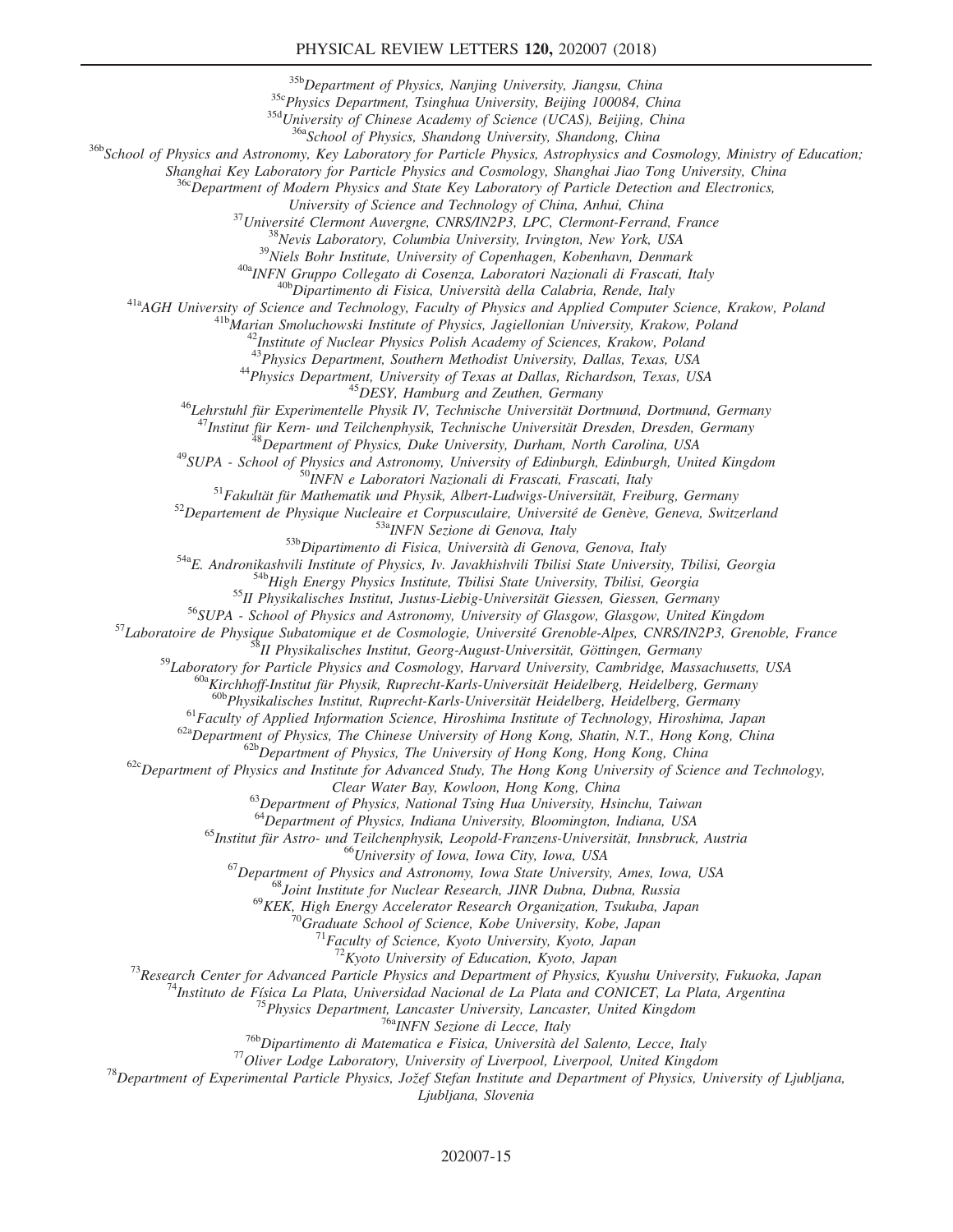$^{79}$ School of Physics and Astronomy, Queen Mary University of London, London, United Kingdom

 $80$ Department of Physics, Royal Holloway University of London, Surrey, United Kingdom

<sup>81</sup>Department of Physics and Astronomy, University College London, London, United Kingdom

 ${}^{82}$ Louisiana Tech University, Ruston, Louisiana, USA

 $^{83}$ Laboratoire de Physique Nucléaire et de Hautes Energies, UPMC and Université Paris-Diderot and CNRS/IN2P3, Paris, France

 $84$ Fysiska institutionen, Lunds universitet, Lund, Sweden

<sup>85</sup>Departamento de Fisica Teorica C-15, Universidad Autonoma de Madrid, Madrid, Spain

<sup>86</sup>Institut für Physik, Universität Mainz, Mainz, Germany

87School of Physics and Astronomy, University of Manchester, Manchester, United Kingdom

88 CPPM, Aix-Marseille Université and CNRS/IN2P3, Marseille, France

 $89$ Department of Physics, University of Massachusetts, Amherst, Massachusetts, USA

 $^{90}$ Department of Physics, McGill University, Montreal, Quebec, Canada

School of Physics, University of Melbourne, Victoria, Australia

 $92$ Department of Physics, The University of Michigan, Ann Arbor, Michigan, USA

 $93$ Department of Physics and Astronomy, Michigan State University, East Lansing, Michigan, USA

<sup>94a</sup>INFN Sezione di Milano, Italy

94b Dipartimento di Fisica, Università di Milano, Milano, Italy

 $^{95}$ B.I. Stepanov Institute of Physics, National Academy of Sciences of Belarus, Minsk, Republic of Belarus

<sup>96</sup>Research Institute for Nuclear Problems of Byelorussian State University, Minsk, Republic of Belarus

 $97$ Group of Particle Physics, University of Montreal, Montreal, Quebec, Canada

98P.N. Lebedev Physical Institute of the Russian Academy of Sciences, Moscow, Russia

Institute for Theoretical and Experimental Physics (ITEP), Moscow, Russia

<sup>100</sup>National Research Nuclear University MEPhI, Moscow, Russia

<sup>101</sup>D.V. Skobeltsyn Institute of Nuclear Physics, M.V. Lomonosov Moscow State University, Moscow, Russia

 $102$ Fakultät für Physik, Ludwig-Maximilians-Universität München, München, Germany

 $103$ Max-Planck-Institut für Physik (Werner-Heisenberg-Institut), München, Germany

<sup>104</sup>Nagasaki Institute of Applied Science, Nagasaki, Japan

<sup>105</sup>Graduate School of Science and Kobayashi-Maskawa Institute, Nagoya University, Nagoya, Japan

106a<sub>INFN</sub> Sezione di Napoli, Italy

 $106b$ Dipartimento di Fisica, Università di Napoli, Napoli, Italy

<sup>107</sup>Department of Physics and Astronomy, University of New Mexico, Albuquerque, New Mexico, USA

<sup>108</sup>Institute for Mathematics, Astrophysics and Particle Physics, Radboud University Nijmegen/Nikhef, Nijmegen, Netherlands

<sup>109</sup>Nikhef National Institute for Subatomic Physics and University of Amsterdam, Amsterdam, Netherlands

<sup>110</sup>Department of Physics, Northern Illinois University, DeKalb, Illinois, USA

111<sub>Budker</sub> Institute of Nuclear Physics, SB RAS, Novosibirsk, Russia

<sup>112</sup>Department of Physics, New York University, New York, New York, USA

<sup>113</sup>The Ohio State University, Columbus, Ohio, USA

<sup>114</sup>Faculty of Science, Okayama University, Okayama, Japan

<sup>115</sup>Homer L. Dodge Department of Physics and Astronomy, University of Oklahoma, Norman, Oklahoma, USA

 $16$ Department of Physics, Oklahoma State University, Stillwater, Oklahoma, USA

<sup>117</sup>Palacký University, RCPTM, Olomouc, Czech Republic

<sup>118</sup>Center for High Energy Physics, University of Oregon, Eugene, Oregon, USA

<sup>119</sup>LAL, Univ. Paris-Sud, CNRS/IN2P3, Université Paris-Saclay, Orsay, France

 $120$ Graduate School of Science, Osaka University, Osaka, Japan

 $121$ Department of Physics, University of Oslo, Oslo, Norway

 $122$ Department of Physics, Oxford University, Oxford, United Kingdom

<sup>123a</sup>INFN Sezione di Pavia, Italy

 $123b$ Dipartimento di Fisica, Università di Pavia, Pavia, Italy

 $124$ Department of Physics, University of Pennsylvania, Philadelphia, Pennsylvania, USA

<sup>125</sup>National Research Centre "Kurchatov Institute" B.P. Konstantinov Petersburg Nuclear Physics Institute, St. Petersburg, Russia

<sup>126a</sup>INFN Sezione di Pisa, Italy

 $126b$ Dipartimento di Fisica E. Fermi, Università di Pisa, Pisa, Italy

<sup>127</sup>Department of Physics and Astronomy, University of Pittsburgh, Pittsburgh, Pennsylvania, USA

<sup>128a</sup>Laboratório de Instrumentação e Física Experimental de Partículas - LIP, Lisboa, Portugal

<sup>128b</sup>Faculdade de Ciências, Universidade de Lisboa, Lisboa, Portugal

 $128c$ Department of Physics, University of Coimbra, Coimbra, Portugal

<sup>128d</sup>Centro de Física Nuclear da Universidade de Lisboa, Lisboa, Portugal

 $128e$ Departamento de Fisica, Universidade do Minho, Braga, Portugal

<sup>128f</sup>Departamento de Fisica Teorica y del Cosmos, Universidad de Granada, Granada, Portugal

<sup>128g</sup>Dep Fisica and CEFITEC of Faculdade de Ciencias e Tecnologia, Universidade Nova de Lisboa, Caparica, Portugal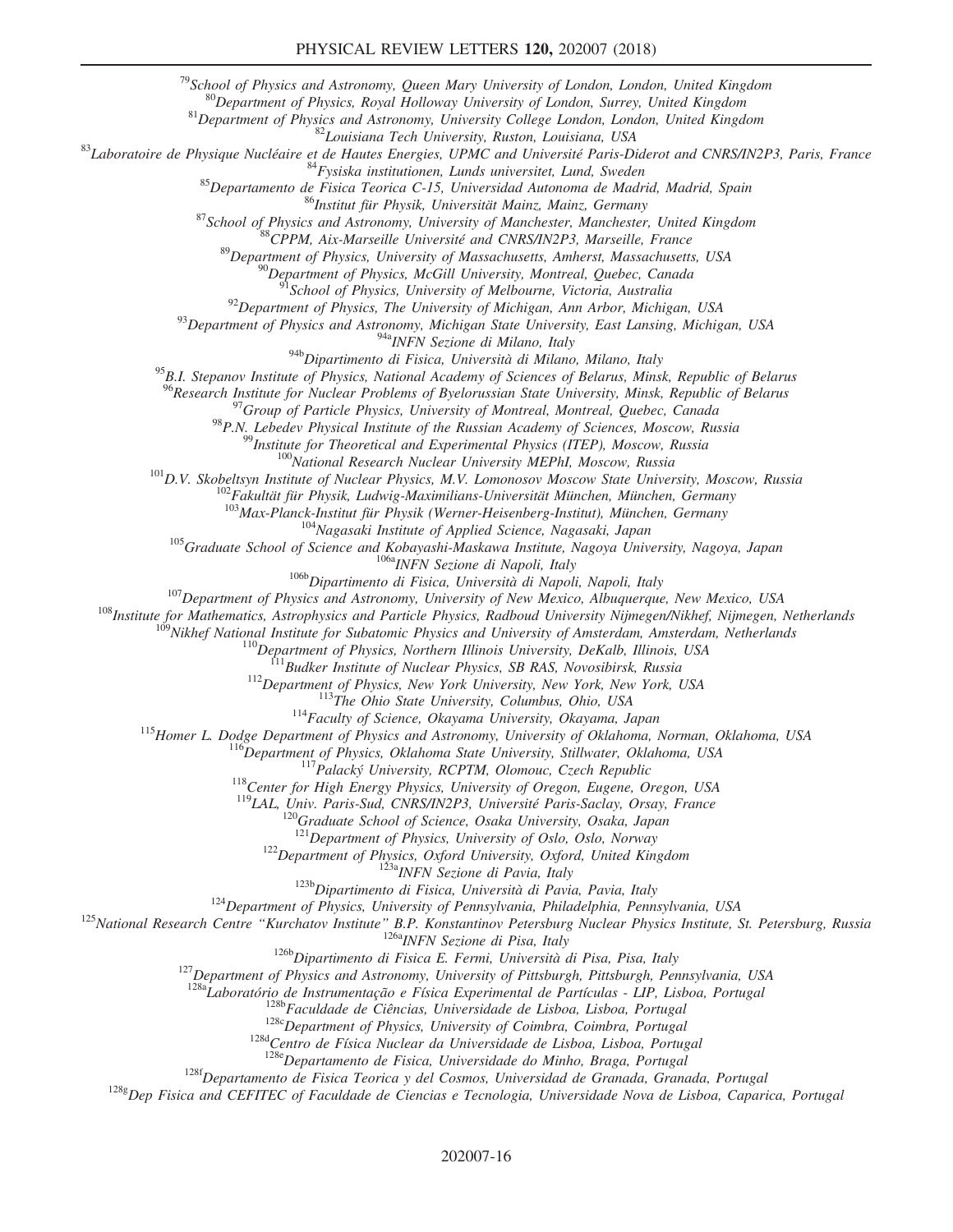<sup>129</sup> Institute of Physics, Academy of Sciences of the Czech Republic, Praha, Czech Republic  $130C$ zech Technical University in Prague, Praha, Czech Republic

<sup>131</sup>Charles University, Faculty of Mathematics and Physics, Prague, Czech Republic

<sup>132</sup>State Research Center Institute for High Energy Physics (Protvino), NRC KI, Russia

<sup>133</sup>Particle Physics Department, Rutherford Appleton Laboratory, Didcot, United Kingdom

134a<sub>INFN</sub> Sezione di Roma, Italy

<sup>134b</sup>Dipartimento di Fisica, Sapienza Università di Roma, Roma, Italy

<sup>135a</sup>INFN Sezione di Roma Tor Vergata, Italy

<sup>135b</sup>Dipartimento di Fisica, Università di Roma Tor Vergata, Roma, Italy

<sup>136a</sup>INFN Sezione di Roma Tre, Italy

 $136b$ Dipartimento di Matematica e Fisica, Università Roma Tre, Roma, Italy

 $137a$ Faculté des Sciences Ain Chock, Réseau Universitaire de Physique des Hautes Energies - Université Hassan II,

Casablanca, Morocco

<sup>137b</sup>Centre National de l'Energie des Sciences Techniques Nucleaires, Rabat, Morocco

 $137c$ Faculté des Sciences Semlalia, Université Cadi Ayyad, LPHEA-Marrakech, Morocco

<sup>137d</sup>Faculté des Sciences, Université Mohamed Premier and LPTPM, Oujda, Morocco

 $137e$ Faculté des sciences, Université Mohammed V, Rabat, Morocco

 $138$ DSM/IRFU (Institut de Recherches sur les Lois Fondamentales de l'Univers),

CEA Saclay (Commissariat à l'Energie Atomique et aux Energies Alternatives), Gif-sur-Yvette, France

139 Santa Cruz Institute for Particle Physics, University of California Santa Cruz, Santa Cruz, California, USA

 $140$ Department of Physics, University of Washington, Seattle, Washington, USA

<sup>141</sup>Department of Physics and Astronomy, University of Sheffield, Sheffield, United Kingdom

<sup>42</sup>Department of Physics, Shinshu University, Nagano, Japan

<sup>143</sup>Department Physik, Universität Siegen, Siegen, Germany

<sup>144</sup>Department of Physics, Simon Fraser University, Burnaby, British Columbia, Canada

<sup>145</sup>SLAC National Accelerator Laboratory, Stanford, California, USA

 $146a$ Faculty of Mathematics, Physics & Informatics, Comenius University, Bratislava, Slovak Republic

<sup>146b</sup>Department of Subnuclear Physics, Institute of Experimental Physics of the Slovak Academy of Sciences, Kosice, Slovak Republic

 $147a$ Department of Physics, University of Cape Town, Cape Town, South Africa

<sup>147b</sup>Department of Physics, University of Johannesburg, Johannesburg, South Africa

 $147c$ School of Physics, University of the Witwatersrand, Johannesburg, South Africa

 $148a$ Department of Physics, Stockholm University, Sweden

<sup>148b</sup>The Oskar Klein Centre, Stockholm, Sweden

<sup>149</sup>Physics Department, Royal Institute of Technology, Stockholm, Sweden

<sup>150</sup>Departments of Physics & Astronomy and Chemistry, Stony Brook University, Stony Brook, New York, USA

<sup>151</sup>Department of Physics and Astronomy, University of Sussex, Brighton, United Kingdom

<sup>152</sup>School of Physics, University of Sydney, Sydney, Australia

<sup>153</sup>Institute of Physics, Academia Sinica, Taipei, Taiwan

<sup>154</sup>Department of Physics, Technion: Israel Institute of Technology, Haifa, Israel

<sup>155</sup>Raymond and Beverly Sackler School of Physics and Astronomy, Tel Aviv University, Tel Aviv, Israel

<sup>156</sup>Department of Physics, Aristotle University of Thessaloniki, Thessaloniki, Greece

<sup>157</sup>International Center for Elementary Particle Physics and Department of Physics, The University of Tokyo, Tokyo, Japan

<sup>158</sup>Graduate School of Science and Technology, Tokyo Metropolitan University, Tokyo, Japan

<sup>159</sup>Department of Physics, Tokyo Institute of Technology, Tokyo, Japan

<sup>160</sup>Tomsk State University, Tomsk, Russia

<sup>161</sup>Department of Physics, University of Toronto, Toronto, Ontario, Canada

<sup>162a</sup>INFN-TIFPA, Italy

<sup>162b</sup>University of Trento, Trento, Italy

163aTRIUMF, Vancouver, British Columbia, Canada

<sup>163b</sup>Department of Physics and Astronomy, York University, Toronto, Ontario, Canada

<sup>164</sup>Faculty of Pure and Applied Sciences, and Center for Integrated Research in Fundamental Science and Engineering,

University of Tsukuba, Tsukuba, Japan

<sup>165</sup>Department of Physics and Astronomy, Tufts University, Medford, Massachusetts, USA

<sup>166</sup>Department of Physics and Astronomy, University of California Irvine, Irvine, California, USA

<sup>167a</sup>INFN Gruppo Collegato di Udine, Sezione di Trieste, Udine, Italy

167b<sub>ICTP</sub>, Trieste, Italy

 $167c$ Dipartimento di Chimica, Fisica e Ambiente, Università di Udine, Udine, Italy

<sup>168</sup>Department of Physics and Astronomy, University of Uppsala, Uppsala, Sweden

<sup>169</sup>Department of Physics, University of Illinois, Urbana, Illinois, USA

 $170$ Instituto de Fisica Corpuscular (IFIC), Centro Mixto Universidad de Valencia - CSIC, Spain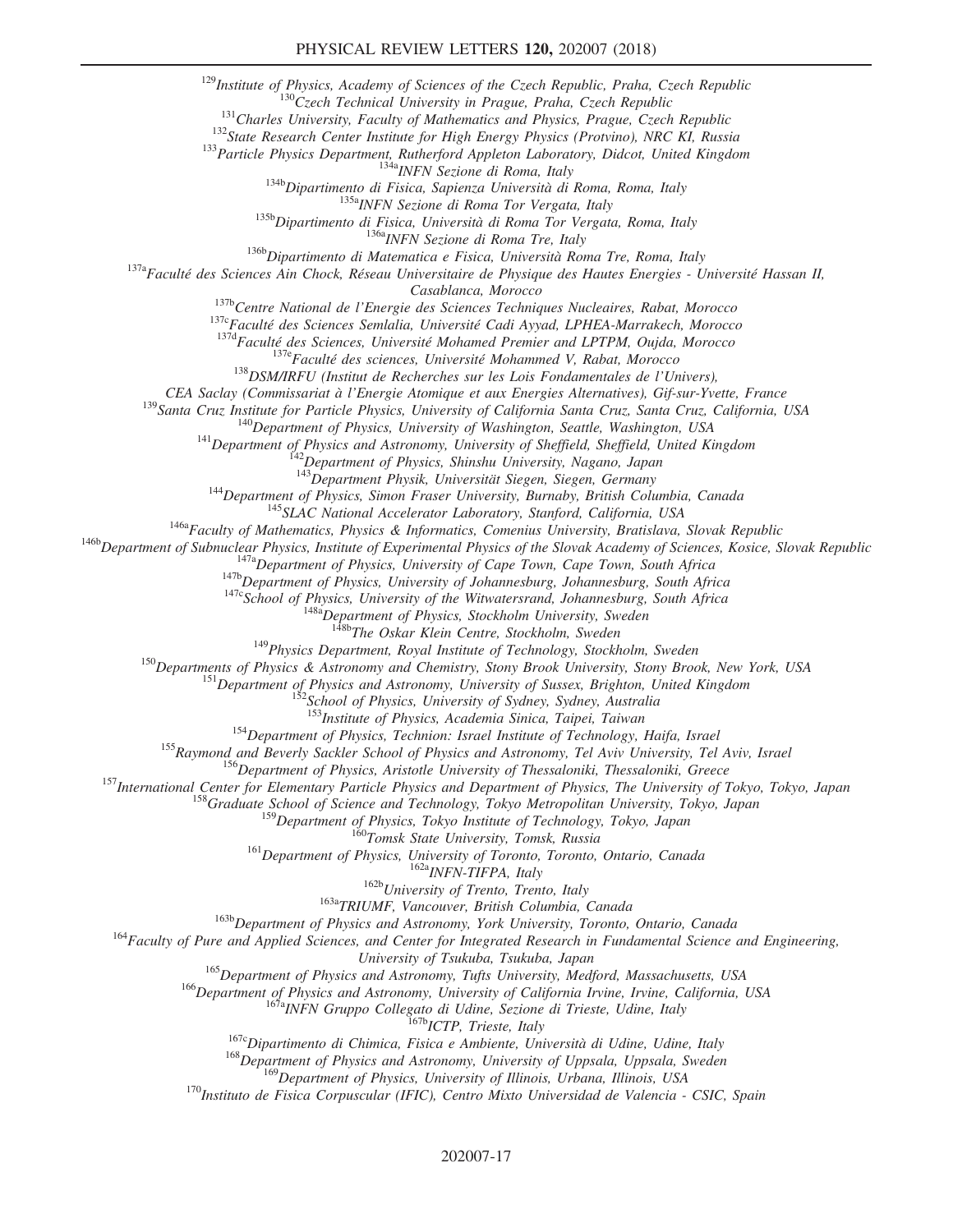$171$ Department of Physics, University of British Columbia, Vancouver, British Columbia, Canada

<sup>172</sup>Department of Physics and Astronomy, University of Victoria, Victoria, British Columbia, Canada

 $173$ Department of Physics, University of Warwick, Coventry, United Kingdom

<sup>174</sup>Waseda University, Tokyo, Japan

<sup>175</sup>Department of Particle Physics, The Weizmann Institute of Science, Rehovot, Israel

<sup>176</sup>Department of Physics, University of Wisconsin, Madison, Wisconsin, USA

<sup>177</sup>Fakultät für Mathematik und Naturwissenschaften, Fachgruppe Physik, Bergische Universität Wuppertal, Wuppertal, Germany

 $178$ Fakultät für Physik und Astronomie, Julius-Maximilians-Universität, Würzburg, Germany

 $179$ Department of Physics, Yale University, New Haven, Connecticut, USA

<sup>180</sup>Yerevan Physics Institute, Yerevan, Armenia

<sup>181</sup>Centre de Calcul de l'Institut National de Physique Nucléaire et de Physique des Particules (IN2P3), Villeurbanne, France

<sup>182</sup>Academia Sinica Grid Computing, Institute of Physics, Academia Sinica, Taipei, Taiwan

<sup>a</sup>Deceased.

- <sup>b</sup>Also at Department of Physics, King's College London, London, United Kingdom.
- <sup>c</sup>Also at Institute of Physics, Azerbaijan Academy of Sciences, Baku, Azerbaijan.
- <sup>d</sup>Also at Novosibirsk State University, Novosibirsk, Russia.
- <sup>e</sup>Also at TRIUMF, Vancouver, British Columbia, Canada.
- <sup>f</sup>Also at Department of Physics & Astronomy, University of Louisville, Louisville, KY, USA.
- <sup>g</sup>Also at Physics Department, An-Najah National University, Nablus, Palestine.
- h Also at Department of Physics, California State University, Fresno, CA, USA.
- <sup>i</sup>Also at Department of Physics, University of Fribourg, Fribourg, Switzerland.
- <sup>j</sup>Also at II Physikalisches Institut, Georg-August-Universität, Göttingen, Germany.
- k<br>Also at Departament de Fisica de la Universitat Autonoma de Barcelona, Barcelona, Spain.
- <sup>1</sup>Also at Tomsk State University, Tomsk, and Moscow Institute of Physics and Technology State University, Dolgoprudny, Russia.
- <sup>m</sup>Also at The Collaborative Innovation Center of Quantum Matter (CICQM), Beijing, China.
- <sup>n</sup>Also at Universita di Napoli Parthenope, Napoli, Italy.
- <sup>o</sup>Also at Institute of Particle Physics (IPP), Canada.
- <sup>P</sup>Also at Horia Hulubei National Institute of Physics and Nuclear Engineering, Bucharest, Romania.
- <sup>q</sup>Also at CPPM, Aix-Marseille Université and CNRS/IN2P3, Marseille, France.
- <sup>r</sup>Also at Department of Physics, St. Petersburg State Polytechnical University, St. Petersburg, Russia.
- <sup>s</sup>Also at Borough of Manhattan Community College, City University of New York, New York City, NY, USA.
- <sup>t</sup>Also at Department of Financial and Management Engineering, University of the Aegean, Chios, Greece.
- <sup>u</sup>Also at Centre for High Performance Computing, CSIR Campus, Rosebank, Cape Town, South Africa.
- <sup>v</sup>Also at Louisiana Tech University, Ruston, LA, USA.
- <sup>w</sup>Also at Institucio Catalana de Recerca i Estudis Avancats, ICREA, Barcelona, Spain.
- <sup>x</sup>Also at Department of Physics, The University of Michigan, Ann Arbor, MI, USA.
- <sup>y</sup>Also at LAL, Univ. Paris-Sud, CNRS/IN2P3, Université Paris-Saclay, Orsay, France.
- <sup>z</sup>Also at Graduate School of Science, Osaka University, Osaka, Japan.
- aa Also at Fakultät für Mathematik und Physik, Albert-Ludwigs-Universität, Freiburg, Germany.
- bb Also at Institute for Mathematics, Astrophysics and Particle Physics, Radboud University Nijmegen/Nikhef, Nijmegen, Netherlands.
- <sup>cc</sup>Also at Department of Physics, The University of Texas at Austin, Austin, TX, USA.
- dd Also at Institute of Theoretical Physics, Ilia State University, Tbilisi, Georgia.
- ee Also at CERN, Geneva, Switzerland.
- ffAlso at Georgian Technical University (GTU), Tbilisi, Georgia.
- <sup>gg</sup>Also at Ochadai Academic Production, Ochanomizu University, Tokyo, Japan.
- hh Also at Manhattan College, New York, NY, USA.
- iiAlso at The City College of New York, New York, NY, USA.
- <sup>jj</sup>Also at Departamento de Fisica Teorica y del Cosmos, Universidad de Granada, Granada, Portugal.
- kkAlso at Department of Physics, California State University, Sacramento, CA, USA.
- <sup>11</sup>Also at Moscow Institute of Physics and Technology State University, Dolgoprudny, Russia.
- mm Also at Departement de Physique Nucleaire et Corpusculaire, Université de Genève, Geneva, Switzerland.
- <sup>nn</sup>Also at Institut de Física d'Altes Energies (IFAE), The Barcelona Institute of Science and Technology, Barcelona, Spain.
- <sup>oo</sup>Also at School of Physics, Sun Yat-sen University, Guangzhou, China.
- ppAlso at Institute for Nuclear Research and Nuclear Energy (INRNE) of the Bulgarian Academy of Sciences, Sofia, Bulgaria.
- qq Also at Faculty of Physics, M. V. Lomonosov Moscow State University, Moscow, Russia.
- rrAlso at National Research Nuclear University MEPhI, Moscow, Russia.
- ss Also at Department of Physics, Stanford University, Stanford, CA, USA.
- <sup>tt</sup>Also at Institute for Particle and Nuclear Physics, Wigner Research Centre for Physics, Budapest, Hungary.